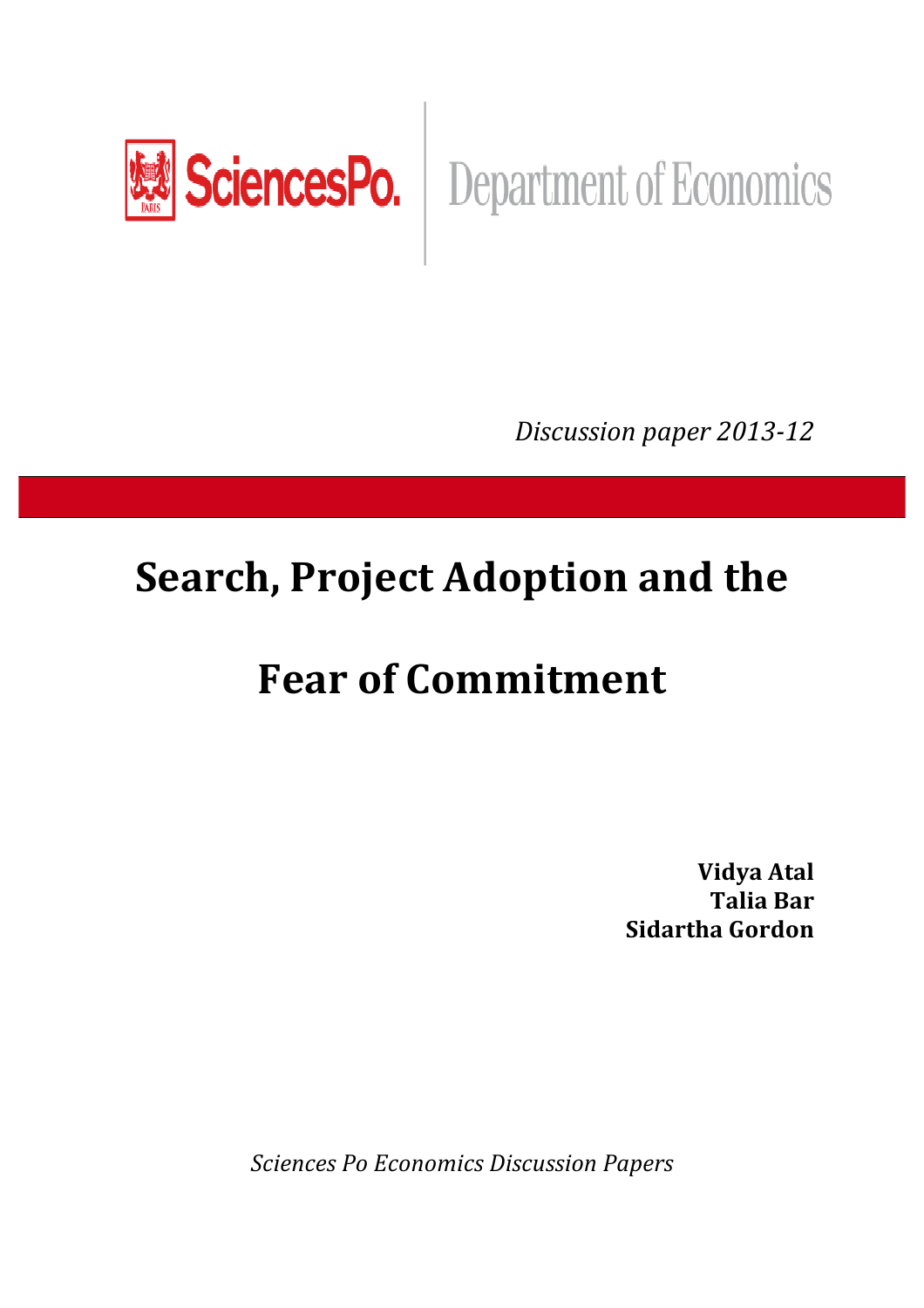## Search, Project Adoption and the Fear of Commitment<sup>\*</sup>

Vidya Atal† , Talia Bar‡ and Sidartha Gordon§

July 22, 2013

#### Abstract

We examine project adoption decisions of firms constrained in the number of projects they can handle at once. Adoption requires a commitment for a period of uncertain duration, restricting the firm in subsequent periods. Capacity constraints create a "fear of commitment" — some positive return projects are not adopted. In the sequential move dynamic game, the second mover sometimes adopts projects that were rejected by the first, even when both firms are symmetric and equally informed. We study the effects of competition on the fear of commitment, and compare the jointly optimal adoption decision to the behavior of strategic non-cooperative firms.

427, Montclair, NJ 07043; email: atalv@mail.montclair.edu.

‡Department of Economics, University of Connecticut. 365 Fairfield Way, Oak Hall Room 309C, Storrs,

CT 06269; e-mail: taliabar97@gmail.com.

§Department of Economics, Sciences Po, 28 rue des Saints-Pères, 75007 Paris, France; email: sidartha.gordon@sciences-po.org.

We are grateful to Tal Cohen for insightful conversations and to Haim Bar for his detailed comments.

We also thank seminar participants at the 2011 International Industrial Organization Conference in Boston. †Department of Economics and Finance, Montclair State University. 1 Normal Avenue, Partridge Hall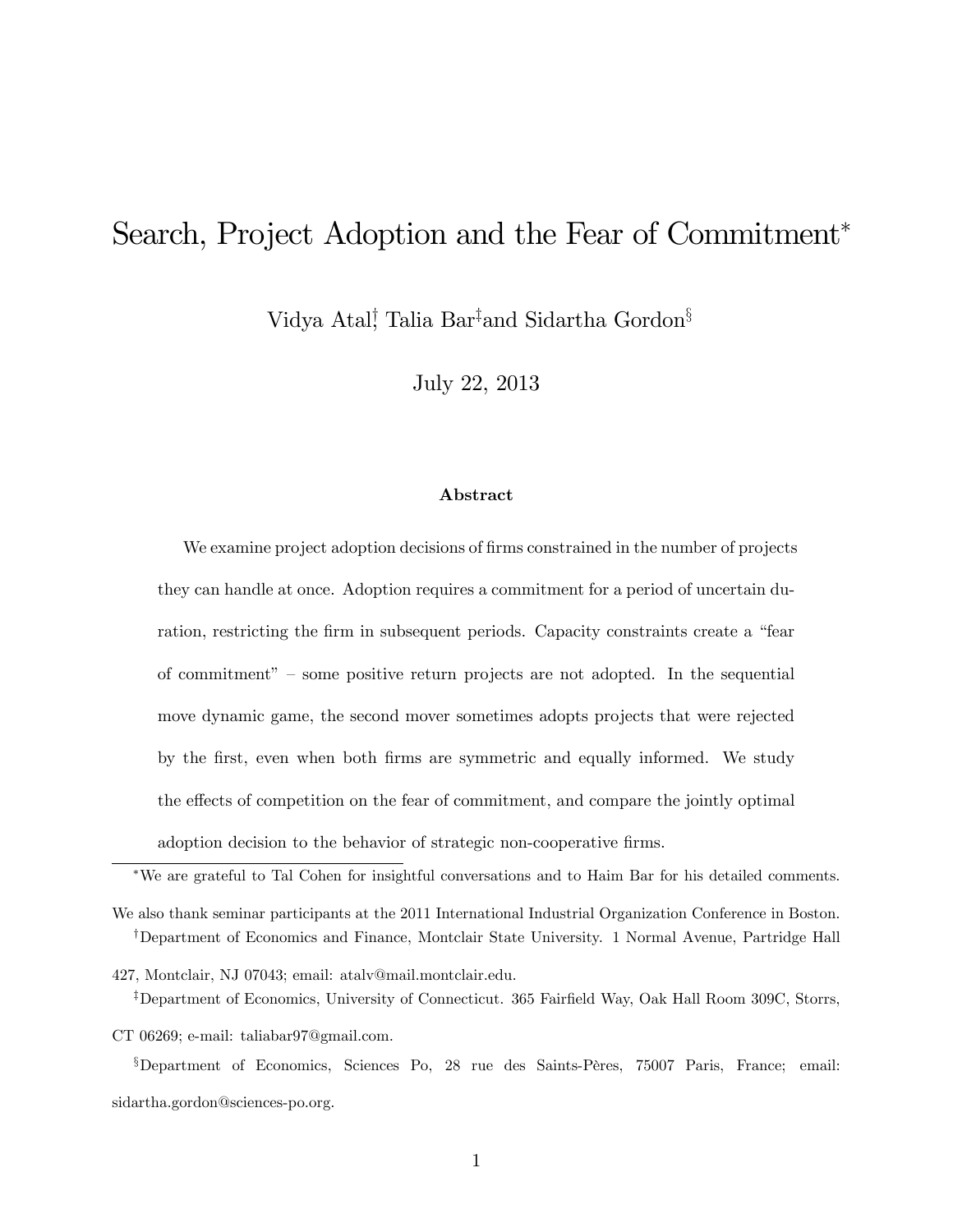Keywords: adoption, project selection, commitment, Markov perfect equilibrium JEL Classification Codes: L10, L13, D21.

## 1 Introduction

Decision makers, such as researchers, firms and government agencies, often have to choose whether to engage in projects that require committing limited resources. While resources are committed to development or implementation of a project, they cannot be used in another project; or a firm might need to put on hold its search for other projects. Projects may include research, development or adoption of an invention, providing services to clients, acquisition of an innovative start-up, and introduction of a new product to the market. Such projects take time to complete, and tie a firm's resources for a period of time. When making a choice about a current project, the decision maker is typically not fully informed about the duration of the commitment to the project or about future opportunities. Committing limited resources (e.g., researchers' and other employees' time, physical space, lab equipment, etc.) to one project may result in the need to forgo future, perhaps more profitable, projects.

In our infinite horizon model, new project opportunities arise every period. The decision maker learns the expected return of the current period's project, but is uncertain about the return from future projects. We use dynamic programming to characterize the decision maker's adoption behavior. The optimal adoption policy is characterized by a reservation value, so that a project is adopted if its expected return exceeds the reservation value. Whereas unconstrained decision makers take on any project with a positive net expected return, constrained decision makers are more prudent. They reject some projects that have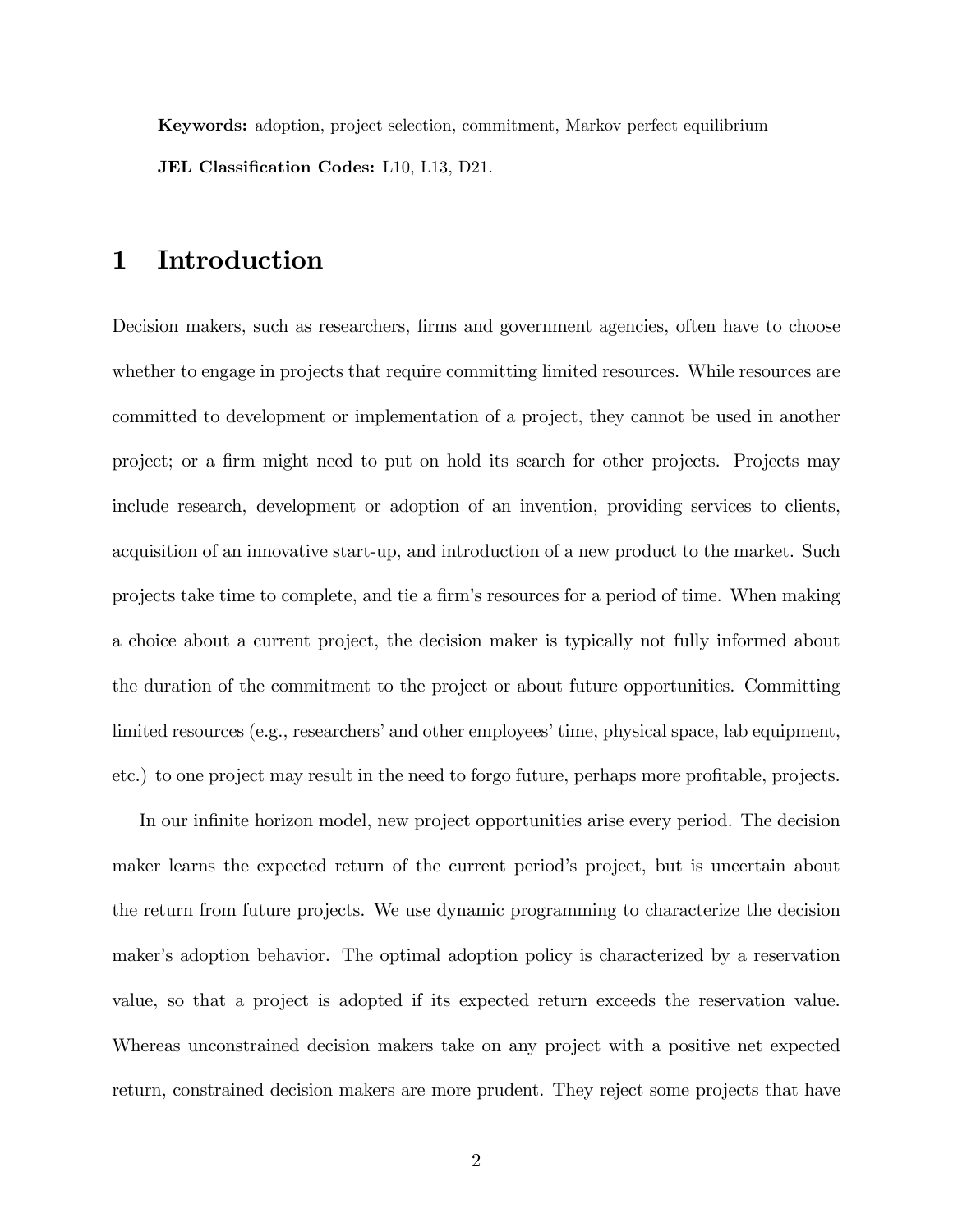positive returns, so as not to commit resources and risk missing out on better opportunities in the future. We refer to this tendency to wait for better projects as the "fear of commitment." The optimal reservation values will be higher (the decision maker will be more likely to reject a current project) when each project commitment is expected to last longer, and when the decision maker is more patient. The optimal adoption threshold is also higher when project returns are drawn from a more favorable distribution, because there is a higher probability that the return from a future project exceeds the return from the current project.

Repeated adoption decisions are often taken in competitive settings. Consider, for example, the companies Coca-Cola and PepsiCo. While best known for their cola drinks, each of these companies repeatedly adopted many innovative drinks. Coca-Cola company's page on Facebook, for example, states that the company has "a portfolio of more than 3,300 beverages, from diet and regular sparkling beverages to still beverages such as 100 percent fruit juices and fruit drinks, waters, sports and energy drinks, teas and coffees, and milk-and soy-based beverages, our variety spans the globe.<sup>1</sup>" Adopting a product requires a period of intense effort for the company. It involves conducting market research, designing the bottle and label, developing a marketing strategy, etc.

The sports drink Gatorade was developed in 1965 in the University of Florida for its football team the Gators.<sup>2</sup> In 1992, after gaining increased popularity, Gatorade approached Coca-Cola about using Coke's distribution system.<sup>3</sup> In 2000, after considering acquiring Quaker Oats, the company that owned Gatorade, Coca-Cola decided against the acquisition. As a headline in the Chicago Sun Times from November 22, 2000 states, "Coke backs off bid

<span id="page-3-1"></span><span id="page-3-0"></span><sup>1</sup>See https://www.facebook.com/pages/Coca-Cola-Cafe/173169246041187?sk=info

<span id="page-3-2"></span><sup>2</sup>See http://www.gatorade.com/history/default.aspx

<sup>3</sup>See http://www.time.com/time/magazine/article/0,9171,975619,00.html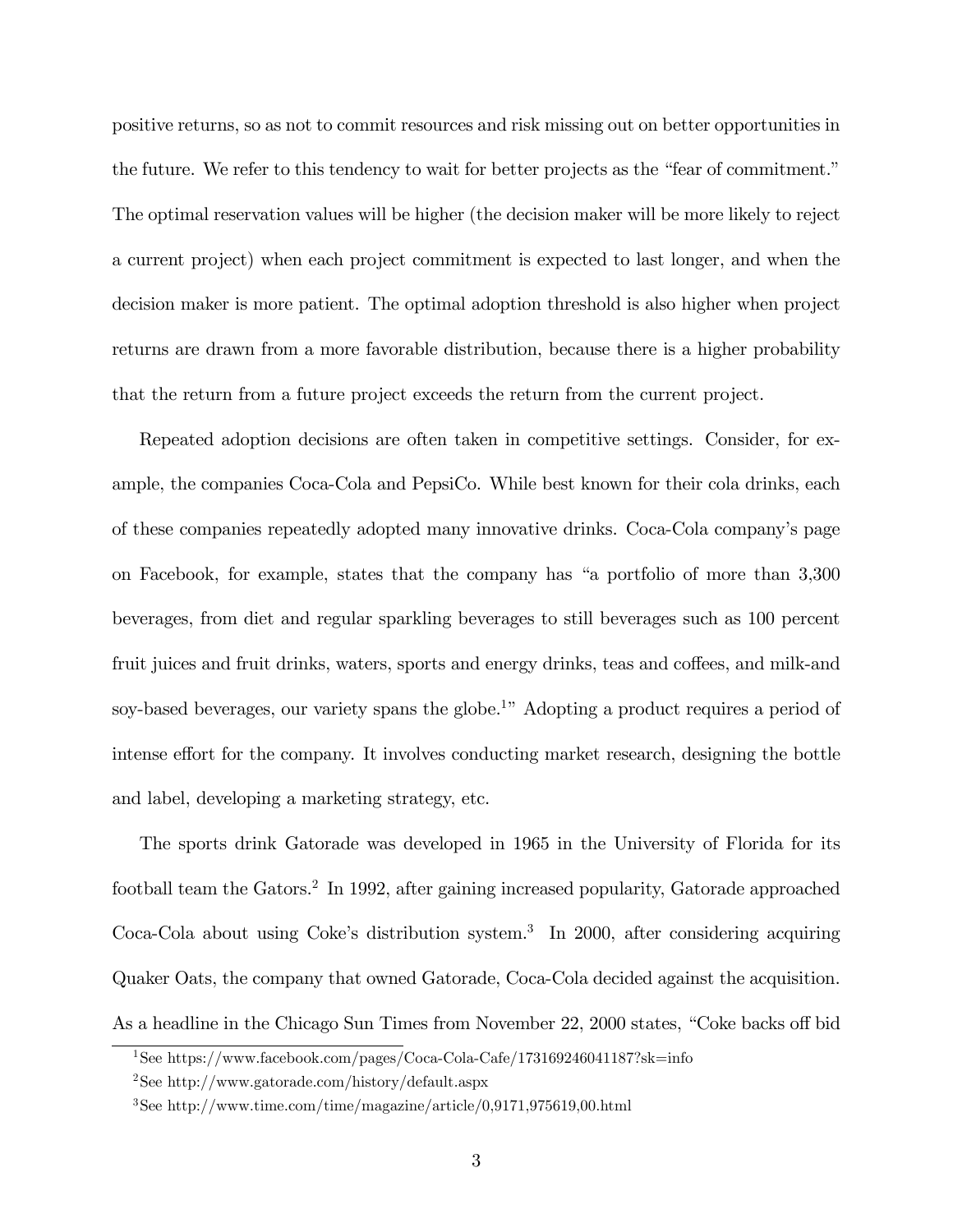to buy Quaker Oats - Company's decision could open door for rival Pepsi $Co<sup>4</sup>$ ," in August 2001, PepsiCo acquired Quaker Oats for its Gatorade.

We study the optimal project adoption strategies of capacity constrained firms in a dynamic duopoly game. Every period, one project opportunity arises. The expected return from each period is randomly drawn from a known distribution. The first firm to consider each project is selected at random. If it does not adopt the project, the other firm will consider adopting it. When no commitment is required, the first firm to consider each project adopts any project with a positive return, and the second firm never adopts a project that was rejected by the first firm. But, when projects require commitment of resources for a certain period of time, some positive return projects are not adopted by either firm. The first firm will adopt projects that have a high enough return. Interestingly, there can be projects with intermediate levels of return that are rejected by the first firm, yet adopted by the second firm. This is true even though both firms are identical and have the same information about project returns. The intuition for this result is that, for projects with intermediate return, each firm prefers its rival to adopt the project, thus commit its resources leaving the non-adopting firm with less competition over future, perhaps more profitable projects. This result holds true whether the externality that the adopting firm imposes on the non-adopting firm is positive or negative, provided that the magnitude of the externality is smaller than the return from the project to the adopting firm.

To examine the effects of competition on the "fear of commitment," we compare the project adoption decisions of a firm who has no competition to that of a firm that faces a strategic competitor. We find that adoption thresholds are lower under competition. That

<span id="page-4-0"></span><sup>4</sup>See http://www.highbeam.com/doc/1P2-4568251.html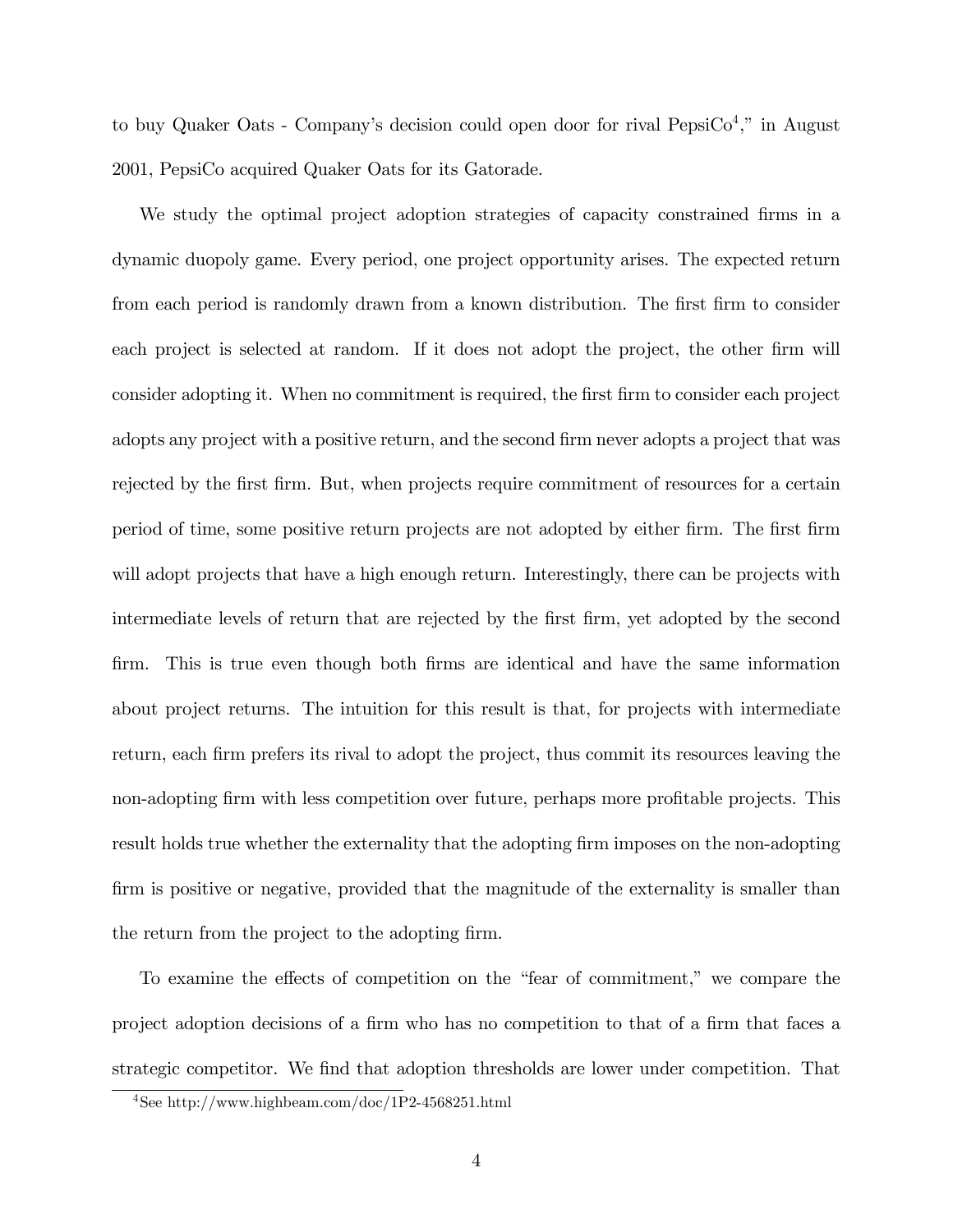is, a duopolist adopts projects that this firm would not have adopted absent a competitor in the market.

We consider also the project adoption decisions of a firm that has a less strict capacity constraint and can adopt two projects at a time. When a single firm decides on project adoptions, we show that the less constrained firm has lower adoption thresholds (less fear of commitment) than the more constrained firm. Interpreting the two-projects capacity model as that of a joint venture of two firms with one project capacity each, we find that in duopoly competition, firms exhibit more fear of commitment than in a joint venture.

The rest of this paper proceeds as follows. In Section 2, we discuss related literature. In Section 3, we describe the basic model with a single decision maker. In Section 4, we develop the game between duopolists and analyze the strategic interaction between them. Section 5 studies the single decision maker with two-projects capacity constraint and compares the choices made in a joint venture to the choices made in the non-cooperative duopoly game. Section 6 concludes.

## 2 Related Literature

Our model contributes to the literature on sequential search, and more specifically, to the much smaller branch that studies the strategic interaction between a small number of searching agents. We consider first the decision maker version of our model, and its relation to job search models, and then describe the relation of our model to models of strategic search.

In our model, once a firm adopts a project, it commits resources to the development of the project until its random termination date. In early job search models (e.g., McCall, 1970;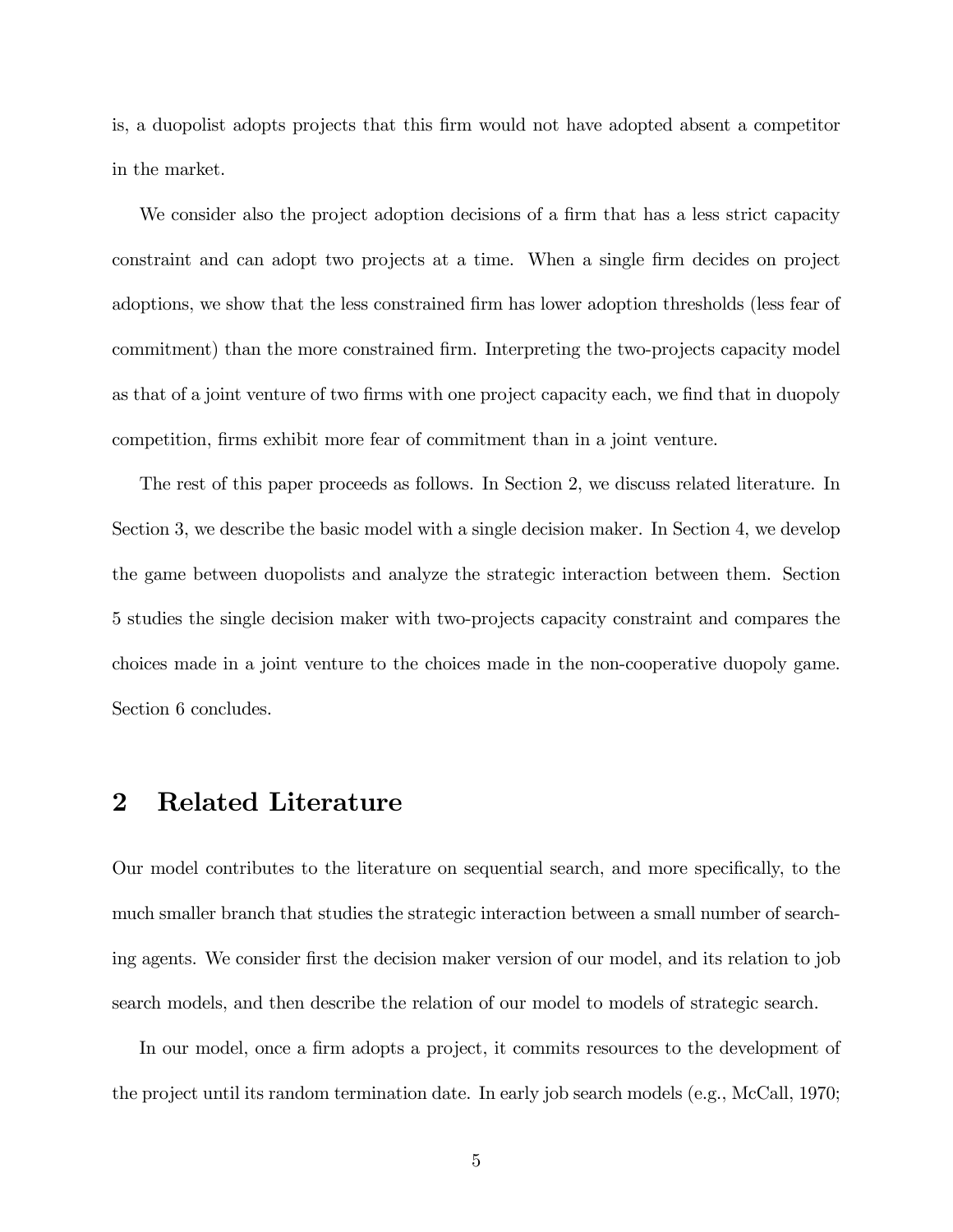Mortensen, 1970), workers cannot search for a job while employed, and staying employed is better than becoming unemployed. In recent years, Burdett and Mortensen (1998) and Postel-Vinay and Robin (2002), have introduced models where workers continue searching for a better job while employed. Thus in leading job search models, commitment is either not binding or it is not assumed. In contrast, in our setting, the necessity to spend time and other resources to developing the newly found projects is a natural source of commitment. Binding commitments characterizes many situations firms face. For example, if a service provider (e.g., a consulting firm) takes on a client, the firm is typically committed (legally or to preserve his reputation) to complete the service promised; when adopting a project, firms might enter binding agreements with its employees, clients, or suppliers; or, while working on an existing project, the firms' researchers might not observe new project opportunities. Sometimes, at the start of a project, a large sunk investment is required which makes abandoning the project for another, even if it has a higher expected return, not worthwhile. In labor search models, the worker alternates between spells of unemployment and employment. Similarly, in our single firm model, the firm alternates between spells of search for a new project and development of a project it recently found.

An important difference between our model and previous search models is that unlike the job search case, the firm's payoff from a project is independent of the development duration: one can interpret it as the present value of the project. The firm is stuck with the development of a project until it is complete. Termination frees the firm to adopt an additional profitable project without forgoing the returns of the earlier project. Whereas a worker fears a layoff, our firm eagerly expects project completion. Being committed does not allow the firm to engage in new project opportunities. This assumption is appealing for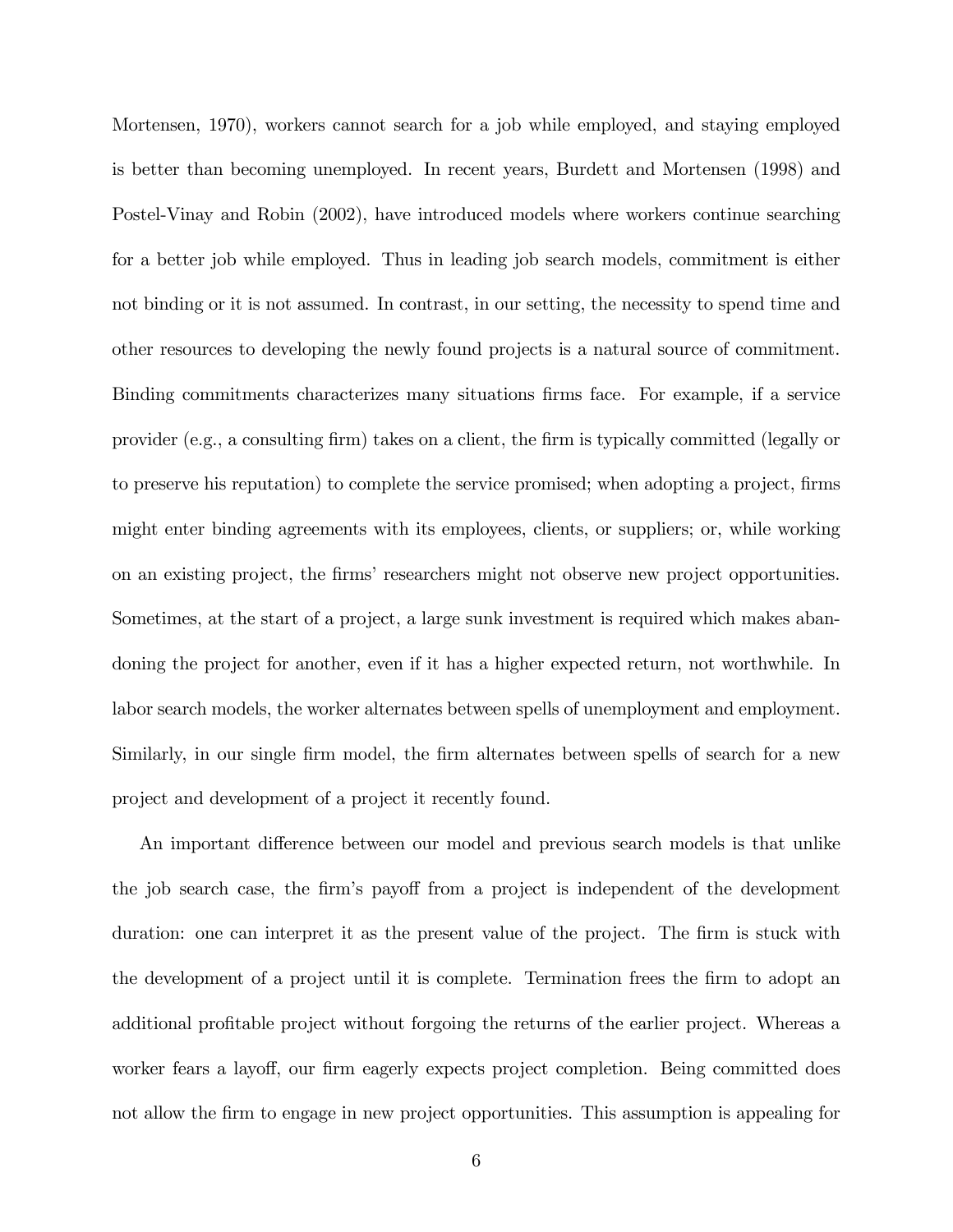the applications we consider. For example, if the firm needs to use its resources to develop a new product that it will then market, the firm is better off when development is completed and the product can enter the market. When the project terminates, the firm's resources are free and can be used for other projects, and it will still benefit from the product that was developed and introduced to the market.

In our analysis of strategic interactions, our model also contributes to a sparse (but highly relevant to the field of industrial organization) literature that studies search behavior and project selection by strategic firms. Whereas the analysis of search and adoption by single decision makers is important in competitive settings (such as in labor markets) or for understanding monopolies, in many markets firms act strategically. A firm would take into account how its own search and adoption strategies would affect the opportunities available and the behavior of rivals. Our contribution to strategic search models lies in the form of the strategic interaction between our searching firms, which differs from other interactions that have been studied, and better applies to some strategic situations.

In the context of a game, in one category of models, known as patent or R&D races (Loury 1979, Lee and Wilde 1980, Reinganum 1983b), search intensity is the main strategic variable. In these models, there is essentially one object to be found, so that selectivity is not an issue. The firms' payoffs depend on which firm finds it first and how long the race lasts. The main insight from these models is that, in equilibrium, firms search more intensively than joint profit maximization would require.

In a surprisingly small second category of models, selectivity is taken as the main strategic variable. Our model belongs to this group. In these models, firms play reservation strategies, and a firm's selectivity is therefore measured by the threshold it uses for adop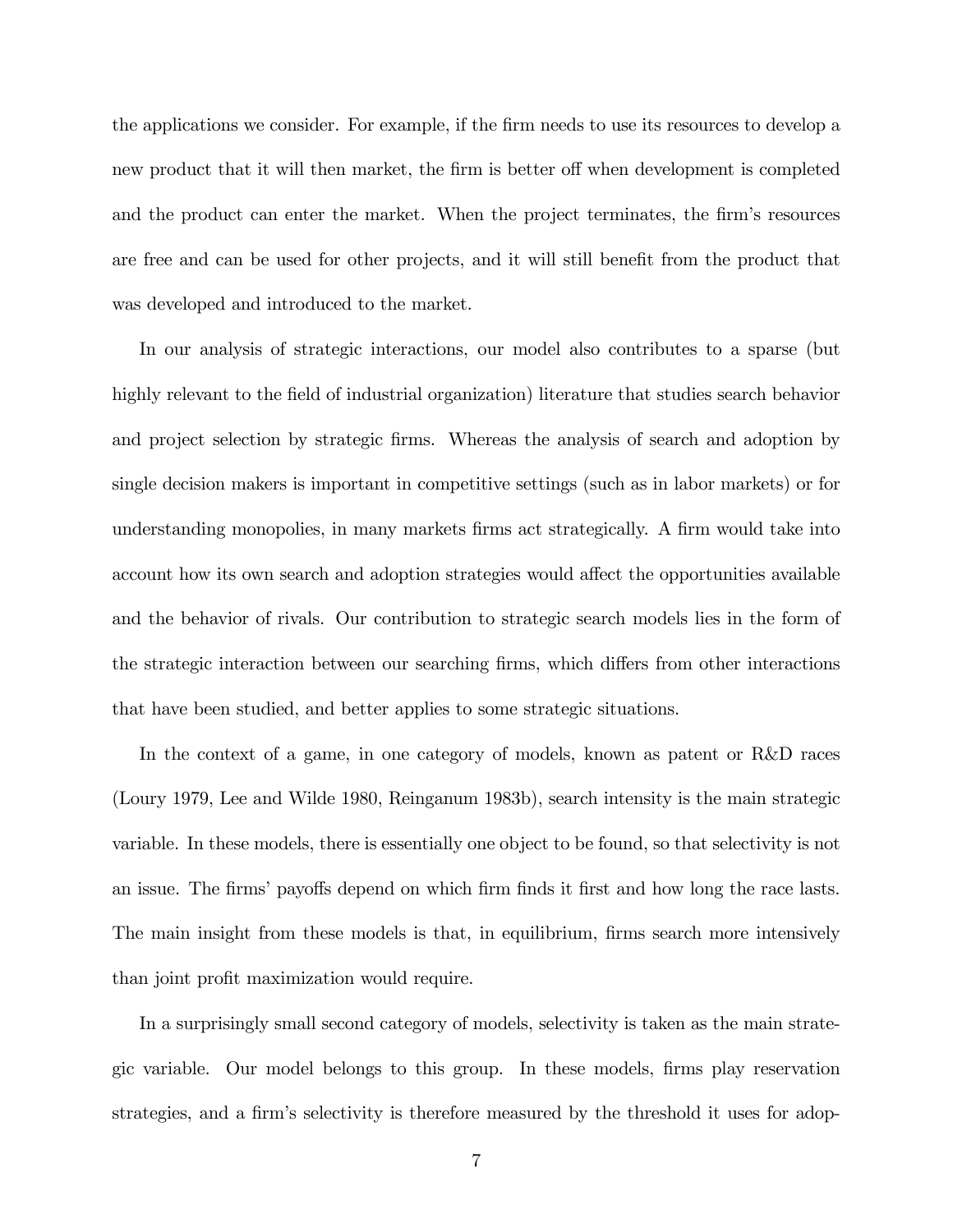tion.<sup>5</sup> Reinganum (1982, 1983a) considers a game where sequential search for a technology is undertaken simultaneously in a first stage. Firms do not observe the outcomes of the other firms' searches, but only their reservation thresholds. Once all firms have completed their search, firms compete in the goods market. The dates at which the different firms stop searching and the order in which they complete the search play no role.<sup>6</sup> Daughety and Reinganum (2000) use a similar framework to study search for evidence by opposing parties in a trial. Lippman and Mamer (1993) enrich Reinganum's (1982) strategic search problem by introducing a timing dimension. They assume an extreme form of first-mover advantage whereby only the first adopter is rewarded. Hoppe (2000) extends the analysis to the case where the loser of this race may benefit from second-mover advantages. Interestingly, a firm's best response threshold is nonincreasing in the other firm's threshold in Reinganum (1982), increasing in Lippman and Mamer (1993) and decreasing in Hoppe (2000) when the second-mover advantage is strong enough. Our model differs from the ones discussed in this paragraph in several important ways.

<span id="page-8-0"></span>First, what all of these models have in common is that the agents search in different <sup>5</sup>Selectivity is also the decision variable in models of labor markets with many firms and workers, such as Pissarides (1985). Firms' and workers' selectivity affect other agents through aggregate channels, but each agent is infinitesimal and has no impact on any other agent. Also, because the rents of firm-worker matches are independent across matches, being more selective has the same effect on other agents as searching less intensively: it affects the hazard rate at which opportunities arrive, not the distribution of their flow value conditional on arriving. In contrast, in our model, if one firm lowers its adoption threshold in some period (it is less selective), the distribution faced by the other firm in the same period is modified.

<span id="page-8-1"></span> $6$ Taylor (1995) examines the planner's optimal design problem of a search tournament: the planner chooses the number of competing firms, the entry fee and the prize. The firms then engage in simultaneous search as in Reinganum (1982, 1983a). The firm that finds the best innovation receives the prize.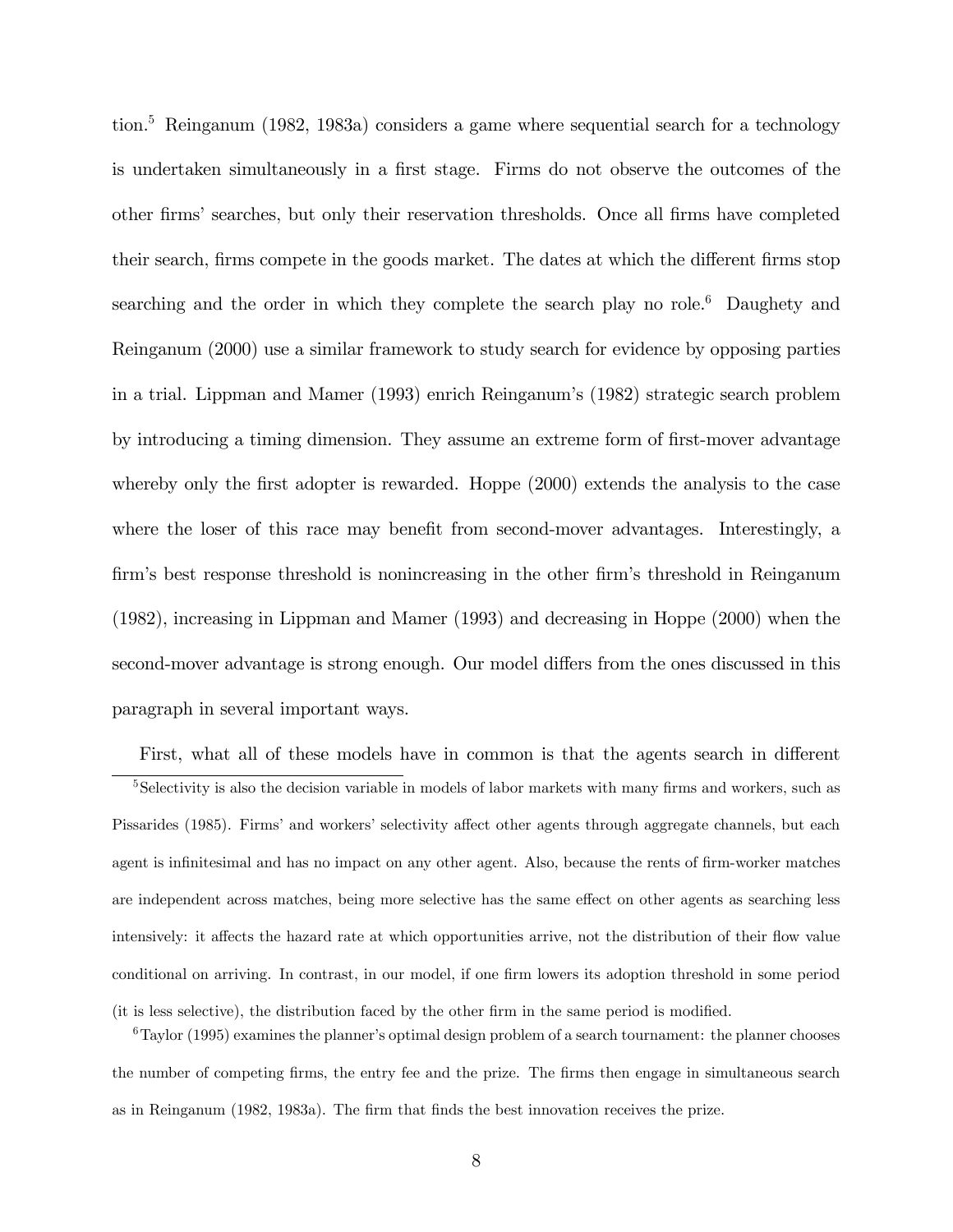pools. The interaction comes from the effect that the other agent's search outcome has in a subsequent stage (competition on a goods market, trial, etc.) The value of what an agent finds depends on what the other agents find. However, what an agent can find does not depend on the other agent's behavior. In contrast, in our model, the selectivity of a firm at any point in time affects the distribution of projects faced by the other firm both in the same period and in subsequent periods in complicated ways. If firm 1 is approached first by an innovator in some period, and adopts his project, then on the one hand firm 2 will not receive any offer in the same period. But on the other hand, firm 1 might be committed for a certain period of time, which will leave firm 2 as a temporary monopolist in the market for innovation until either firm 1 completes developing its product or firm 2 adopts a project. The second difference is that, in our model, what each firm has found and adopted is common knowledge. Firms best respond not only to the other firm's thresholds strategies, but also to their current state. The third difference is that our firms alternate between periods of search and periods of development. This is a common setting in job search models, but, to the best of our knowledge, it has not been analyzed in a strategic search game.

In its application, our work relates to a literature in management and finance on capital allocation. This literature considers mostly the decision to finance a single project, and much of the work focuses on information asymmetry (see, for example, Harris and Raviv, 1996 and Zhang, 1997). In our paper, information is symmetric, and the focus is on the need to commit limited capacity. Hall and Lerner (2010) survey the literature on financing of innovation with a focus on financial market reasons for under-investment. Our assumption on firms' project capacity constraint is different from the standard capital financing constraint. It is not enough for firms to be able to borrow at a reasonable interest rate. Firms can be limited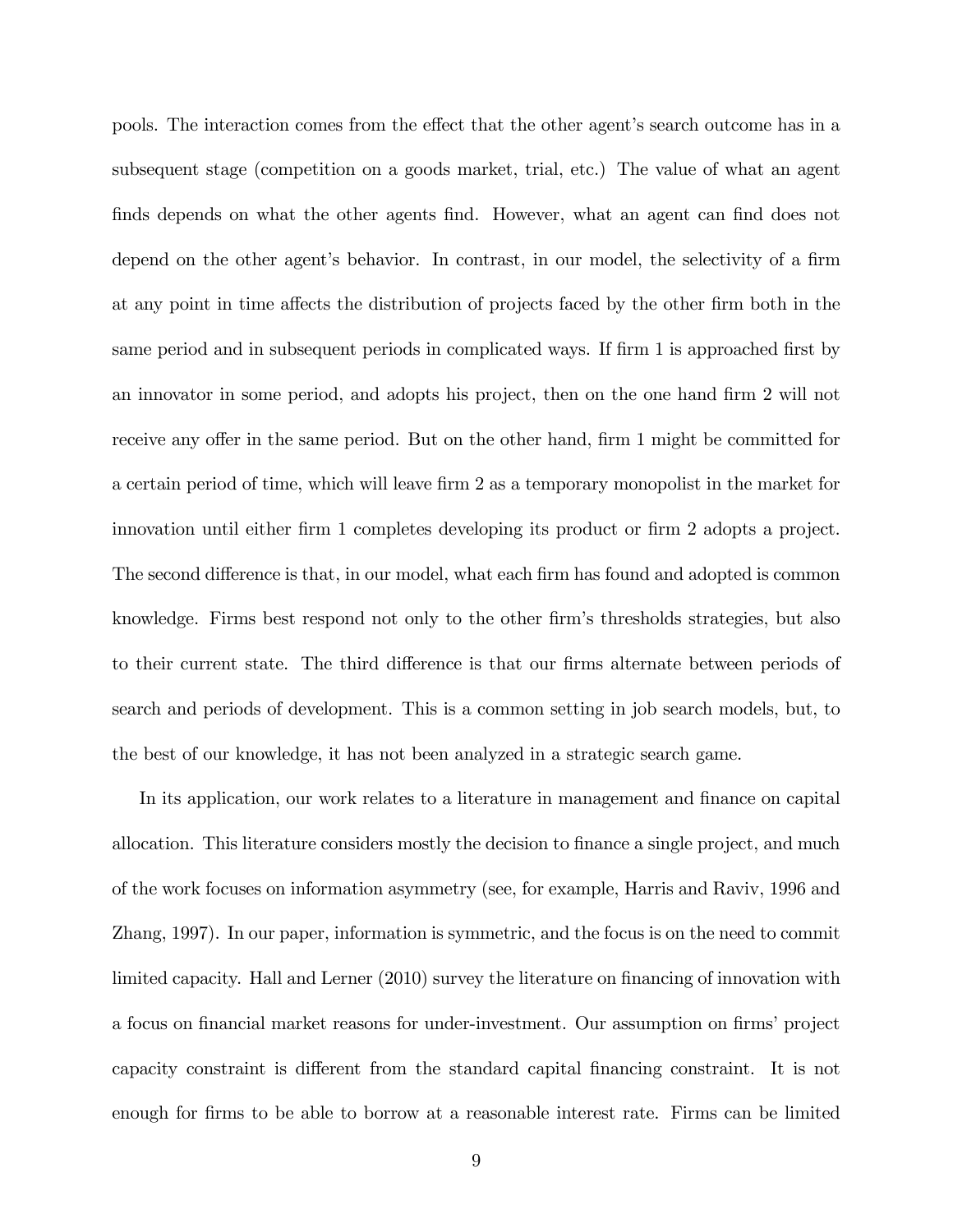in the number of projects they adopt even if they have cash reserves, or access to venture capital. Capacity constraints could arise due to a limited number of skilled scientists and engineers, limited physical space to run experiments, etc. The problem our paper analyzes has also some similarity to the problem of dynamic assignment of a single durable object to successive agents, considered by Bloch and Houy (2011). In their model, the firm prefers to learn an agent's type before assigning him an object. In our model, the type of the project is known and the project immediately dies if it is not adopted. Our focus is on the effect of competition and capacity constraints on the fear of commitment.

## 3 Basic Model

We begin by describing the model in the context of one decision maker  $-$  a single firm repeatedly deciding whether to adopt projects that arise sequentially. In the next section, we add strategic interactions between firms.

Consider a discrete time infinite horizon model. The decision maker maximizes the discounted sum of expected payoffs. The discount factor is  $0 < \delta < 1$ . A new project opportunity arises every period. If the decision maker is not yet committed, he can decide whether to adopt the project. A project requires a commitment of resources, which prevents the firm from engaging in another project at the same time. The duration of a project is random. To capture this, we assume that every period, conditional on being committed in the previous period, the commitment ends with a probability *p.* The decision-maker has resource constraints so that he can be committed to only one project at a time. Hence, the decision maker can only adopt a project if he is not currently committed to an earlier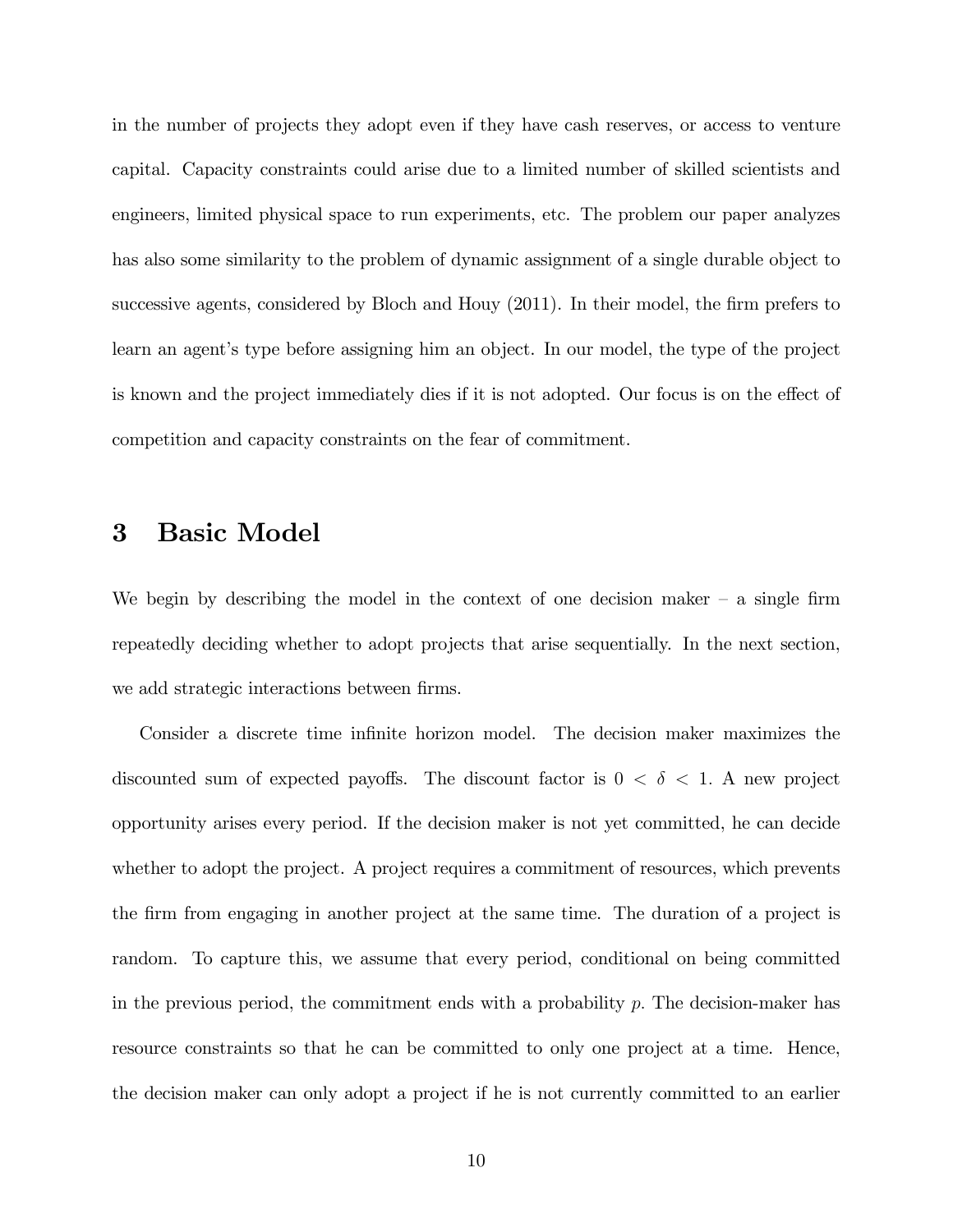project. If we think of a project as the acquisition of a start-up innovative firm, the duration of the commitment can include the time it takes to transfer knowledge from the innovator to the firm, time to develop the product, time to come up with a marketing strategy, etc.

A project's return *v* is the expected discounted present value of benefits from the project at the time it is adopted[.7](#page-11-0) Project returns are identically and independently drawn from a known distribution. The cumulative distribution function for project returns is  $F(v)$  on  $[v,\overline{v}]$ , with  $v \leq 0$ , and a finite  $\overline{v} > 0$ . For all  $v > 0$ , we assume *F* is differentiable with a finite density  $f(v) > 0$ . There may be an atom (a discontinuity in F) at zero, so as to allow for a positive probability that no project arises. The payoff in a period in which no project is adopted is zero.

#### 3.1 A Single Decision Maker's Adoption Behavior

Let us denote the value function in any period for which the decision maker is not committed, before realization of the project's return, by *V*0. Let *V*<sup>1</sup> denote the value function for the decision maker who is committed from an earlier period. If the decision maker is not committed, then when a project has a payoff of  $v$ , adopting a project has a payoff  $v + \delta (pV_0 + (1 - p)V_1)$  and not adopting the project has a payoff  $\delta V_0$ . The decision maker maximizes payoff by choosing to adopt or not to adopt:

$$
\max \left\{\underbrace{v + \delta\left(pV_0 + \left(1-p\right)V_1\right)}_{\text{adopt}}, \underbrace{\delta V_0}_{\text{don't adopt}}\right\}.
$$

<span id="page-11-0"></span><sup>&</sup>lt;sup>7</sup>The assumption that the prize is obtained immediately simplifies the exposition, but the analysis will be similar if the prize is obtained at the end of the commitment period.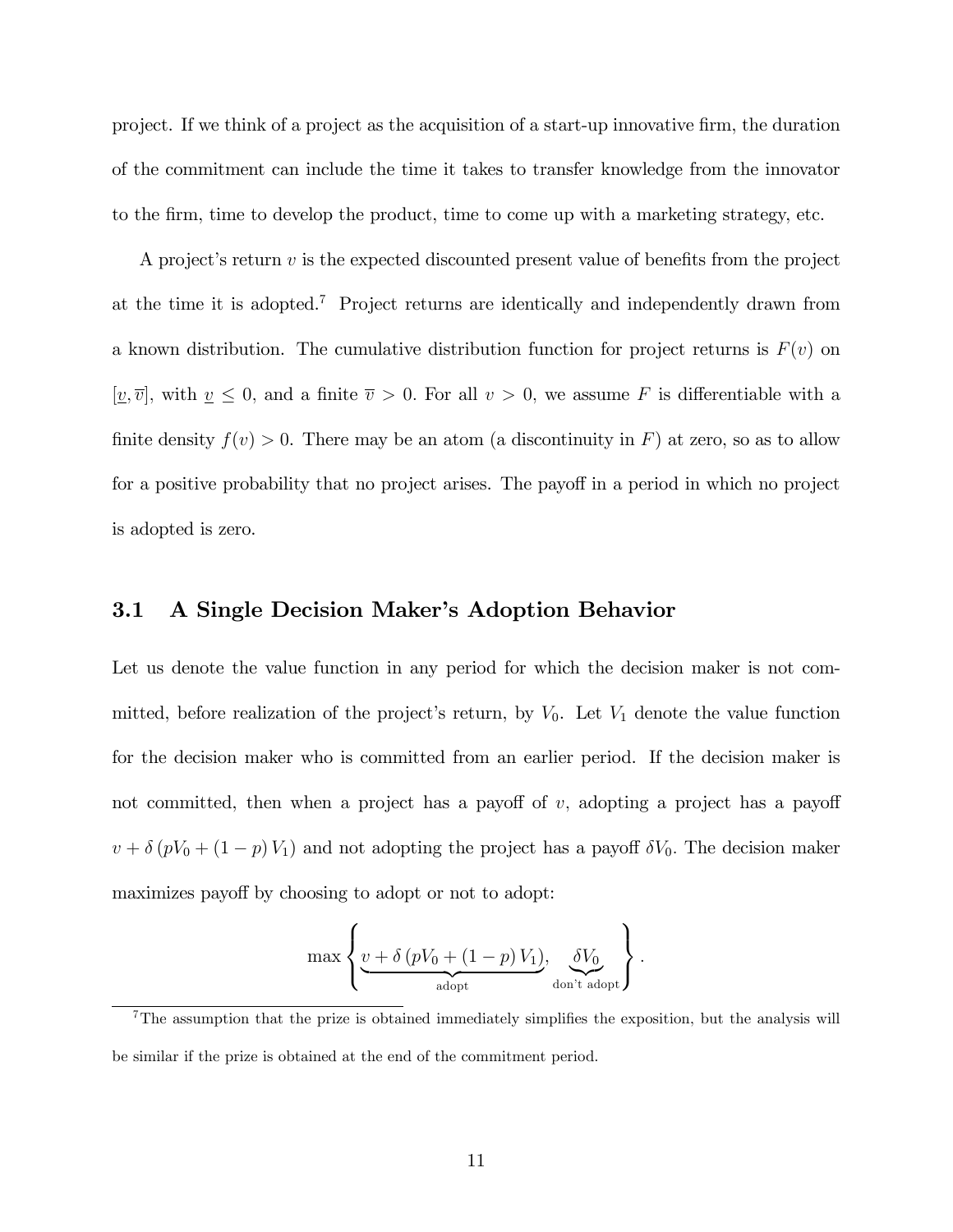The project is adopted if  $v + \delta (pV_0 + (1 - p)V_1) \ge \delta V_0$ . This decision rule defines a threshold for adoption:

<span id="page-12-1"></span>
$$
v_0 = \delta (1 - p) (V_0 - V_1).
$$
 (1)

The value in the state without commitment is:

<span id="page-12-2"></span>
$$
V_0 = \int_{\frac{v}{2}}^{v_0} \delta V_0 f(v) dv + \int_{v_0}^{\overline{v}} \left[ v + \delta (pV_0 + (1 - p) V_1) \right] f(v) dv
$$
  
=  $\delta V_0 + \int_{v_0}^{\overline{v}} (v - v_0) f(v) dv.$  (2)

The value in the committed state is:

$$
V_1 = \delta \left[ pV_0 + (1 - p) V_1 \right].
$$

Re-arranging, we have:

<span id="page-12-0"></span>
$$
V_1 = \frac{\delta p}{1 - \delta \left(1 - p\right)} V_0. \tag{3}
$$

Substituting [\(3\)](#page-12-0) into [\(1\)](#page-12-1) and then into [\(2\)](#page-12-2), and re-arranging, we obtain the following implicit definition of the adoption decision threshold  $v_0$ :

<span id="page-12-3"></span>
$$
\frac{1-\delta(1-p)}{\delta(1-p)}v_0 = \int\limits_{v_0}^{\overline{v}} (v-v_0) f(v)dv.
$$
\n(4)

**Lemma 1** *There exists a unique solution to* [\(4\)](#page-12-3) *in the range*  $(0, \overline{v})$  *which defines the adoption threshold.*

Lemma 1 implies that an optimal threshold return exists and is unique. Unless  $p = 1$ , this threshold is strictly positive, that is, when the decision maker can only commit to one project at a time and a project's expected duration is longer than one period, some positive return projects are not adopted.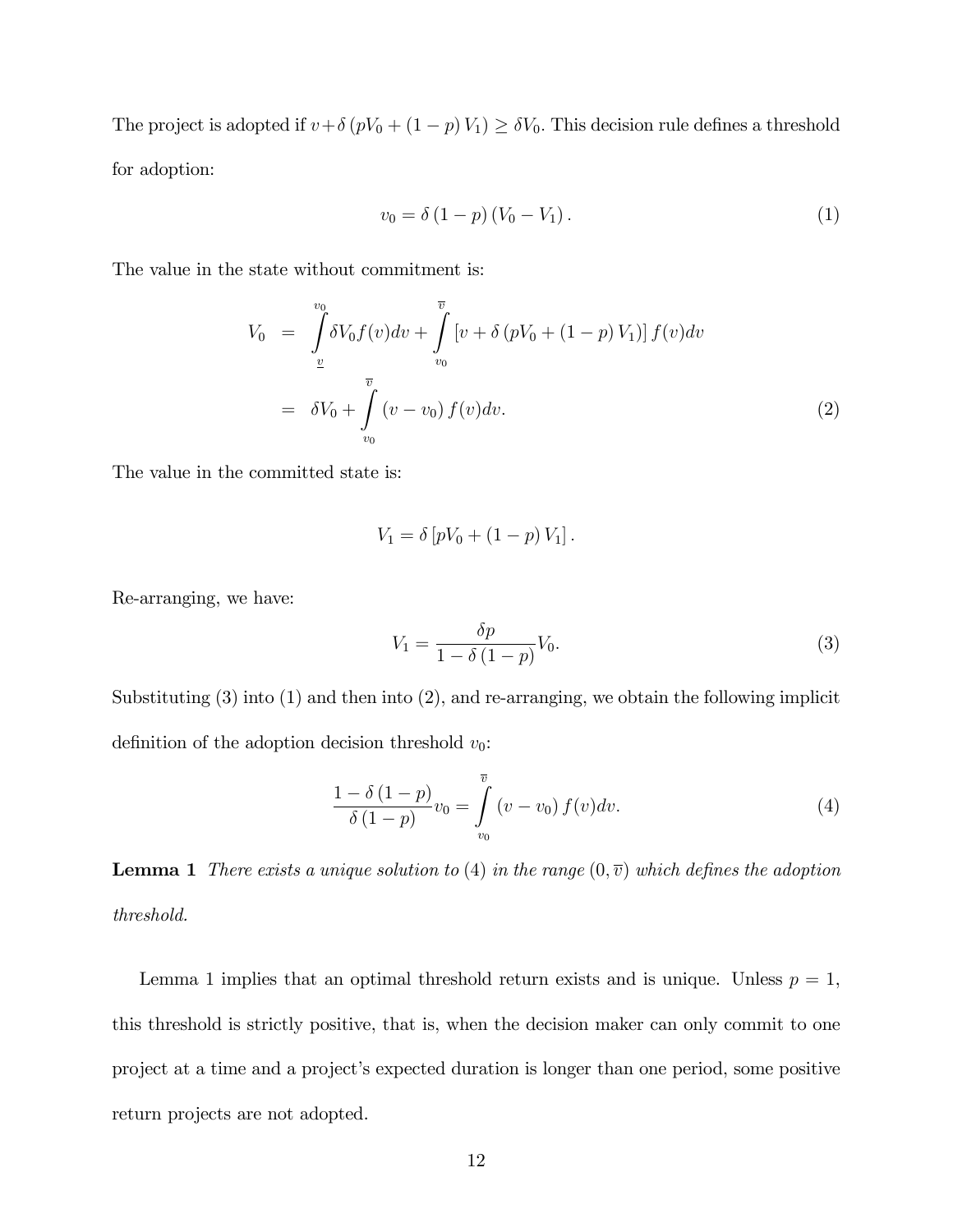The next proposition presents comparative statics results describing how the reservation value depends on the parameters  $\delta$  and  $p$ .

**Proposition 1** *The reservation value*  $v_0$  *is lower the more likely is the project to end (the higher p), i.e., the shorter is the expected commitment time and the more patient the decision maker is (the higher*  $\delta$ *).* 

The proposition is proved by implicit differentiation of [\(4\)](#page-12-3). Intuitively, the threshold is higher when the commitment required for each project is expected to last longer, because adopting the project is more costly in terms of missed future opportunities. In the pharmaceutical industry, for example, where it takes about 10 years to bring a drug to market (see Nicholas, 1994), we would expect higher adoption thresholds than in areas with short duration projects, as perhaps is true in the context of software development. Conditional on the project being adopted, project return is expected to be higher in an industry in which project duration is longer.

The adoption threshold is also higher when the decision maker is more patient. This is because waiting for a potentially better project in the future is less costly to him. Combining the results for  $\delta$  and  $p$ , we also conclude that if project opportunities arise more frequently, then the project adoption reservation value would be higher. This is because in a setting with more frequent project opportunities, the discount factor is higher (as there would be a lower discount rate per shorter period) and there is a smaller probability that the project terminates by the following period. Comparing a decision maker (or firm) that is more prolific or creative and can generate frequent projects to a less prolific one, we would expect the more prolific decision maker to adopt higher return projects.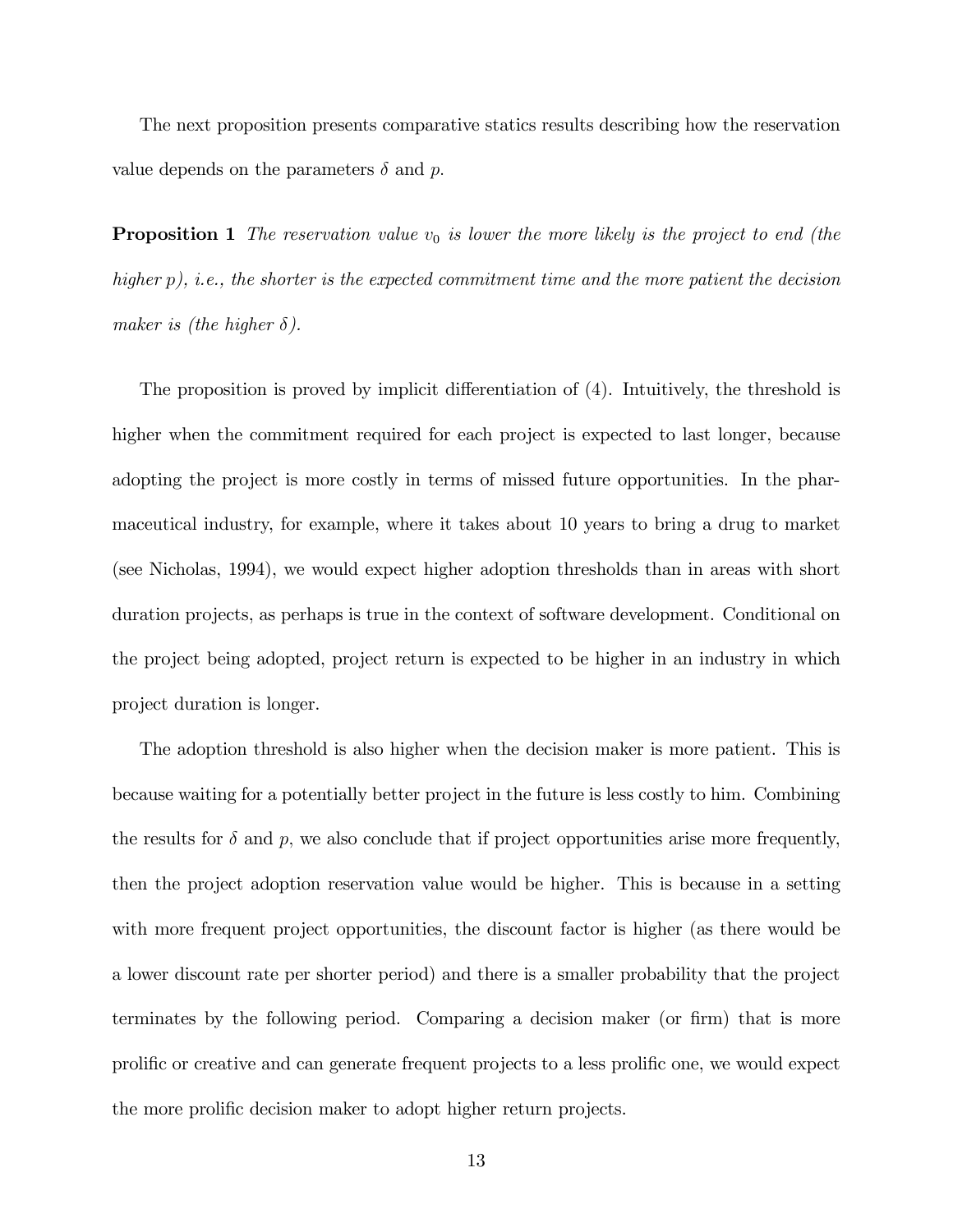We next compare the thresholds of adoption for two distributions of project returns, one of which is either more favorable in terms of first order stochastic dominance, or a mean preserving spread of the other. In the first case, the threshold for adoption is higher for the dominating distribution, because there is a higher probability that a better project will arise in the following periods. In the second case, the threshold for adoption is higher for the spread, because the option value of waiting for a better project is higher, under the riskier distribution.

Proposition 2 *For a distribution of returns that either first order stochastically dominates another one or is a mean-preserving spread of another one or if both of these statements hold, the threshold level is at least as high.*[8](#page-14-0)

In research areas where projects tend to have higher values, decision makers will be less likely to commit to projects of relatively lower value. Similarly, in research areas where projects have the same expected values but more risky returns, decision makers will be less likely to commit to projects of relatively lower value, because the option value of waiting for a better project is higher.

## 4 Strategic Decision Makers

In this section, we examine the project adoption decisions in a duopoly setting. One firm's adoption decision can affect the payoffs of the other. We assume only one firm can adopt

<span id="page-14-0"></span><sup>&</sup>lt;sup>8</sup>Equivalently, for any two cumulative distributions  $F^0$  and  $F^1$  such that any weakly increasing and convex utility function *u* over returns we have  $\int u(v) dF^0 \leq \int u(v) dF^1$ , the threshold level is higher under  $F^1$  than under  $F^0$ .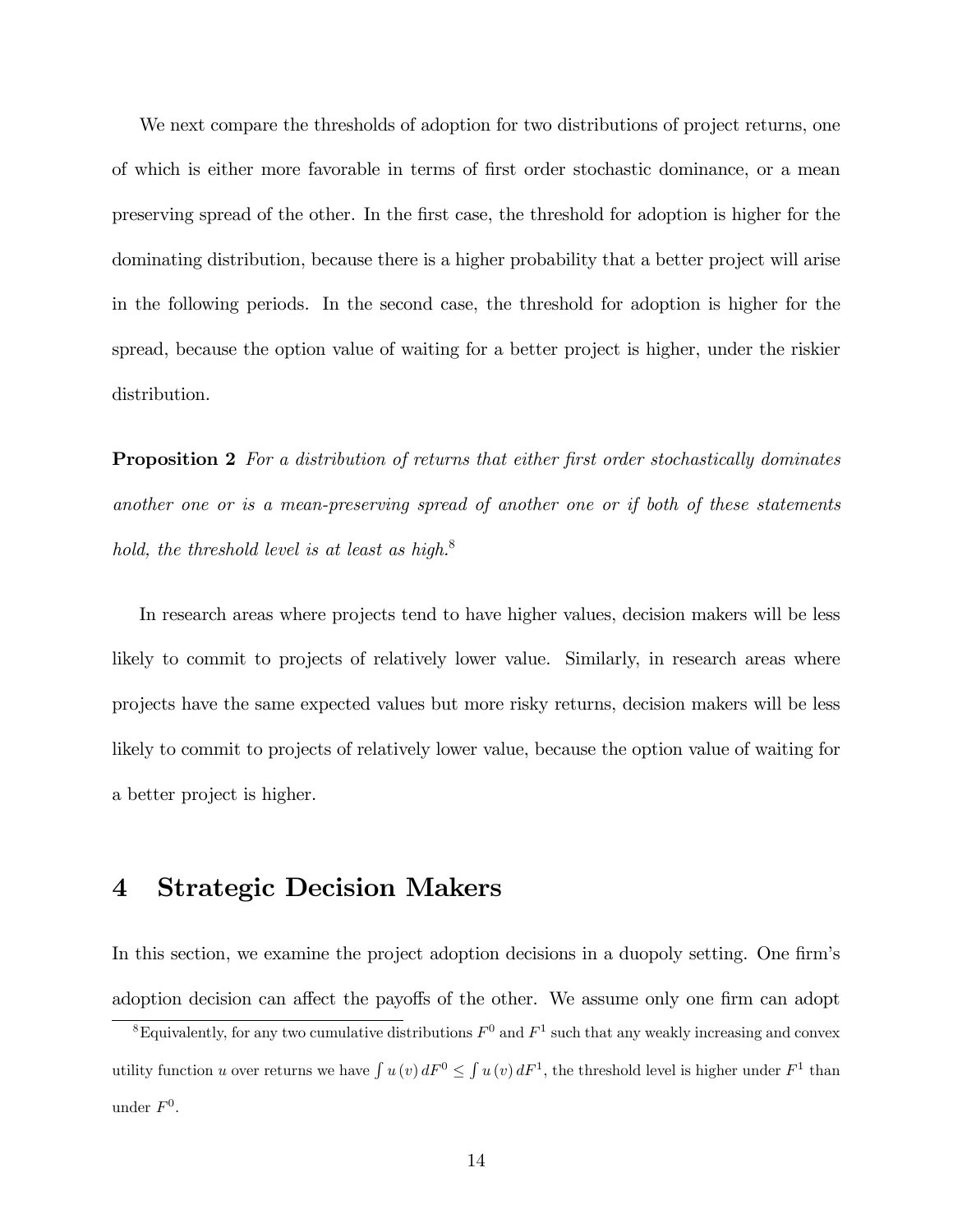each project. We examine project adoption strategies and the effects of competition on the fear of commitment.

#### 4.1 The Game

We consider competition between two firms *A* and *B*. Every period, a new project opportunity with a value  $v$  drawn from the distribution  $F(v)$  arises. One firm chosen at random (each firm is chosen with a probability  $\frac{1}{2}$ ) is the first to make a decision to adopt the project or not. If the first firm adopts the project, the period ends. If the first firm does not adopt the project, the other firm can decide whether to adopt it. As we assumed before, a firm can adopt at most one project at a time and the commitment of resources ends each period with a probability p. The adopting firm obtains rights to a patent, or a lead time advantage resulting in the random return *v*. For a project with return *v* to the adopting firm, we denote the return of the non-adopting firm by  $\gamma v$ , where  $\gamma \in (-1, 1)$ . When  $\gamma < 0$ , a firm suffers a negative externality if its rival adopts the project. This can be the case for example if the project results in an improvement of quality or reduction in cost for the adopting firm, which reduces profits and market share for the non-adopting firm. When  $\gamma > 0$ , a firm enjoys a positive externality if the other firm adopts the project. A firm can benefit from its rival's adoption when there are network externalities, or technology spillover. The non-adopting firm can also benefit if, for example, the project involves the introduction of a new product, and the first adopting firm becomes a Stackelberg leader in the product market, while the non-adopting firm becomes a follower. Either way, we assume the return for the rival firm is smaller in magnitude than the return for the adopting firm,  $|\gamma|$  < 1. If no firm adopts the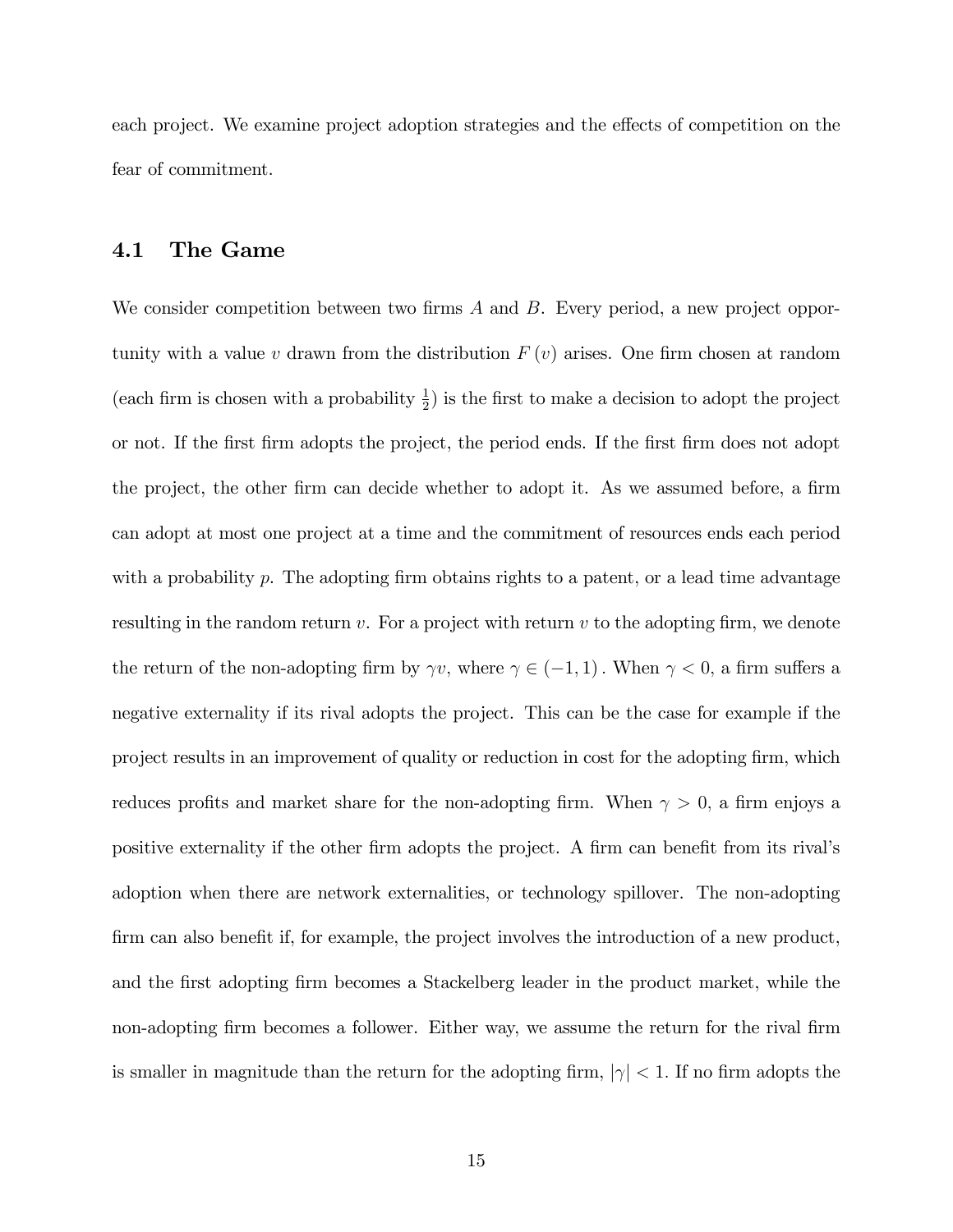project, payoffs are zero for each firm.

We restrict attention to Markov strategies. A firm's decision will only depend on the current state. States of the world are denoted by  $(i, j)$ , where  $i, j \in \{0, 1\}$ . In a state with  $i = 0$  firm *A* is not committed and in a state with  $i = 1$  firm A is committed. Similarly, *j* indicates the commitment of firm *B*.

We look for a symmetric Markov perfect equilibrium. The value function (before realization of the project's return and the choice of the first mover) in any state  $(i, j)$  is denoted by  $V_{i,j}^A$  for firm A and  $V_{i,j}^B$  for firm B. Because we focus on symmetric equilibria,  $V_{i,j}^A = V_{j,i}^B = V_{i,j}$ . Equilibrium strategies are characterized by threshold levels of return. The threshold for the non-committed firm in a state  $(0, 1)$  is denoted by  $v_{0,1}$ . In state  $(0, 0)$ , the threshold for the firm that was offered the project first is  $v_{0,0}^1$  and for the second firm (in case the first firm rejected the project), we denote the threshold by  $v_{0,0}^2$ .

#### 4.2 Analysis

In state (1*,* 1)*,* both firms are committed and no firm can adopt a project. Next period's state depends on whether each of the firms is freed from its previous commitment or not. The value in state (1*,* 1) is thus given by:

<span id="page-16-0"></span>
$$
V_{1,1} = \delta \left[ p^2 V_{0,0} + p \left( 1 - p \right) V_{1,0} + p \left( 1 - p \right) V_{0,1} + \left( 1 - p \right)^2 V_{1,1} \right]. \tag{5}
$$

In state (0*,* 1), firm *B* is committed and it cannot adopt a project. Hence, if firm *A* does not adopt, no firm adopts. If a project with return *v* arises, firm *A* can either adopt it and immediately transition to the state (1*,* 1) where both firms are committed, or not adopt and transition in the next period to one of the states where it is not committed. Hence, firm *A*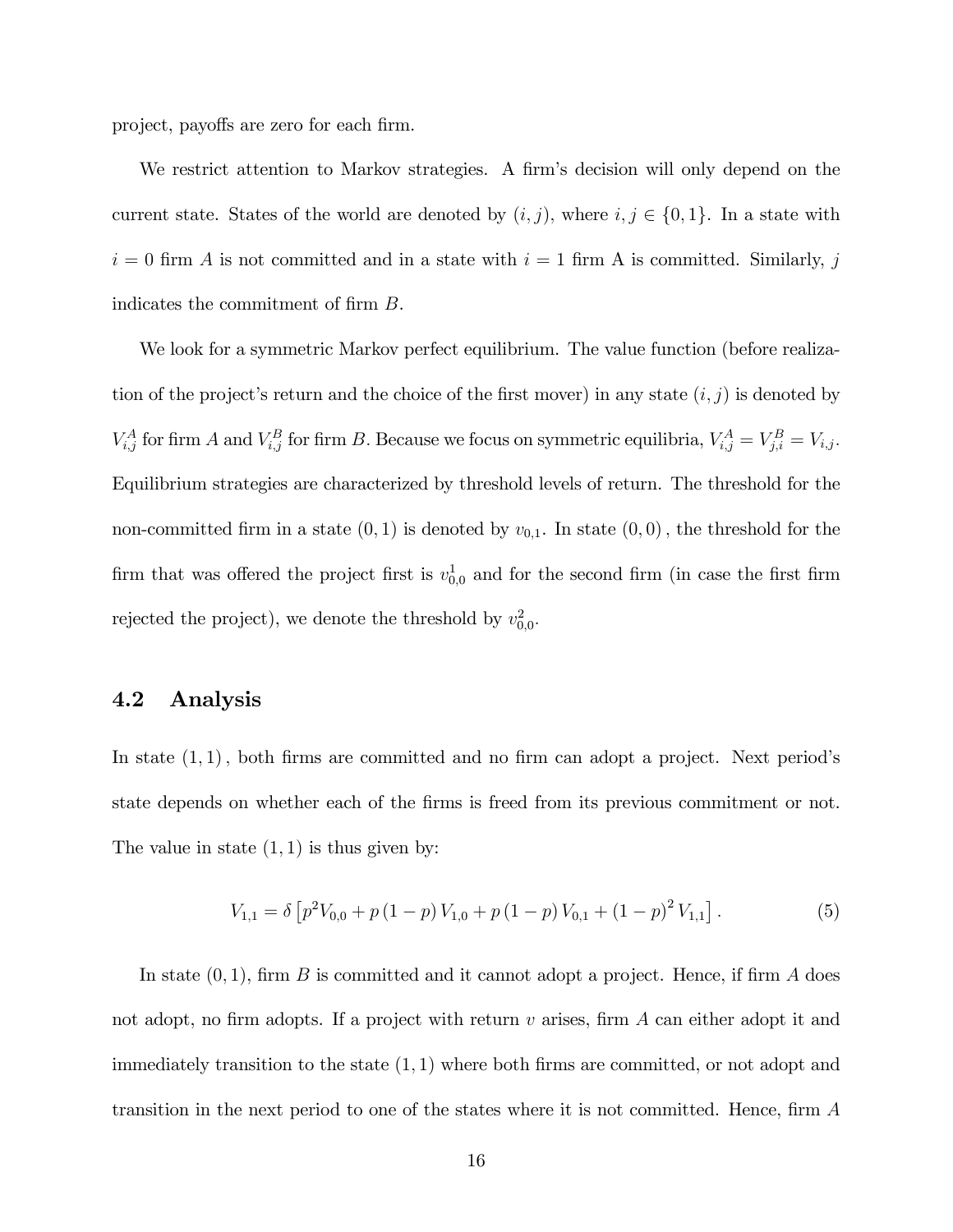will maximize:

$$
\max\left\{\underbrace{v + V_{1,1}}_{\text{adopt}}, \underbrace{\delta\left(pV_{0,0} + \left(1-p\right)V_{0,1}\right)}_{\text{don't adopt}}\right\}.
$$

The threshold return for adoption is:

<span id="page-17-1"></span>
$$
v_{0,1} = \delta \left( pV_{0,0} + (1-p) V_{0,1} \right) - V_{1,1}.
$$
 (6)

Accounting for these thresholds of adoption for the non-committed firm, the value functions in states (0*,* 1) and (1*,* 0) are:

<span id="page-17-0"></span>
$$
V_{0,1} = \int_{v_{0,1}}^{\overline{v}} v f(v) dv + (1 - F(v_{0,1})) V_{1,1} + F(v_{0,1}) \delta (pV_{0,0} + (1 - p) V_{0,1}),
$$
(7)  

$$
V_{1,0} = \int_{v_{0,1}}^{\overline{v}} \gamma v f(v) dv + (1 - F(v_{0,1})) V_{1,1} + F(v_{0,1}) \delta (pV_{0,0} + (1 - p) V_{1,0}).
$$
(8)

In state  $(0,0)$ , one of the firms is chosen at random to consider the project first. If the first firm does not adopt the project, then the second firm faces the choice:

$$
\max \left\{\underbrace{v + \delta\left(pV_{0,0} + \left(1-p\right)V_{1,0}\right)}_{\text{adopt}}, \underbrace{\delta V_{0,0}}_{\text{don't adopt}}\right\}.
$$

The threshold level is:

<span id="page-17-2"></span>
$$
v_{0,0}^2 = \delta (1 - p) (V_{0,0} - V_{1,0}). \tag{9}
$$

Returning to the first firm's decision, if  $v \geq v_{0,0}^2$  so that the second firm will adopt if it has the opportunity to do so, then the first firm faces the choice:

$$
\max \left\{\underbrace{v + \delta\left(pV_{0,0} + \left(1-p\right)V_{1,0}\right)}_{\text{adopt}}, \underbrace{\gamma v + \delta\left(pV_{0,0} + \left(1-p\right)V_{0,1}\right)}_{\text{don't adopt}}\right\}.
$$

The firm would adopt this project if the following condition holds:

$$
v \ge \frac{\delta (1-p)}{(1-\gamma)} (V_{0,1} - V_{1,0}) := \tilde{v}.
$$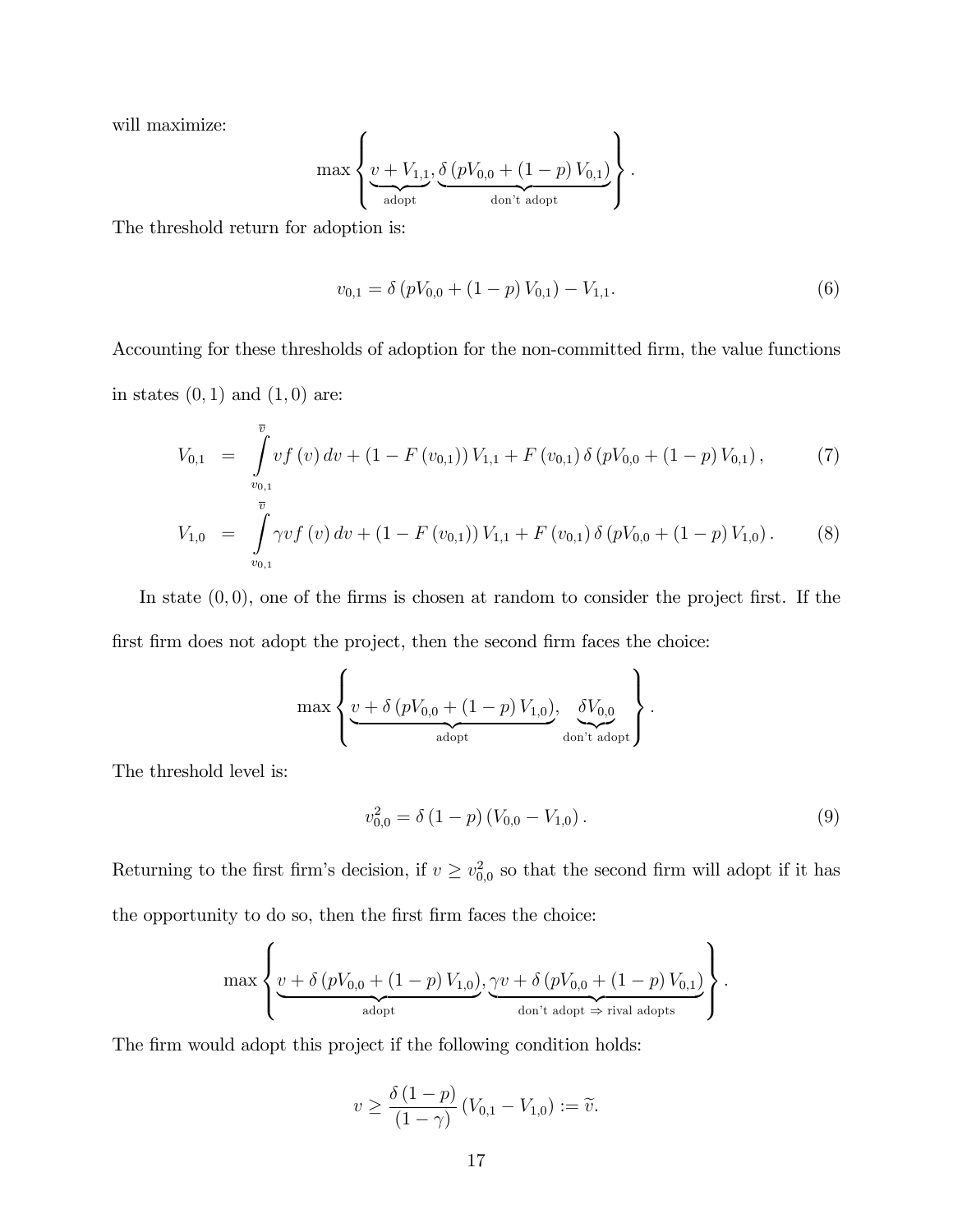If  $v < v_{0,0}^2$  so that the second firm will not adopt the project even if the first firm to consider it did not, then the first firm faces essentially the same choice as that of the second firm after the first firm rejected a project. Because we are considering the range  $v < v_{0,0}^2$ , the first firm does not adopt such project. Thus, for  $v < v_{0,0}^2$ , neither firm adopts. The threshold of adoption for the first firm is therefore:

<span id="page-18-0"></span>
$$
v_{0,0}^1 = \max\left\{v_{0,0}^2, \tilde{v}\right\} \ge v_{0,0}^2. \tag{10}
$$

For  $v \ge v_{0,0}^1$ , the first firm adopts. If  $(V_{0,0} - V_{1,0}) < \frac{1}{(1-\gamma)} (V_{0,1} - V_{1,0})$ , then there is a range of project returns  $v_{0,0}^2 \leq v \leq v_{0,0}^1$  so that the first firm to be offered the project does not adopt, but the second firm does. The equation that defines the value function in state (0*,* 0) is given by:

<span id="page-18-1"></span>
$$
V_{0,0} = \int_{\substack{v_{0,0}^2}}^{\overline{v}} \frac{(1+\gamma)}{2} vf(v) dv + \delta F(v_{0,0}^2) V_{0,0} + \delta \left[1 - F(v_{0,0}^2)\right] \frac{(1-p)(V_{0,1} + V_{1,0}) + 2pV_{0,0}}{2}.
$$
\n(11)

In the special case where  $p = 1$ , each project only lasts one period. The commitment of resources is not a binding constraint. It follows immediately from the system of equations above that the thresholds of adoption satisfy  $v_{0,0}^2 = v_{0,1} = v_{0,0}^1 = 0$ . That is, when  $p = 1$ , a firm will adopt any project that has a positive expected return. From now on, we consider  $p < 1$ , when commitment is necessary.

Proposition 3 *For p <* 1*, in a symmetric Markov perfect equilibrium, the thresholds for adoption in state* (0,0) *satisfy*  $v_{0,0}^1 > v_{0,0}^2$ , *so that in the range*  $v_{0,0}^1 > v \geq v_{0,0}^2$ , *the first firm rejects the project, but the second firm adopts it. Additionally,*  $v_{0,0}^1 \ge v_{0,1}$ , (with a strict *inequality for*  $p > 0$ *), so that a firm is more selective when its rival is not committed.*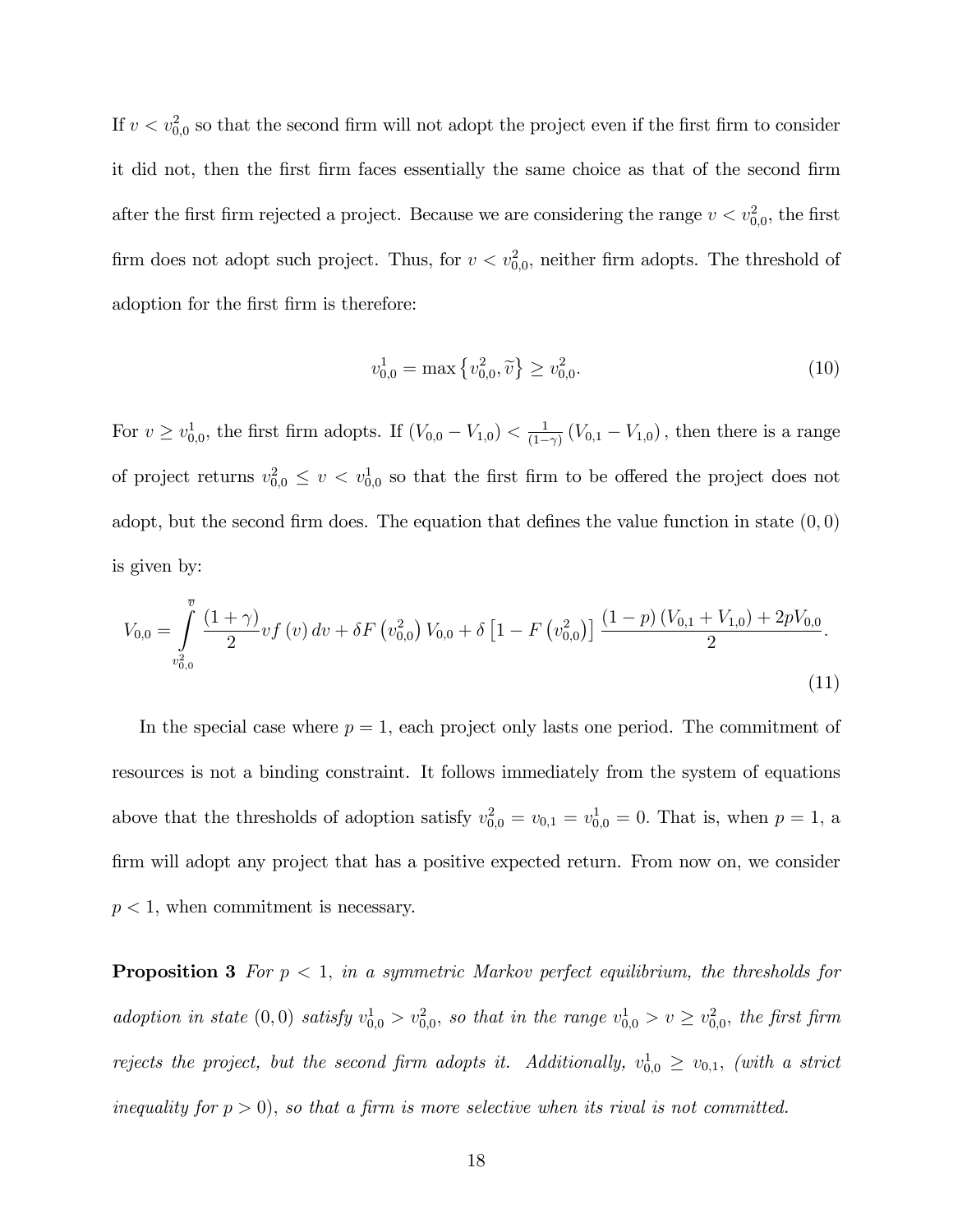From [\(10\)](#page-18-0), we know that  $v_{0,0}^1 \ge v_{0,0}^2$ . This means that the first firm to be offered a project never accepts one that would have been rejected by the second firm. When project returns are low,  $v < v_{0,0}^2$ , the project is not adopted. When project returns are high,  $v \ge v_{0,0}^1$  the first firm to be offered the project accepts it. Interestingly, Proposition 3 implies that there are intermediate values of project returns for which the first firm to be offered the project passes on the opportunity. Yet, the second firm who is offered the same project, adopts it. These intermediate range project returns are high enough for the second firm to adopt, (knowing that its rival already decided not to adopt the project), but not high enough to induce the first firm to adopt. This is because the first firm knows that if it does not adopt the project, its rival will adopt it, committing resources and leaving the first firm in a better position to adopt projects in future periods.

To examine the effects of competition on the fear of commitment, we compare the adoption rates when two firms compete to those of the single decision maker. We show that the threshold return for a project to be adopted is lower when two firms compete than when there is a single decision maker. Thus, competition reduces the fear of commitment.

### **Proposition 4** Competition reduces the fear of commitment:  $v_{0,0}^1 < v_0$ .

The comparison in Proposition 4 is done under the assumption that the project return has the same distribution in the single decision maker's problem and in the game. If the firm enjoys a higher return from any project when it is alone in the market, the distribution of returns in the decision maker's problem may dominate that in the duopoly case. As we have shown in Proposition 2, this would imply an even higher threshold of adoption. So the result of Proposition 4 holds even if the decision maker earns more from each project compared to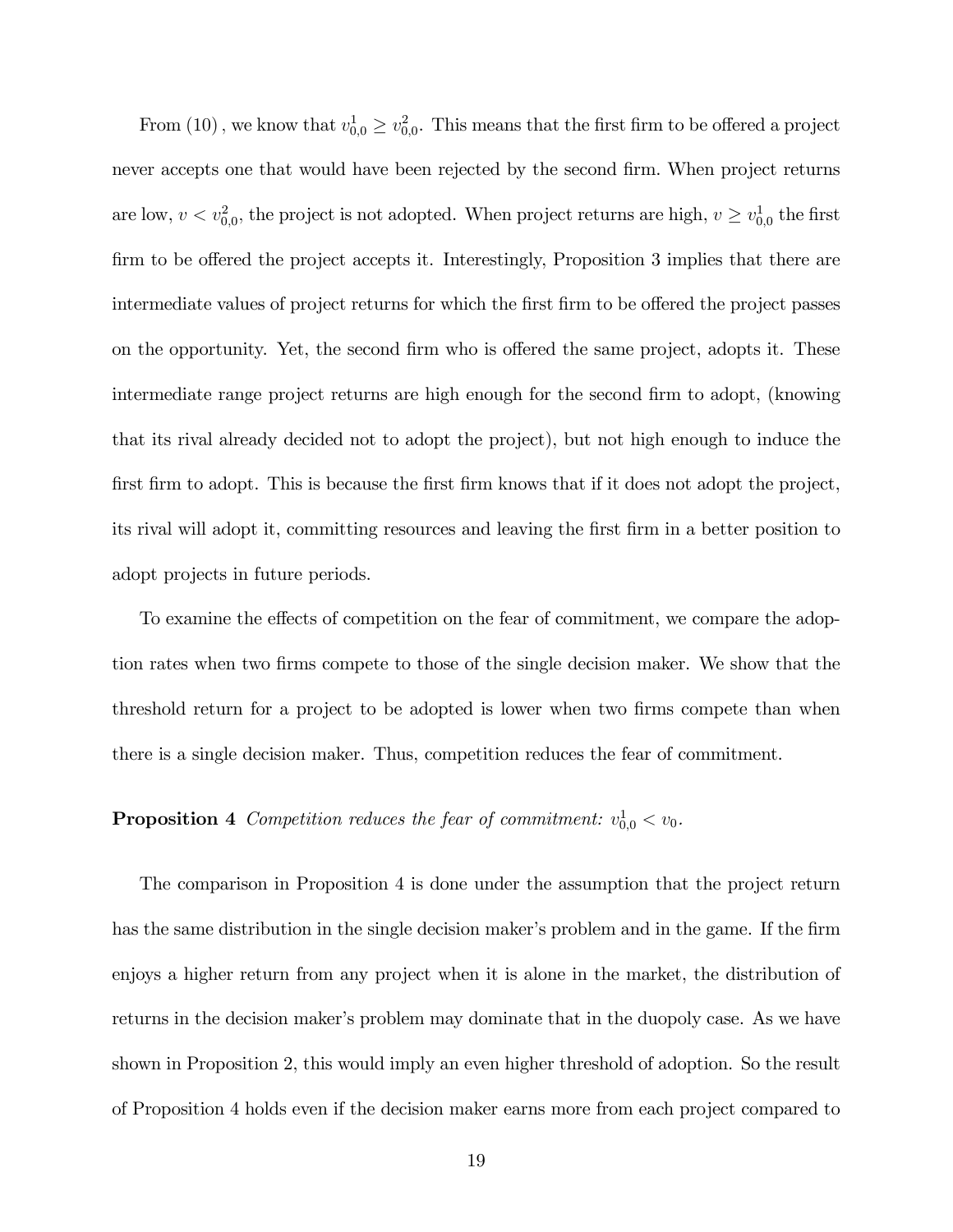the duopolist.

## 5 Two Projects Capacity Constraint

We consider now a single decision maker's project adoption rule when the decision maker has enough resources to work on two, but not more, projects at the same time. We compare the decision maker's choice in the two projects capacity model to the single project capacity constraint. Also, this version of the model allows us to compare project adoption decisions of strategic non-cooperative firms with the decision of a joint venture. We first set up the dynamic programming equations for the (single decision maker) two projects capacity case. We assume that when a project of value  $w$  arises, its adoption results in a payoff of  $w(1+\gamma)$  to the decision maker. This payoff is the sum of payoffs in the game we solved in the previous section. We can then compare the equilibrium project adoption behavior to the optimal adoption behavior of the joint venture. We think of this joint venture as a coordinated adoption decision of the projects, but no collaboration among firms in the product market. We also consider the special case  $\gamma = 0$  which can be interpreted as the optimal decision for a single decision maker with two-projects capacity. Examining this case allows us to compare the adoption thresholds of a single decision maker with one or two projects capacity.

We denote the value functions of the decision maker with two projects capacity with  $W_i$ , to distinguish from that of single project capacity values  $V_i$ . The index in the value  $W_i$ refers to the number of projects to which the decision maker is committed,  $i \in \{0, 1, 2\}$ . In state 2, when committed to two projects, the decision maker cannot adopt a project. The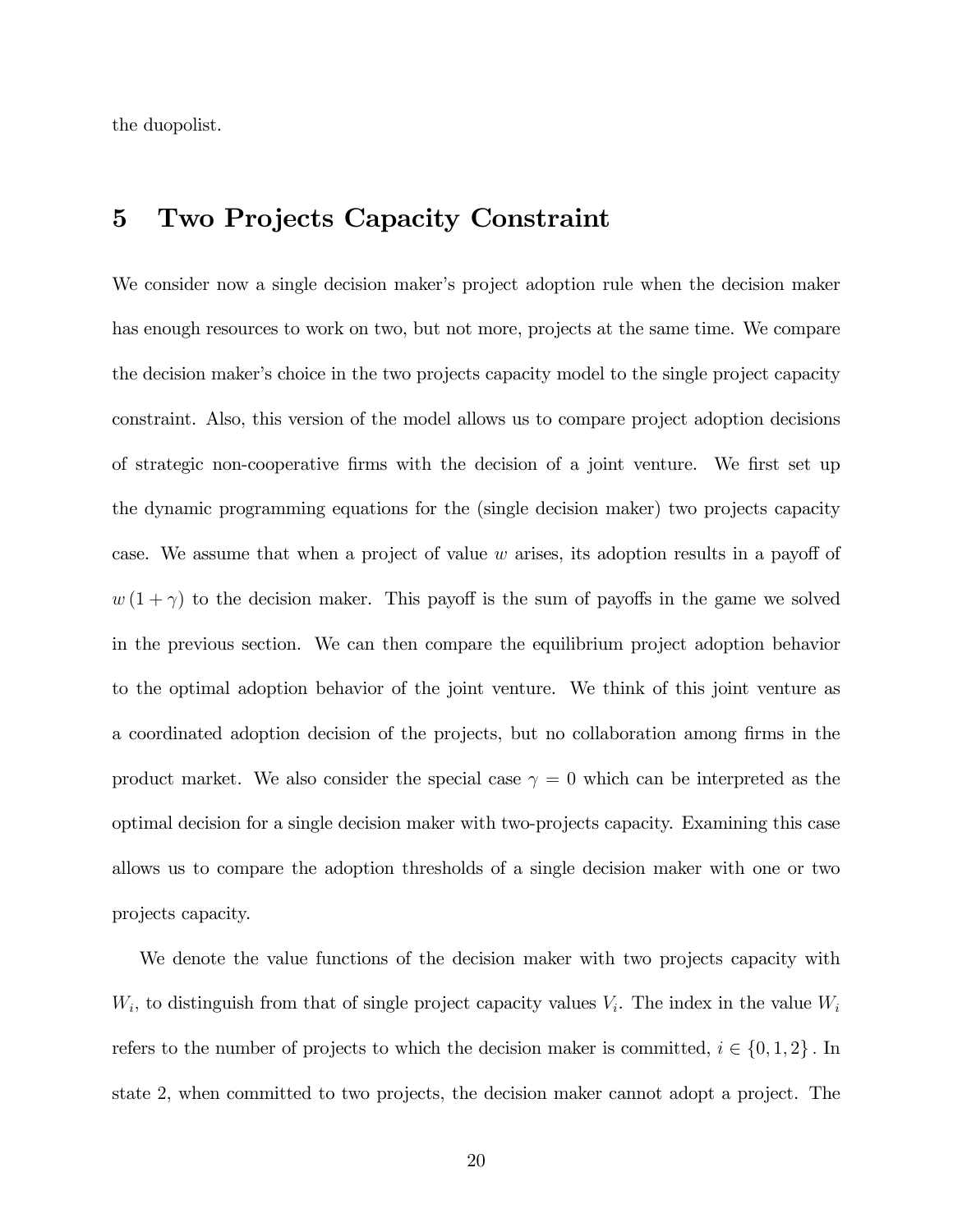optimal choices in states 0 and 1 are given by thresholds of adoption  $w_0$  and  $w_1$ , respectively. Similar to the analysis in the previous sections, we write the system of dynamic programming equations that characterizes optimal decisions of the two-projects capacity decision maker.

In state 2*,* the decision maker is already committed to two projects. The value in state 2 is given by:

<span id="page-21-0"></span>
$$
W_2 = \delta \left[ p^2 W_0 + 2p (1 - p) W_1 + (1 - p)^2 W_2 \right].
$$
 (12)

In state 1*,* if a project with return *w* arises, the decision maker will maximize:

$$
\max \left\{ \underbrace{w\left(1+\gamma\right)+W_2}_{\text{adopt}}, \underbrace{\delta\left(pW_0+\left(1-p\right)W_1\right)}_{\text{don't adopt}} \right\}.
$$

The threshold return for adoption satisfies the following condition:

<span id="page-21-2"></span>
$$
(1 + \gamma) w_1 = \delta (pW_0 + (1 - p) W_1) - W_2.
$$
 (13)

The value functions in state 1 is:

<span id="page-21-3"></span>
$$
W_{1} = \int_{w_{1}}^{\overline{v}} v(1+\gamma) f(v) dv + (1 - F(w_{1})) W_{2} + F(w_{1}) \delta (pW_{0} + (1-p) W_{1}). \tag{14}
$$

In state 0, the decision maker faces the choice:

$$
\max \left\{ \underbrace{w (1 + \gamma) + \delta (pW_0 + (1 - p) W_1)}_{\text{adopt}}, \underbrace{\delta W_0}_{\text{don't adopt}} \right\}.
$$

The threshold level satisfies:

<span id="page-21-4"></span>
$$
(1+\gamma) w_0 = \delta (1-p) (W_0 - W_1).
$$
 (15)

The equation that defines the value function in state 0 is given by:

<span id="page-21-1"></span>
$$
W_0 = \int_{w_0}^{\overline{v}} (1+\gamma) \, vf \, (v) \, dv + \delta \left[1 - F \, (w_0)\right] \left((1-p) \, W_1 + p W_0\right) + \delta F \, (w_0) \, W_0. \tag{16}
$$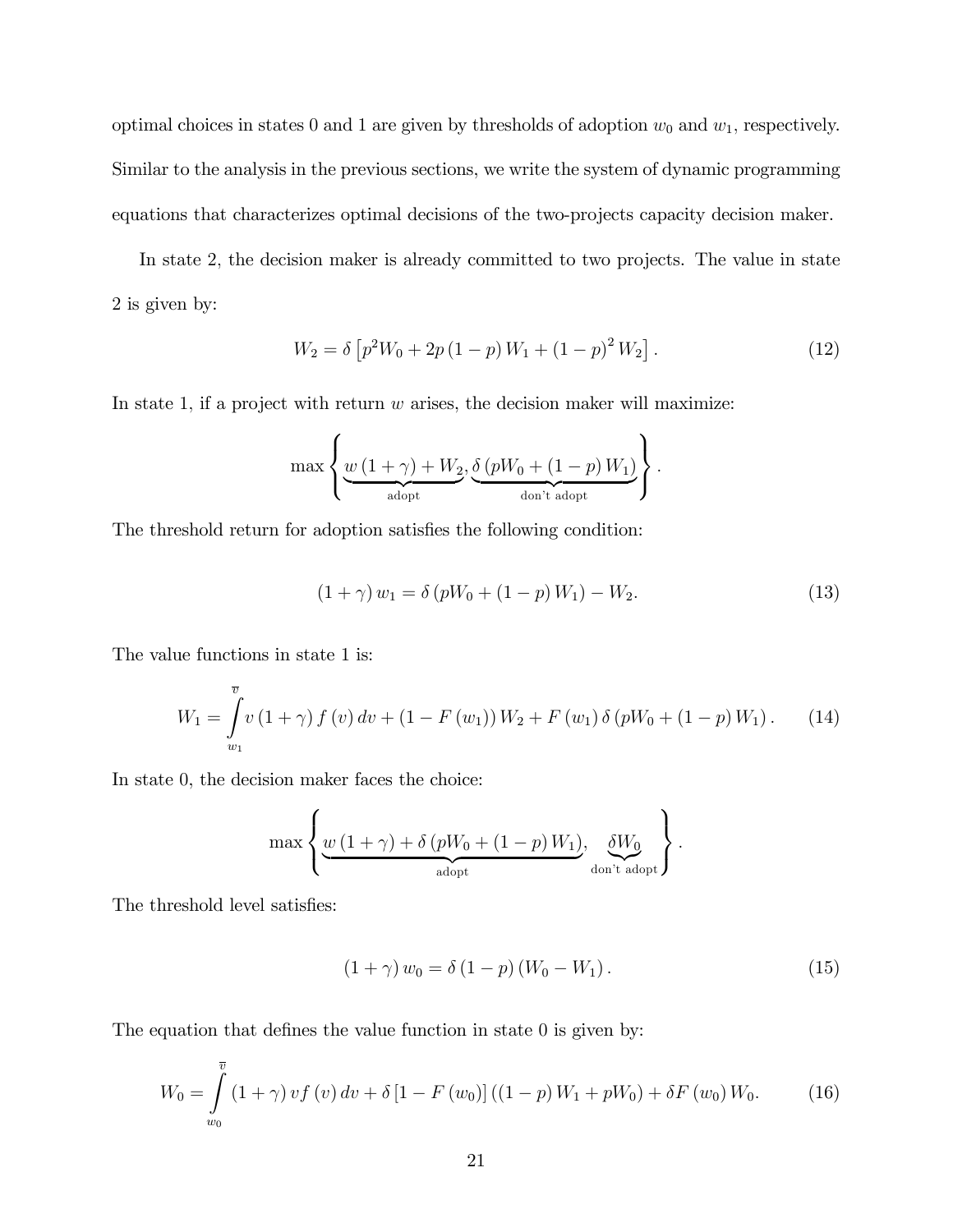Equations [\(12\)](#page-21-0)-[\(16\)](#page-21-1) define the solution to the optimal decision of the firm who can adopt at most two projects.

We reduce the system to a system of two equations in only the thresholds  $w_0$  and  $w_1$ . We first show that the decision maker is less likely to adopt a project when she has already committed resources to one project, i.e.,  $w_1 > w_0$ .

Proposition 5 *For a decision maker who can commit to adopt at most two projects, the fear of commitment is greater when one project is underway than when it is not committed,*  $w_1 > w_0$ .

This result is intuitive, if the firm has not yet adopted any project, adopting the current project will tie resources but still leave an opportunity to adopt another promising project in the next period. However, for a firm that is already committed, adopting now means that it cannot adopt until the commitment to one of the projects ends.<sup>9</sup>

In the next two subsections, we use the system derived above to examine how the decisions of firms with different capacity constraints compare (the case  $\gamma = 0$ ), and also how the adoption decisions of strategic players compare to that of a joint venture.

#### 5.1 Adoption Decision and Project Capacity Constraint

We compare the adoption strategy of a firm that has only one project capacity to that of a less constrained firm that has a 2-projects capacity. In Section 3.1, we derived the

<span id="page-22-0"></span><sup>&</sup>lt;sup>9</sup> Interestingly, the inequality  $w_1 > w_0$  remains true in the limit where firms are infinitely patient  $(\delta \to 1)$ , when the firm is assumed to maximizes the expected payoff per unit of time. The firm prefers to spend more time in states 0 and 1 than in state 2 (where it is committed and cannot accept projects). Setting  $w_1 > w_0$ is a way to steer the system back towards state 0*,* as it gets closer to state 2*.*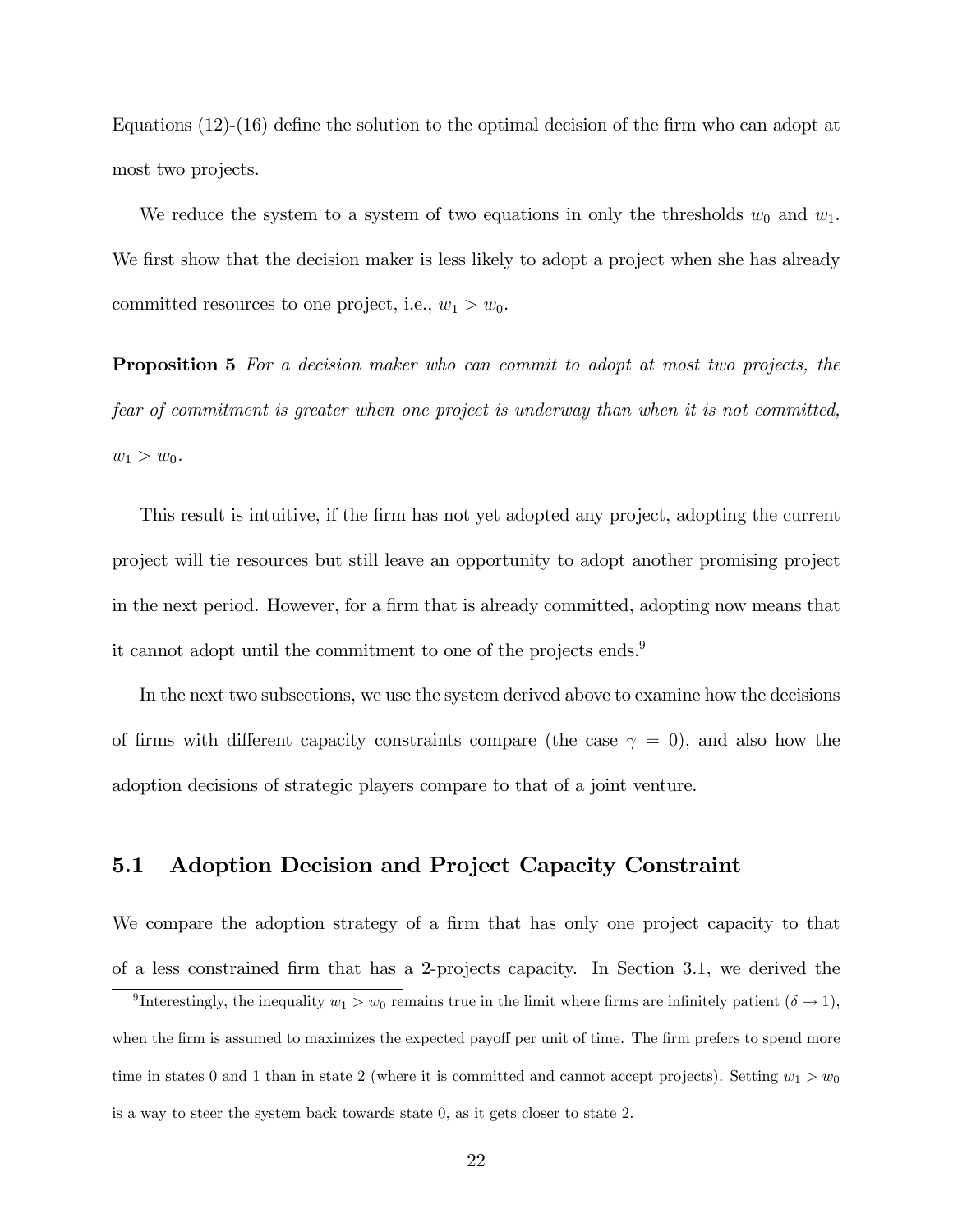adoption threshold  $v_0$  of the single project capacity firm. The analysis in the beginning of this section, when specialized to the case  $\gamma = 0$ , describes the adoption thresholds  $w_1$  and  $w_0$ , that a 2-projects capacity decision maker has when he is committed to one project, or when he is not committed to any project, respectively. Our next proposition establishes that the single project decision maker has a higher threshold of adoption compared to the threshold of adoption of the 2-projects capacity firm, even when this firm has already committed resources to one project. Intuitively, the reason for this is that for the two projects capacity firm, when all its resources are committed, the expected time until at least one of the commitments is relieved is shorter than for the single project capacity firm who has committed all of its resources as the probability that one of two projects ends is larger than the probability that one project ends.

Proposition 6 *For a decision maker who has a capacity of one project, the fear of commitment is greater than for a firm with two projects capacity, even when the two projects capacity firm has already committed resources to one project, i.e.,*  $v_0 > w_1$ .

An implication of Proposition 6 is that the average return of adopted projects is larger for a firm that has a more stringent project capacity constraint, because the fear of commitment leads the constrained firm not to adopt some relatively low return projects that the less constrained firm would adopt.

#### 5.2 Joint Decision versus the Non-cooperative Game

The analysis in this section accounts for the payoff externality parameter,  $\gamma \in (-1,1)$ , as in the game analyzed in Section 4. It allows us to compare the adoption strategies of firms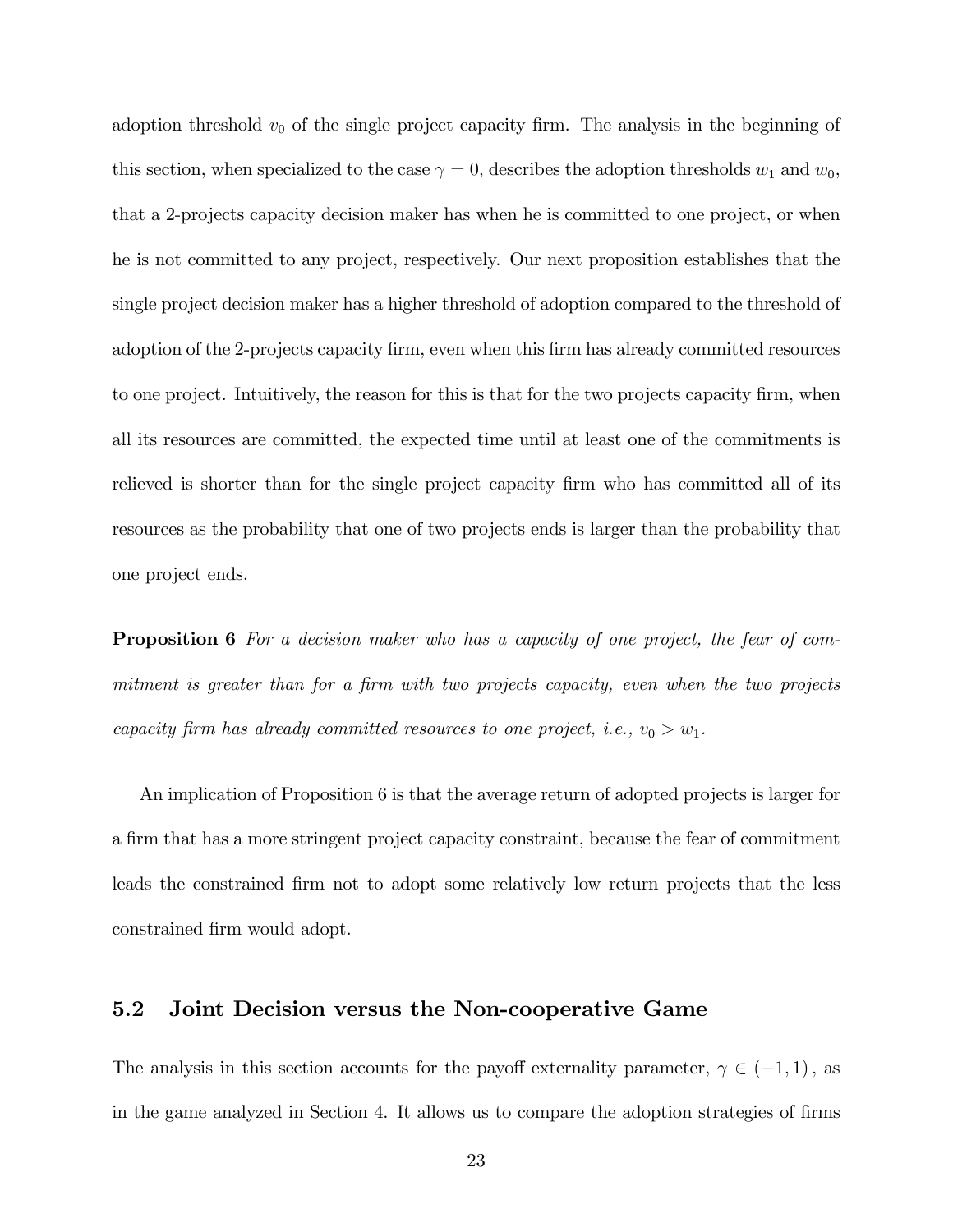in the non-cooperative game to the behavior of a decision maker that jointly decides on the adoption rule of both firms. This joint decision maker has a 2-projects capacity. There are two comparisons of interest. First, we compare  $w_1$  to  $v_{0,1}$ . That is, we compare the adoption threshold of the 2-projects capacity firm when it is committed to one project but is free to adopt another to the adoption threshold of a firm that is not committed but has a rival that is committed. Second, we compare  $w_0$  to  $v_{0,0}^2$ . That is, we compare the threshold of the 2-projects capacity firm when it is free of commitments, to the adoption threshold above which at least one of the competing firms in the game adopts when both firms are free of commitment.

Proposition 7 *A non-cooperatively competing duopolist has a stronger fear of commitment (higher thresholds of adoption) compared to the jointly optimal decision maker,*  $w_1 < v_{0,1}$ *and*  $w_0 < v_{0,0}^2$ .

To prove this proposition, we first argue that the joint decision maker can obtain at least as high a value in state 0 as the sum of values of both firms in the game in state  $(0,0)$ , i.e.,  $W_0 \geq 2V_{0,0}$ . This is true because the decision maker can mimic the adoption strategies in the equilibrium of the game. We then derive the given inequalities on thresholds from the systems of dynamic programming equations. Proposition 7 suggests that competition between firms with capacity constraints on project adoptions results in firms setting too high a bar for adoption, compared to what would be optimal for them under a joint decision making.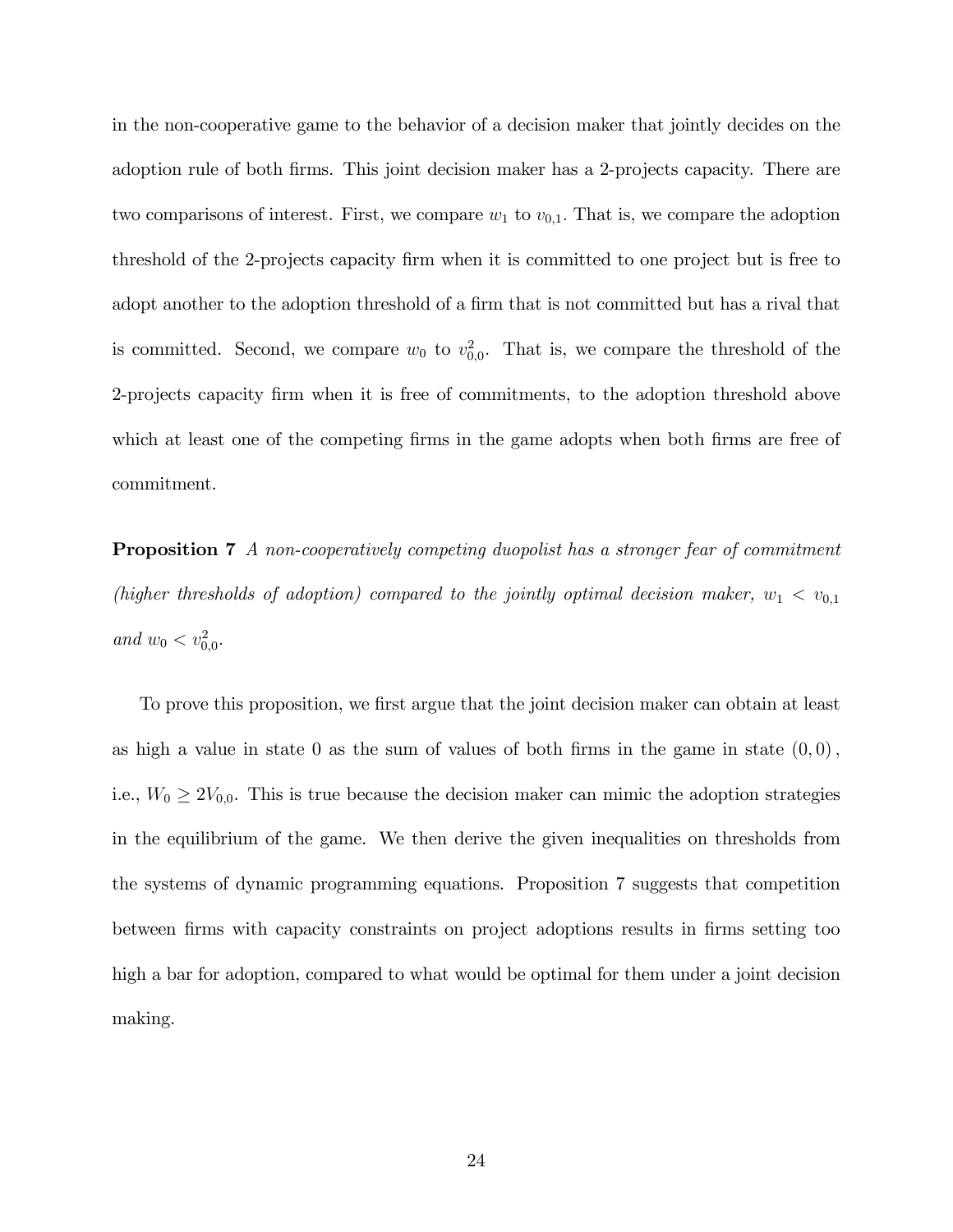## 6 Concluding Remarks

Project adoption often requires firms to commit limited resources, preventing them from adopting other projects while they are committed. Because more promising projects could arise during the time a firm is committed to a project it adopted earlier, constrained firms have a tendency not to adopt some profitable projects. We referred to this phenomenon as a "fear of commitment."

We first considered a single decision maker that could adopt at most one project at a time. We characterized conditions under which the fear of commitment was stronger. The constrained firm has a reservation value such that it adopts only projects that exceed this value. The reservation value is higher when project commitment is expected to be longer, when the firm is more patient, and if project opportunities arise more frequently. As a result, in industries with long project durations, like the pharmaceutical industry, the expected return from adopted projects would be higher compared to industries where projects do not require long commitments. Also, a more prolific firm (that has frequent potential projects) would adopt higher return projects. The reservation value is also higher for firms that face a first order stochastically dominating distribution of project returns.

We compared firms with different project capacities. Compared to a firm with one project capacity, a less constrained, two-projects capacity firm has less fear of commitment even during a period when it is already committed to one project and has resources available only for one other project.

In a strategic environment, project adoption by one firm can change the profitability of a rival, as well as the rival's opportunity to adopt. Not adopting a project allows a rival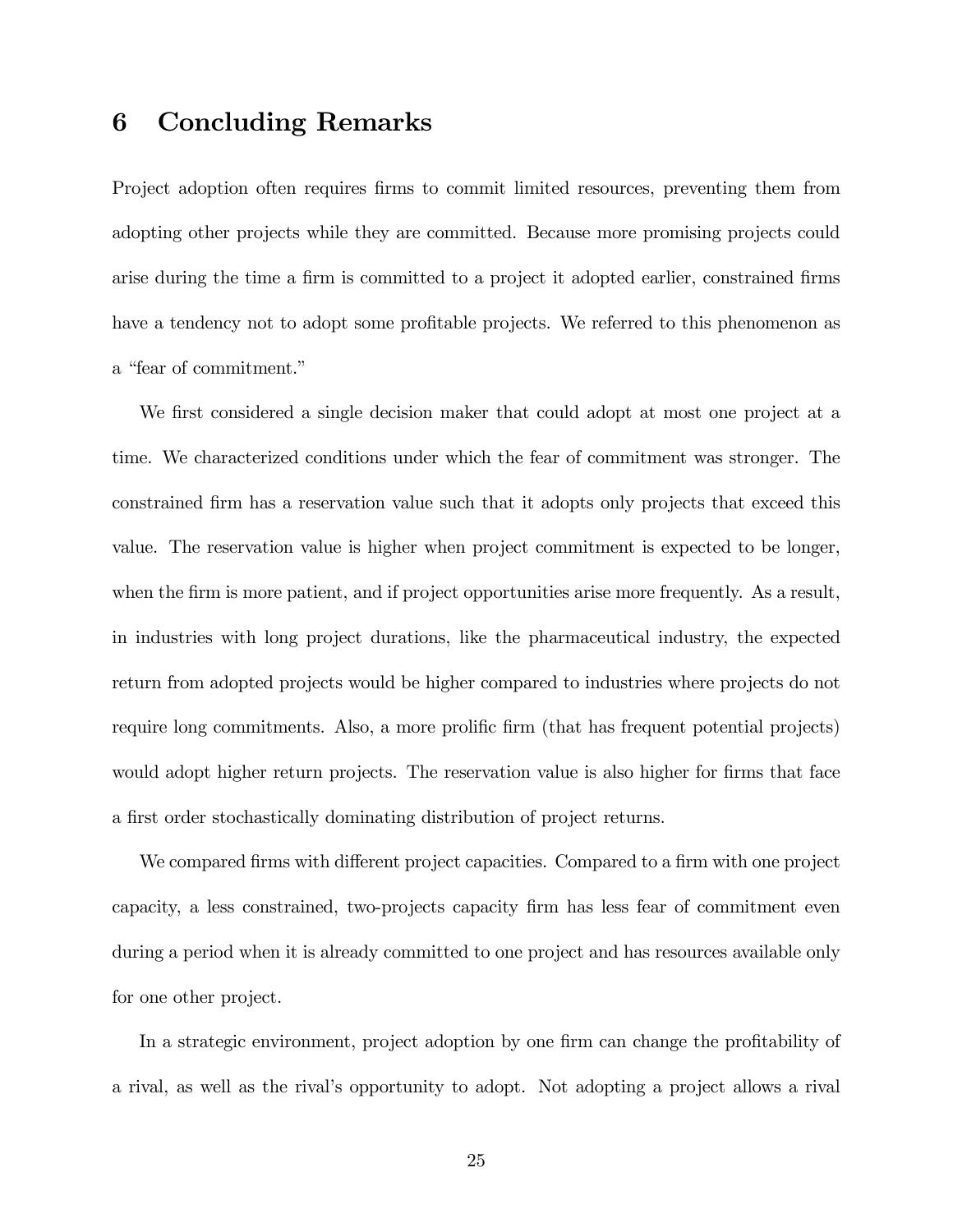to adopt it, while adopting a project will increase the rival's opportunity to adopt future projects. We show that firms sometimes prefer their rivals to adopt a project, so as to lessen future competition on projects. Our analysis suggests that there is a range of project returns for which the first firm to consider the project does not adopt it, but the second firm does. This may explain why we sometimes observe firms adopting projects that rivals, who had an opportunity to adopt before, did not.

Our analysis suggests that firms that face a strategic rival will tend to adopt projects of lower expected value than firm who do not face competition: competition reduces the fear of commitment. But had the firms been able to jointly make adoption decisions, their adoption thresholds would have been lower than in the non-cooperative equilibrium.

In attempt to maintain tractability and a simple exposition, we made certain simplifying assumptions. In our model, if the firm is committed to a project, it cannot adopt another project until the commitment ends. In reality, it is likely that firms can at some cost be released from a previous commitment. Another way to look at this is to think of the firm making a fixed sunk investment every time it adopts a project. This cost needs to be incurred again if the firm switches to another project. We analyzed the case in which these fixed costs are high. More generally, when the fixed cost is not too high, if a new project of high enough return arises, the firm might find it worthwhile to abandon an old project and adopt the new. Thus, firms also have thresholds of adoption in states where their resources have already been committed. Assuming it is sufficiently costly to be released from a previous commitment, the fear of commitment would still be present, and we expect the results to be qualitatively similar.

In analyzing strategic interactions, our model assumes sequential decisions. One can make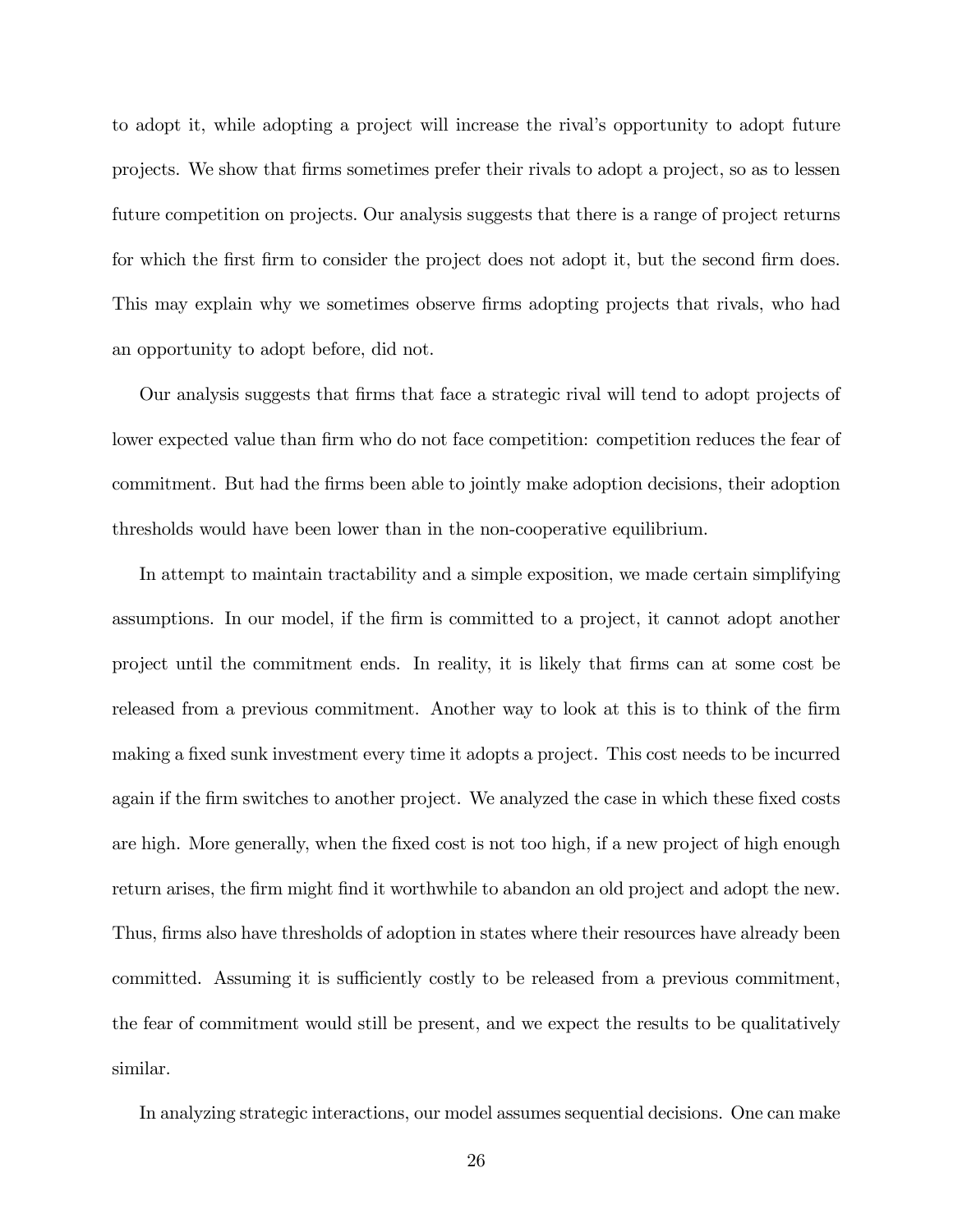alternative assumptions on the nature of the game. For example, firms might simultaneously decide on project adoption, or one firm might be a leading firm and always have the first opportunity to decide on adoption, or the order of sequential move might be endogenous as well. We expect that some of our results will carry over to such variations of the model, but others will not. In particular, our result in Proposition 3 that the first firm may reject projects that the second firm adopts, obviously relies on the sequential play assumption. Instead, in the simultaneous game, in a symmetric equilibrium, there may be a range of intermediate project returns for which firms randomize the decision to adopt.

We considered the strategic behavior of the adopting firms, but not of projects. If, however, project opportunities arise when independent innovators propose them, they might also act strategically so as to extract surplus from the adopting firms. The game played each period might take the form of an auction or a bargaining game in such circumstances. These extensions might be interesting to pursue in future work.

### A Appendix: Proofs

**Proof of Lemma 1.** From [\(4\)](#page-12-3), we know that  $v_0$  is the solution to  $g(x) = 0$  where  $g(.)$ takes the following form:

<span id="page-27-0"></span>
$$
g(x) = \frac{[1 - \delta(1 - p)]}{\delta(1 - p)}x - \int_{x}^{\overline{v}} (v - x) f(v) dv.
$$
 (17)

Evaluating  $q(x)$  at  $x = 0$  and at  $x = \overline{v}$ , we find that:

$$
g(0) < 0 \text{ and } g(\overline{v}) > 0.
$$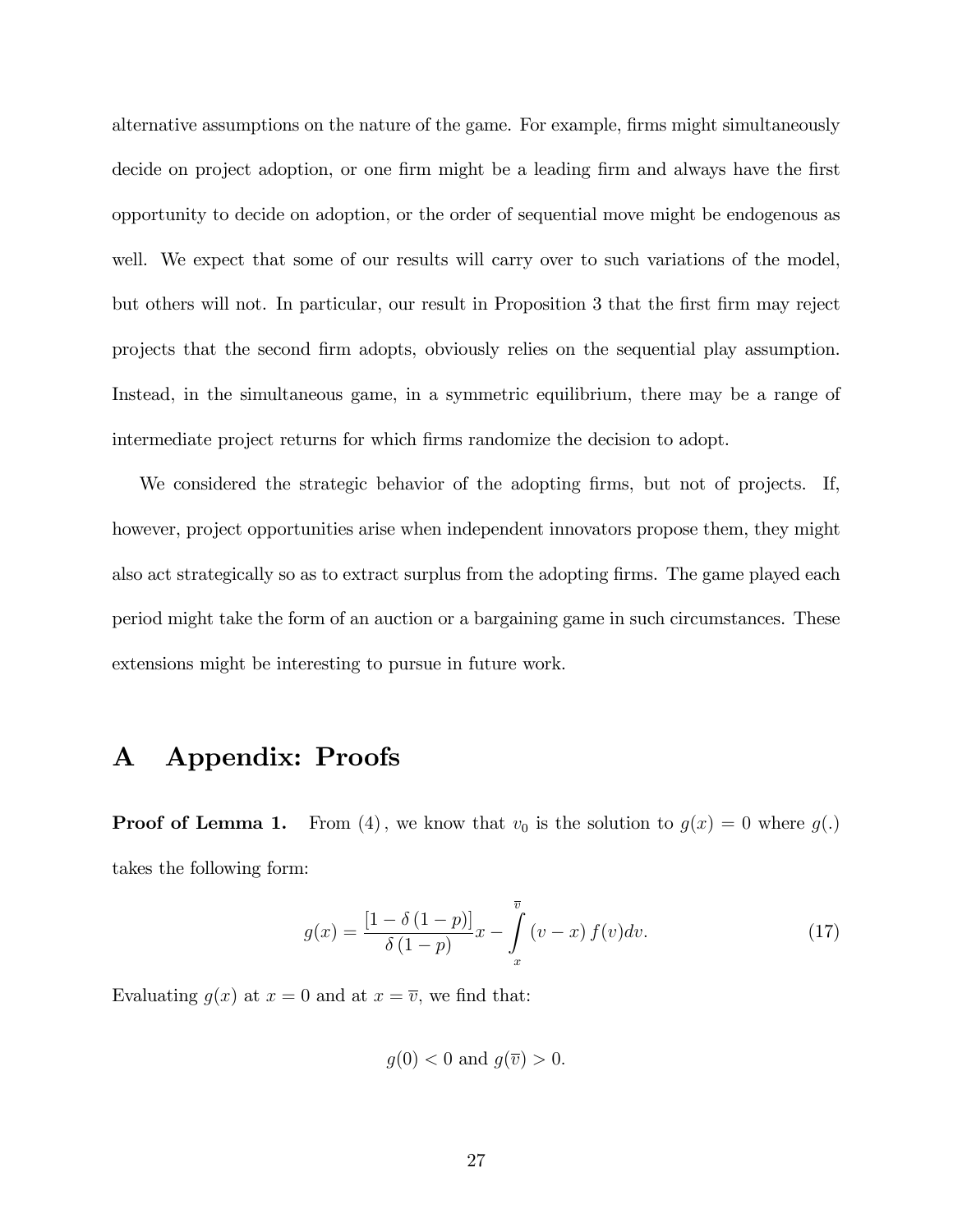Therefore a solution exists. Now, differentiating the function  $g(x)$ , we find that:

$$
g'(x) = \frac{[1 - \delta (1 - p)]}{\delta (1 - p)} + [1 - F(x)] > 0.
$$

This implies that there exists a unique solution to [\(17\)](#page-27-0) in the range  $(0, \overline{v})$ .

**Proof of Proposition 1.** Consider  $g(v_0, \delta, p)$  as defined in [\(4\)](#page-12-3) only taking into account the parameters  $\delta$  and  $p$  as arguments of the function. Implicit differentiation of  $g(v_0, \delta, p) = 0$ shows that:

$$
\frac{\partial g}{\partial v_0} \frac{dv_0}{dp} + \frac{\partial g}{\partial p} = 0 \Rightarrow \frac{dv_0}{dp} = -\frac{\partial g}{\partial p} / \frac{\partial g}{\partial v_0},
$$
  

$$
\frac{\partial g}{\partial v_0} \frac{dv_0}{d\delta} + \frac{\partial g}{\partial \delta} = 0 \Rightarrow \frac{dv_0}{d\delta} = -\frac{\partial g}{\partial \delta} / \frac{\partial g}{\partial v_0}.
$$

From the proof of Lemma 1, we know that  $\frac{\partial g}{\partial v_0} > 0$ . Hence,

$$
sign\left(\frac{dv_0}{dp}\right) = sign\left(-\frac{\partial g}{\partial p}\right)
$$
  
= sign  $\left[-\frac{v_0}{\delta(1-p)^2}\right] < 0.$ 

We conclude that the reservation value is lower the higher the probability that the project ends, or the shorter is the expected time the decision maker will be committed when taking on a project.

Similarly,

$$
sign\left(\frac{dv_0}{d\delta}\right) = sign\left(-\frac{\partial g}{\partial \delta}\right)
$$
  
= sign  $\left[\frac{v_0}{\delta^2(1-p)}\right] > 0$ .

Thus, the reservation value is higher the more patient the decision maker is.  $\blacksquare$ 

**Proof of Proposition 2.** The threshold return level solves  $g(v_0)=0$  which we defined in [\(17\)](#page-27-0) in the proof of Lemma 1. Using integration by parts, we rearrange the function *g*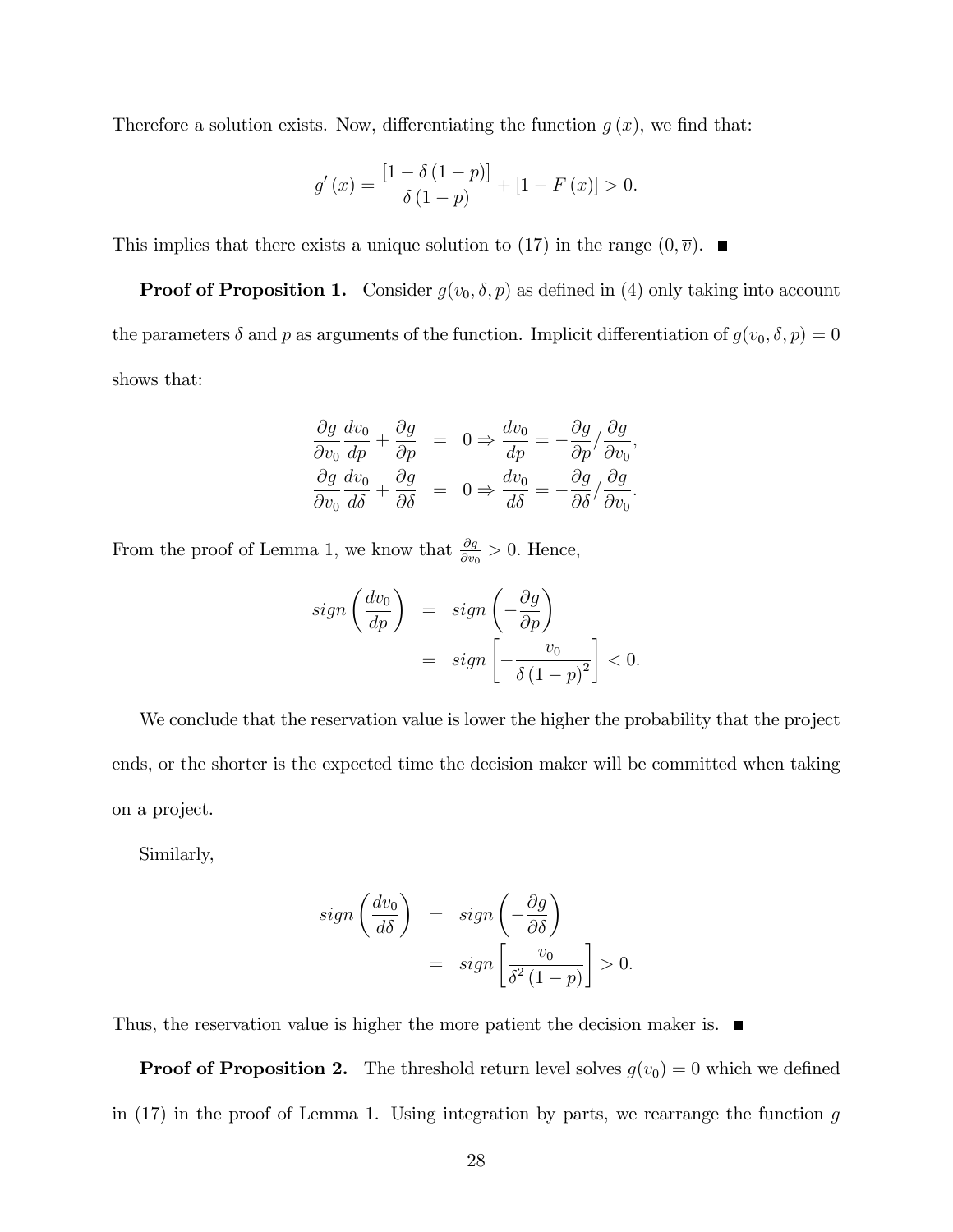and write it as:

<span id="page-29-0"></span>
$$
g(v_0) = \frac{\left[1 - \delta\left(1 - p\right)\right]}{\delta\left(1 - p\right)} v_0 - \int_{v_0}^{\overline{v}} \left[1 - F\left(v\right)\right] dv. \tag{18}
$$

Consider two cumulative distribution functions  $F^a$  and  $F^b$ , defined on the interval  $(-\infty, +\infty)$ , which contains their compact supports  $[\underline{v}^a, \overline{v}^a]$  and  $[\underline{v}^b, \overline{v}^b]$ . For all  $v < \underline{v}^i$ , let  $F^i(v) = 0$  and for all  $v > \overline{v}^i$ , let  $F^i(v) = 1$ . Let  $g_a(v)$  and  $g_b(v)$  be defined on  $(-\infty, +\infty)$  as in [\(18\)](#page-29-0) for the corresponding distribution  $F^a$  or  $F^b$ . From Lemma 1, we know that these functions are both increasing in *v*. Denote  $v_0^a$  and  $v_0^b$  the solutions to  $g_a(v) = 0$  and  $g_b(v) = 0$ , respectively.

First, consider the case where  $F^b$  first order stochastically dominates  $F^a$ , i.e.,  $F^b(v) \leq$  $F^a(v)$  for all  $v \in (-\infty, +\infty)$ , with a strict inequality for at least some *v*. Then  $g_b(v) \le g_a(v)$ for all *v*, with a strict inequality for some *v*. In particular,  $g_b(v_0^a) \leq g_a(v_0^a) = 0$ . Because the function  $g_b$  is increasing, this implies that  $v_0^a \leq v_0^b$ , which is the desired conclusion. Note that if the inequality  $F^b(v) \leq F^a(v)$  is strict for some  $v > v_0^a$ , we obtain a strict inequality  $v_0^a < v_0^b$ . If  $F^b(v) = F^a(v)$  for all  $v > v_0^a$ , then  $v_0^a = v_0^b$ .

Second, consider the case where  $F^b$  is a mean preserving spread of  $F^a$ , i.e.

<span id="page-29-2"></span>
$$
\int_{-\infty}^{v} \left[ F^{b}(v) - F^{a}(v) \right] dv \ge 0
$$
\n(19)

for all *v* (with a strict inequality for some *v*) and

<span id="page-29-1"></span>
$$
\int_{-\infty}^{+\infty} \left[ F^b(v) - F^a(v) \right] dv = 0.
$$
\n(20)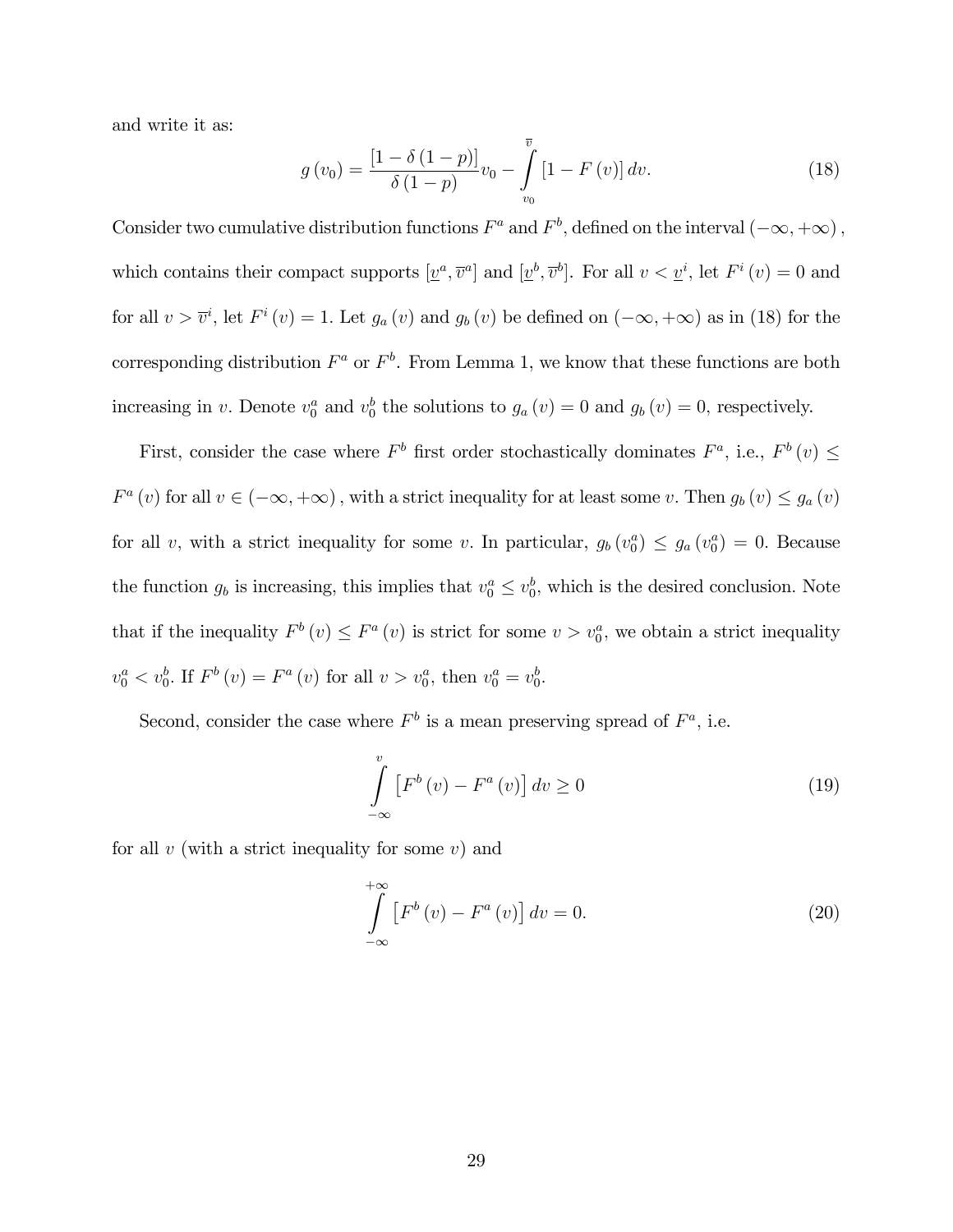Then,

$$
g_b(v_0^a) = g_b(v_0^a) - g_a(v_0^a)
$$
  
\n
$$
= \int_{v_0^a}^{\infty} [F^b(v) - F^a(v)] dv
$$
  
\n
$$
= \int_{-\infty}^{+\infty} [F^b(v) - F^a(v)] dv - \int_{-\infty}^{v_0^a} [F^b(v) - F^a(v)] dv
$$
  
\n
$$
= -\int_{-\infty}^{v_0^a} [F^b(v) - F^a(v)] dv \le 0.
$$

The first equality holds by definition of  $v_0^a$ , the fourth by [\(20\)](#page-29-1) and the final inequality by [\(19\)](#page-29-2). Because the function  $g_b$  is increasing, the inequality  $g_b(v_0^a) \leq 0$  implies that  $v_0^a \leq v_0^b$ , which is the desired conclusion. Note that if the inequality [\(19\)](#page-29-2) is strict for some  $v > v_0^a$ , we obtain a strict inequality  $v_0^a < v_0^b$ . If it holds as an equality for all  $v > v_0^a$ , then  $v_0^a = v_0^b$ .

Proof of Proposition 3. Let us define

<span id="page-30-0"></span>
$$
\widetilde{v} = \frac{\delta (1 - p)}{(1 - \gamma)} (V_{0,1} - V_{1,0}).
$$
\n(21)

By [\(10\)](#page-18-0)*,* we know that:

$$
v_{0,0}^1 = \max\left\{v_{0,0}^2, \tilde{v}\right\}.
$$

It immediately follows that  $v_{0,0}^1 \ge v_{0,0}^2$ , and that  $v_{0,0}^1 > v_{0,0}^2$  iff  $\tilde{v} > v_{0,0}^2$ . We need to show  $\widetilde{v} > v_{0,0}^2$ .

We first reduce the system  $(5)-(11)$  $(5)-(11)$  $(5)-(11)$  that defines the equilibrium to a system of three equations in the three unknowns:  $\tilde{v}, v_{0,1}$  and  $v_{0,0}^2$ .

**Lemma 2:** In equilibrium, if  $p < 1$ , then the following three conditions hold:

<span id="page-30-1"></span>
$$
\frac{\left[1-\delta\left(1-p\right)\right]}{\delta\left(1-p\right)}\widetilde{v} = \int\limits_{v_{0,1}}^{\overline{v}} \left(v-\widetilde{v}\right)f\left(v\right)dv.
$$
\n(22)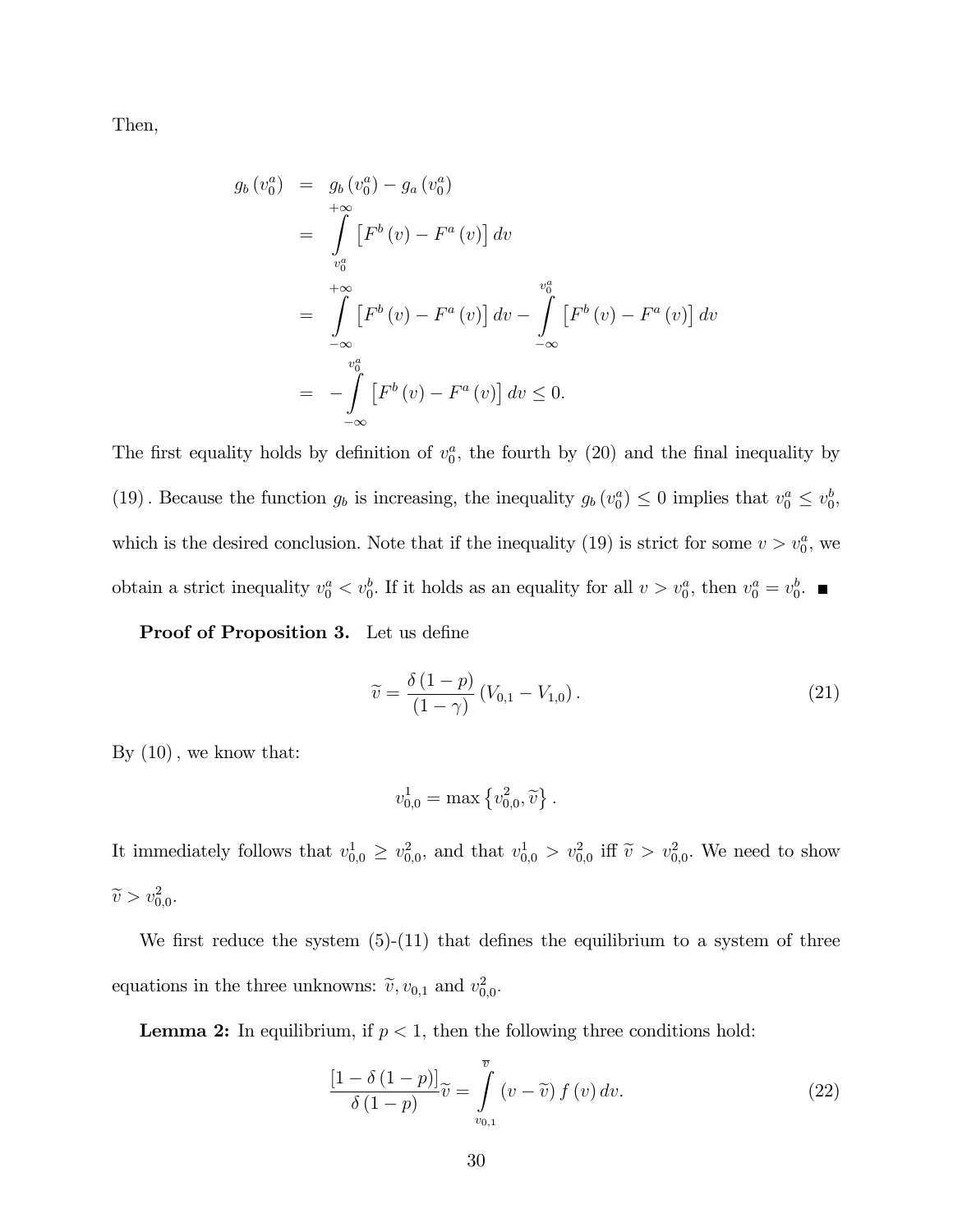<span id="page-31-1"></span>
$$
\frac{\left[1-\delta\left(1-p\right)\right]v_{0,1}}{\delta\left(1-p\right)} = \int\limits_{v_{0,1}}^{\overline{v}} \left(v-v_{0,1}\right) f\left(v\right) dv + \frac{p\left(v_{0,0}^{2}-v_{0,1}\right)}{\delta\left(1-p\right)^{2}} \tag{23}
$$

<span id="page-31-2"></span>
$$
\frac{\left[1-\delta\left(1-p\right)\right]}{\delta\left(1-p\right)}v_{0,0}^{2} = \begin{pmatrix} \bar{v} & (v-v_{0,0}^{2}) & f\left(v\right)dv - \frac{(1-\gamma)}{2} \int\limits_{v_{0,0}^{2}}^{\bar{v}}\left(v-\tilde{v}\right)f\left(v\right)dv \\ \bar{v}_{0,0} & \bar{v} \\ -\int\limits_{v_{0,1}}^{\bar{v}}\left(v-v_{0,1}\right)f\left(v\right)dv + \left(1-\gamma\right)\int\limits_{v_{0,1}}^{\bar{v}}\left(v-\tilde{v}\right)f\left(v\right)dv \end{pmatrix} \tag{24}
$$

#### Proof of Lemma 2:

From  $(7)$  and  $(6)$ , we find that:

<span id="page-31-0"></span>
$$
V_{0,1} = \int_{v_{0,1}}^{\overline{v}} v f(v) dv + (1 - F(v_{0,1})) V_{1,1} + F(v_{0,1}) \delta (pV_{0,0} + (1 - p) V_{0,1})
$$
 (25)  

$$
= V_{1,1} + v_{0,1} + \int_{v_{0,1}}^{\overline{v}} (v - v_{0,1}) f(v) dv.
$$

From  $(8)$ ,  $(6)$  and  $(21)$ , we have:

$$
V_{1,0} = \int_{v_{0,1}}^{\overline{v}} \gamma v f(v) dv + (1 - F(v_{0,1})) V_{1,1} + F(v_{0,1}) \delta (pV_{0,0} + (1 - p) V_{1,0})
$$
  
\n
$$
= V_{1,1} + \int_{v_{0,1}}^{\overline{v}} \gamma v f(v) dv + F(v_{0,1}) [\delta (pV_{0,0} + (1 - p) V_{1,0}) - V_{1,1}]
$$
  
\n
$$
= V_{1,1} + \int_{v_{0,1}}^{\overline{v}} \gamma v f(v) dv + F(v_{0,1}) [v_{0,1} - (1 - \gamma) \tilde{v}]
$$
  
\n
$$
= V_{1,1} + v_{0,1} + \int_{v_{0,1}}^{\overline{v}} (v - v_{0,1}) f(v) dv - (1 - \gamma) \left[ \tilde{v} + \int_{v_{0,1}}^{\overline{v}} (v - \tilde{v}) f(v) dv \right].
$$

Combining with [\(25\)](#page-31-0), we find that:

$$
V_{1,0} = V_{0,1} - (1 - \gamma) \left[ \widetilde{v} + \int\limits_{v_{0,1}}^{\overline{v}} (v - \widetilde{v}) f(v) dv \right].
$$

Rearranging, and using [\(21\)](#page-30-0)we obtain [\(22\)](#page-30-1) :

$$
\frac{\left[1-\delta\left(1-p\right)\right]}{\delta\left(1-p\right)}\widetilde{v}=\intop_{v_{0,1}}^{\overline{v}}\left(v-\widetilde{v}\right)f\left(v\right)dv.
$$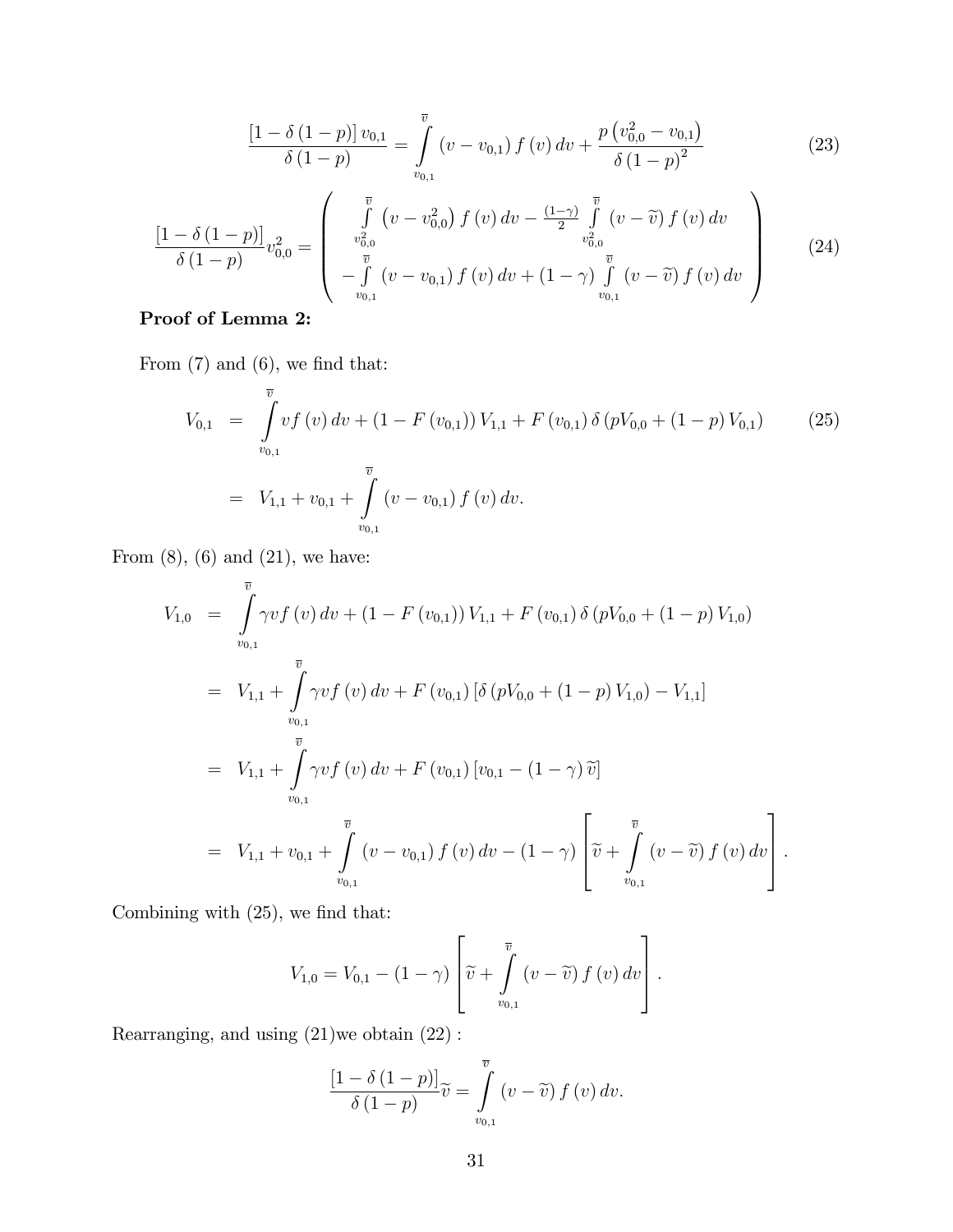We substitute  $(5)$  into  $(6)$  to find that:

$$
v_{0,1} = \delta (pV_{0,0} + (1-p) V_{0,1}) - V_{1,1}
$$
  
=  $\delta (1-p) [pV_{0,0} - pV_{1,0} + (1-p) V_{0,1} - (1-p) V_{1,1}]$   
=  $p\delta (1-p) (V_{0,0} - V_{1,0}) + \delta (1-p)^2 (V_{0,1} - V_{1,1}).$ 

Substituting [\(9\)](#page-17-2) and [\(25\)](#page-31-0),.we find that:

$$
v_{0,1} = pv_{0,0}^2 + \delta (1-p)^2 \left[ v_{0,1} + \int_{v_{0,1}}^{\overline{v}} (v - v_{0,1}) f(v) dv \right]
$$

Rearranging, we obtain [\(23\)](#page-31-1) :

$$
\frac{\left[1-\delta\left(1-p\right)\right]v_{0,1}}{\delta\left(1-p\right)}=\int\limits_{v_{0,1}}^{\overline{v}}\left(v-v_{0,1}\right)f\left(v\right)dv+\frac{p\left(v_{0,0}^{2}-v_{0,1}\right)}{\delta\left(1-p\right)^{2}}.
$$

Next, we subtract  $\delta(1-p) V_{1,0}$  from both sides of [\(8\)](#page-17-0) and rearrange using [\(6\)](#page-17-1) and [\(21\)](#page-30-0) to find that:

<span id="page-32-0"></span>
$$
\begin{array}{rcl}\n\left[1-\delta\left(1-p\right)\right]V_{1,0} & = & \delta pV_{0,0} + \int\limits_{v_{0,1}}^{\overline{v}} \left(\gamma v - v_{0,1} + \delta\left(1-p\right)\left(V_{0,1} - V_{1,0}\right)\right) f\left(v\right) dv \\
& = & \delta pV_{0,0} + \int\limits_{v_{0,1}}^{\overline{v}} \left(v - v_{0,1}\right) f\left(v\right) dv - \left(1-\gamma\right) \int\limits_{v_{0,1}}^{\overline{v}} \left(v - \widetilde{v}\right) f\left(v\right) dv.\n\end{array}\n\tag{26}
$$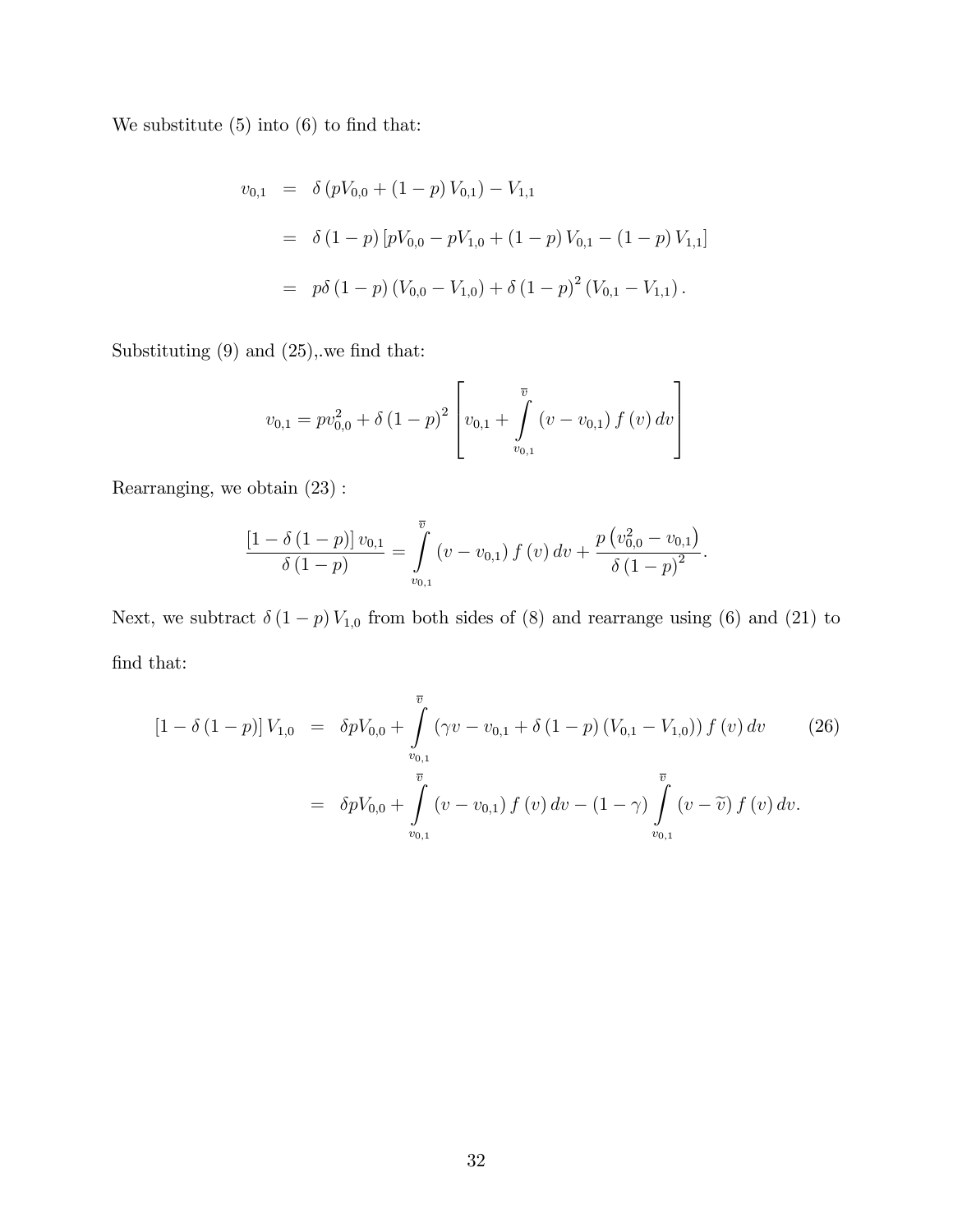Lastly, we subtract  $\delta V_{0,0}$  form both sides of [\(11\)](#page-18-1) and substitute [\(9\)](#page-17-2) and [\(21\)](#page-30-0) to find that:

<span id="page-33-0"></span>
$$
(1 - \delta) V_{0,0} = \begin{cases} \int\limits_{v_{0,0}^2}^{\overline{v}} \frac{(1+\gamma)}{2} vf(v) dv - [1 - F(v_{0,0}^2)] \delta V_{0,0} \\ + \delta [1 - F(v_{0,0}^2)] \frac{(1-p)(V_{0,1} + V_{1,0}) + 2pV_{0,0}}{2} \end{cases}
$$
  
\n
$$
= \int\limits_{v_{0,0}^2}^{\overline{v}} \frac{(1+\gamma)}{2} vf(v) dv - [1 - F(v_{0,0}^2)] \delta (1-p) \left[ V_{0,0} - \frac{(V_{0,1} + V_{1,0})}{2} \right]
$$
  
\n
$$
= \int\limits_{v_{0,0}^2}^{\overline{v}} \frac{(1+\gamma)}{2} vf(v) dv - [1 - F(v_{0,0}^2)] \delta (1-p) \left[ (V_{0,0} - V_{1,0}) - \frac{(V_{0,1} - V_{1,0})}{2} \right]
$$
  
\n
$$
= \int\limits_{v_{0,0}^2}^{\overline{v}} \left[ \frac{(1+\gamma)}{2} v - v_{0,0}^2 + \frac{(1-\gamma)}{2} \tilde{v} \right] f(v) dv
$$
  
\n
$$
= \int\limits_{v_{0,0}^2}^{\overline{v}} (v - v_{0,0}^2) f(v) dv - \frac{(1-\gamma)}{2} \int\limits_{v_{0,0}^2}^{\overline{v}} (v - \tilde{v}) f(v) dv.
$$
 (27)

Using [\(9\)](#page-17-2)*,* we have:

<span id="page-33-1"></span>
$$
\frac{[1-\delta(1-p)]}{\delta(1-p)}v_{0,0}^2 = [1-\delta(1-p)](V_{0,0} - V_{1,0})
$$
  
=  $(1-\delta)V_{0,0} - [[1-\delta(1-p)]V_{1,0} - \delta pV_{0,0}].$ 

Substituting [\(27\)](#page-33-0) and [\(26\)](#page-32-0)*,* we obtain [\(24\)](#page-31-2) :

$$
\frac{\left[1-\delta\left(1-p\right)\right]}{\delta\left(1-p\right)}v_{0,0}^{2} = \left(\begin{array}{c} \int\limits_{v_{0,0}^{2}}^{\overline{v}}\left(v-v_{0,0}^{2}\right)f\left(v\right)dv - \frac{\left(1-\gamma\right)}{2}\int\limits_{v_{0,0}^{2}}^{\overline{v}}\left(v-\widetilde{v}\right)f\left(v\right)dv \\ - \int\limits_{v_{0,1}}^{\overline{v}}\left(v-v_{0,1}\right)f\left(v\right)dv + \left(1-\gamma\right)\int\limits_{v_{0,1}}^{\overline{v}}\left(v-\widetilde{v}\right)f\left(v\right)dv \end{array}\right).
$$

This completes the proof of lemma 2.  $\blacksquare$ 

Lemmas 3 and 4 take care of the special cases  $p = 1$  and  $p = 0$ . In Lemmas 5 and 6, we consider intermediate values  $p \in (0, 1)$ .

**Lemma 3:** In equilibrium,  $v_{0,0}^2 = v_{0,1} = \tilde{v} = v_{0,0}^1$  iff  $p = 1$ .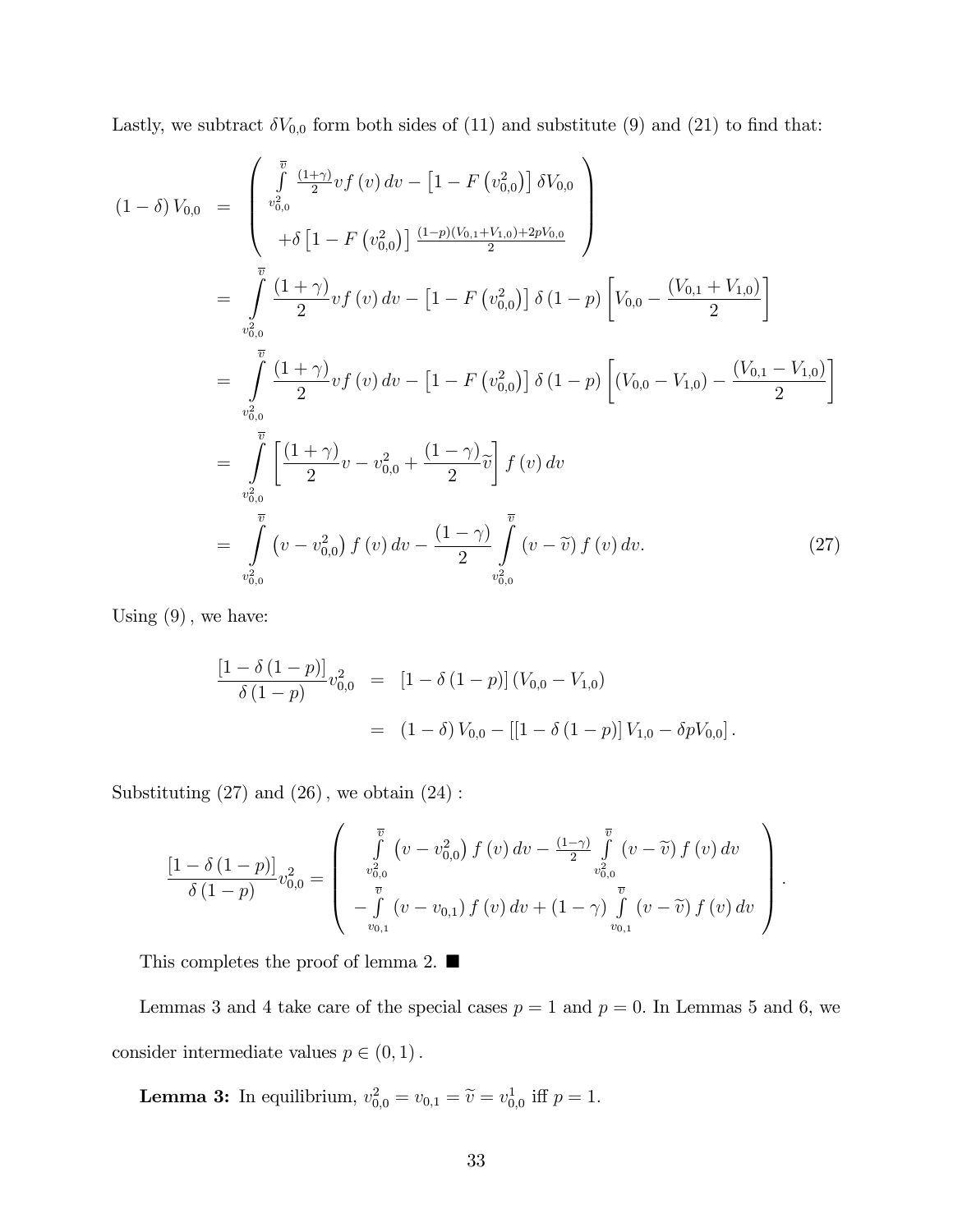**Proof of Lemma 3:** If  $p = 1$ , then the system  $(5)-(11)$  $(5)-(11)$  $(5)-(11)$  immediately implies that  $v_{0,0}^2 = v_{0,1} = v_{0,0}^1 = 0$ , and by its definition, also,  $\tilde{v} = 0$ .

Suppose,  $v_{0,0}^2 = v_{0,1} = \tilde{v} = v_{0,0}^1$  and  $p < 1$ . Then substituting  $v_{0,1}$  for  $v_{0,0}^2$  and  $\tilde{v}$  into [\(24\)](#page-31-2), we have

 $\frac{[1-\delta(1-p)]}{\delta(1-p)}v_{0,1} = \frac{(1-\gamma)}{2}$ Z*v v*0*,*<sup>1</sup>  $(v - v_{0,1}) f(v) dv$ *<* Z*v v*0*,*<sup>1</sup>  $(v - v_{0,1}) f(v) dv = \frac{[1 - \delta (1 - p)]}{\delta (1 - p)}$  $\frac{\delta (1 - P)}{\delta (1 - p)} v_{0,1}$  from [\(22\)](#page-30-1),

which is a contradiction. This completes the proof of Lemma 3.  $\blacksquare$ 

In the next lemma, we consider the case  $p = 0$ .

**Lemma 4:** When  $p = 0$ , we have  $\tilde{v} = v_{0,1} > v_{0,0}^2$ .

**Proof of Lemma 4:** Let us define the function  $g(.)$  as in equation [\(17\)](#page-27-0). When  $p=0$ , from [\(23\)](#page-31-1) and [\(22\)](#page-30-1)*,* we have

$$
g\left(\widetilde{v}\right) = g\left(v_{0,1}\right) = 0 \Rightarrow \widetilde{v} = v_{0,1}.
$$

Substituting it into [\(24\)](#page-31-2)*,* we have

$$
g(v_{0,0}^2) = \frac{[1-\delta(1-p)]}{\delta(1-p)} v_{0,0}^2 - \int_{v_{0,0}^2}^{\overline{v}} (v - v_{0,0}^2) f(v) dv
$$
  
\n
$$
= -\frac{(1-\gamma)}{2} \int_{v_{0,0}^2}^{\overline{v}} (v - \widetilde{v}) f(v) dv - \int_{v_{0,1}^2}^{\overline{v}} (v - v_{0,1}) f(v) dv + (1-\gamma) \int_{v_{0,1}}^{\overline{v}} (v - \widetilde{v}) f(v) dv
$$
  
\n
$$
= \left[ -\frac{(1-\gamma)}{2} \right] \int_{v_{0,0}^2}^{\overline{v}} (v - \widetilde{v}) f(v) dv - \gamma \int_{\widetilde{v}}^{\overline{v}} (v - \widetilde{v}) f(v) dv.
$$

Because *g* is a strictly increasing function, if  $g(v_{0,0}^2) = 0$ , then  $g(v_{0,0}^2) = 0 = g(\tilde{v})$  implies that  $\tilde{v} = v_{0,1} = v_{0,0}^2$  which, as we showed earlier, holds iff  $p = 1$ . A contradiction! If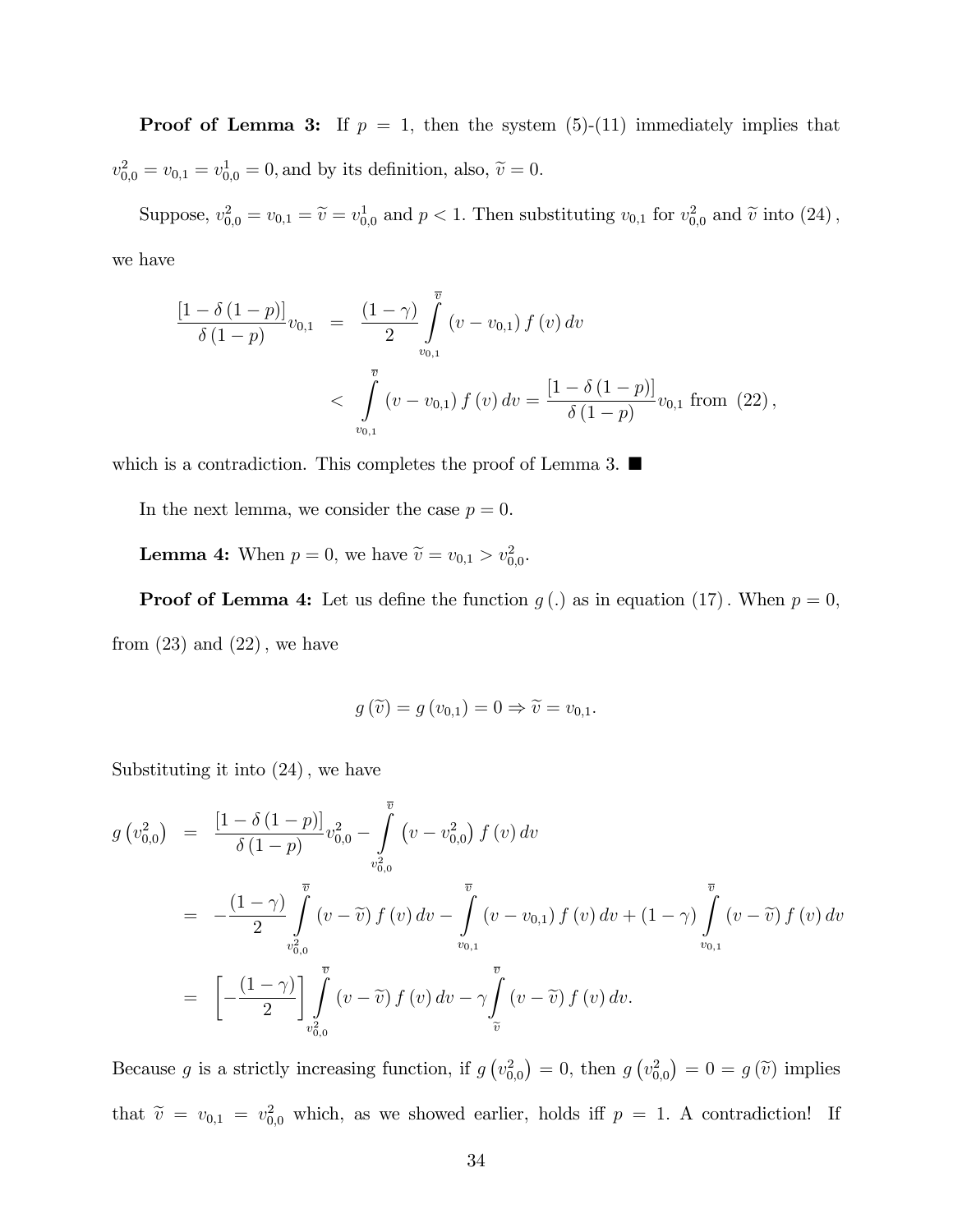$g(v_{0,0}^2) > 0$ , then  $g(v_{0,0}^2) > 0 = g(\tilde{v})$  implies that  $\tilde{v} < v_{0,0}^2$ , which in turn implies that:

$$
\int_{\tilde{v}}^{\overline{v}} \left(v - \tilde{v}\right) f\left(v\right) dv > \int_{v_{0,0}^{2}}^{\overline{v}} \left(v - \tilde{v}\right) f\left(v\right) dv.
$$

Also, as  $\gamma > -1$ , we have  $\gamma > -\frac{(1-\gamma)}{2}$ . Hence,  $g(v_{0,0}^2) < 0$ . A contradiction again! Therefore, it must be the case that  $g(v_{0,0}^2) < 0 = g(\tilde{v}) \Leftrightarrow \tilde{v} = v_{0,1} > v_{0,0}^2$ . This completes the proof of Lemma 4.  $\blacksquare$ 

**Lemma 5:** In equilibrium, for  $0 < p < 1$  it must be that  $\tilde{v} \neq v_{0,1}$ .

**Proof of Lemma 5:** Suppose  $\tilde{v} = v_{0,1}$ . By [\(22\)](#page-30-1) and [\(23\)](#page-31-1),  $\tilde{v} = v_{0,1}$  iff

$$
\frac{\left[1-\delta\left(1-p\right)\right]}{\delta\left(1-p\right)}v_{0,1} = \int_{v_{0,1}}^{\overline{v}} \left(v - v_{0,1}\right) f\left(v\right) dv \Leftrightarrow
$$

$$
p\left(v_{0,0}^{2} - v_{0,1}\right) = 0.
$$

Therefore, if  $\tilde{v} = v_{0,1}$  then, (because  $p > 0$ ) it must be that  $v_{0,0}^2 = v_{0,1} = \tilde{v} = v_{0,0}^1$ , which, by Lemma 3, holds iff  $p = 1$ , a contradiction! This completes the proof of lemma 5.

We next rule out the possibility that  $\tilde{v} < v_{0,1}$ , establishing that  $\tilde{v} > v_{0,1}$ .

**Lemma 6:** If  $0 < p < 1$ , then in equilibrium,  $\tilde{v} > v_{0,1}$ .

**Proof of Lemma 6:** We already know by Lemma 5 that  $\tilde{v} \neq v_{0,1}$ . Suppose, by contradiction, that  $\tilde{v} < v_{0,1}$ . By [\(22\)](#page-30-1) and [\(23\)](#page-31-1),  $\tilde{v} < v_{0,1}$  iff

$$
\frac{[1 - \delta (1 - p)]}{\delta (1 - p)} v_{0,1} > \int_{v_{0,1}}^{\overline{v}} (v - v_{0,1}) f(v) dv \Leftrightarrow
$$
  
  $p (v_{0,0}^2 - v_{0,1}) > 0 \Leftrightarrow$   
  $p > 0$  and  $v_{0,1} < v_{0,0}^2$ .

Because the function *g* is increasing, this implies  $g(v_{0,0}^2) > g(v_{0,1}) > g(\tilde{v})$ .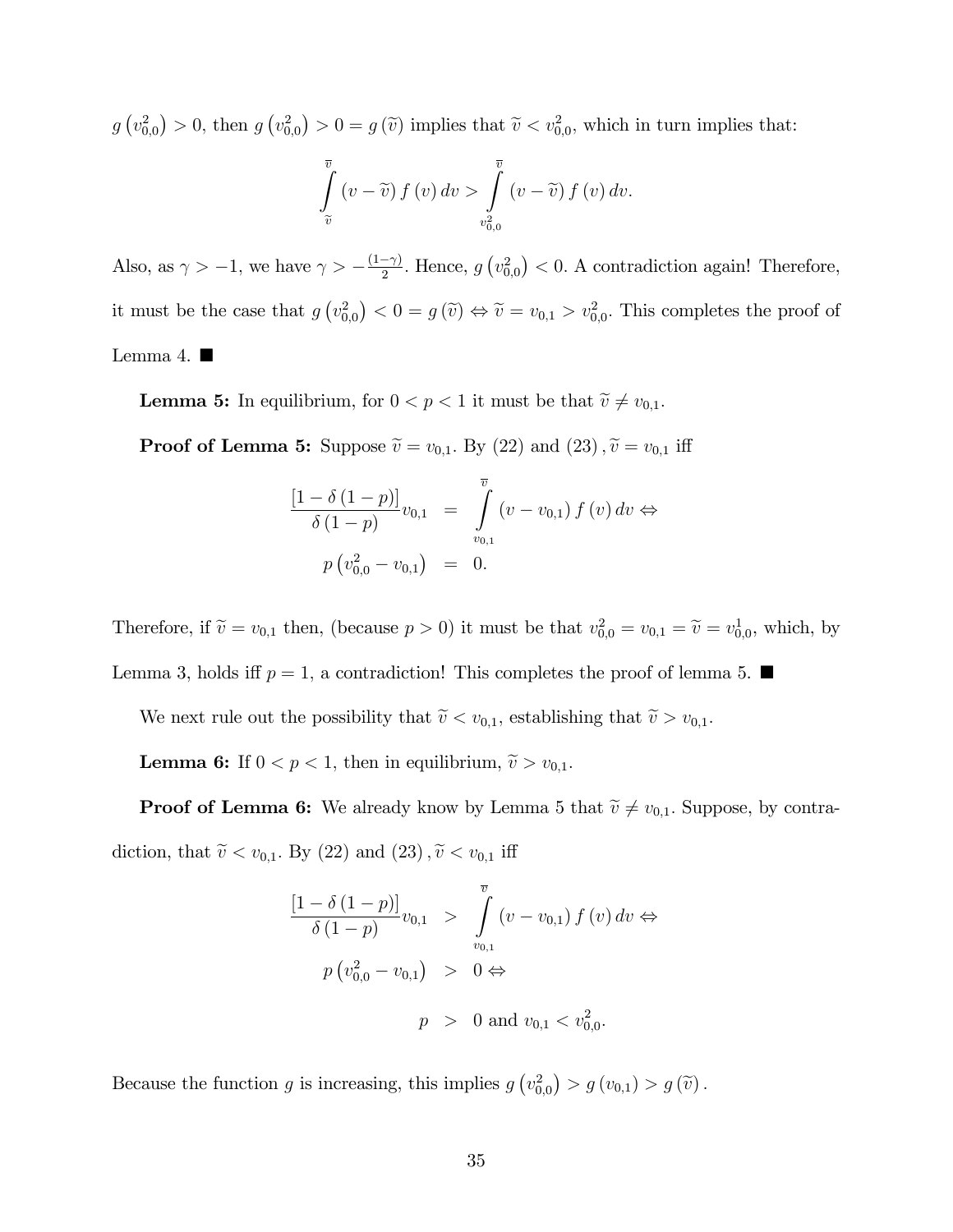However, by the definition of *g,* and from [\(23\)](#page-31-1) and [\(24\)](#page-31-2)*,* we have

$$
g(v_{0,0}^2) - g(v_{0,1})
$$
\n
$$
= \begin{pmatrix}\n\left[\frac{1-\delta(1-p)}{\delta(1-p)}v_{0,0}^2 - \int\limits_{v_{0,0}^2}^{\overline{v}} (v - v_{0,0}^2) f(v) dv\right] \\
-\left[\frac{[1-\delta(1-p)]}{\delta(1-p)}v_{0,1} - \int\limits_{v_{0,1}}^{\overline{v}} (v - v_{0,1}) f(v) dv\right] \\
-\left[\frac{1-\gamma}{2} \int\limits_{v_{0,0}^2}^{\overline{v}} (v - \widetilde{v}) f(v) dv - \int\limits_{v_{0,1}}^{\overline{v}} (v - v_{0,1}) f(v) dv + (1-\gamma) \int\limits_{v_{0,1}}^{\overline{v}} (v - \widetilde{v}) f(v) dv\right] \\
-\left[\frac{[1-\delta(1-p)]}{\delta(1-p)}v_{0,1} - \int\limits_{v_{0,1}}^{\overline{v}} (v - v_{0,1}) f(v) dv\right]\n\end{pmatrix}
$$

$$
= \begin{pmatrix}\n-\frac{(1-\gamma)}{2} \int_{v_{0,0}^2}^{\overline{v}} (v - \widetilde{v}) f(v) dv - \gamma \int_{v_{0,1}}^{\overline{v}} (v - \widetilde{v}) f(v) dv \\
+ \int_{v_{0,1}}^{\overline{v}} (v - \widetilde{v}) f(v) dv - \frac{[1 - \delta(1-p)]}{\delta(1-p)} v_{0,1} \\
-\frac{(1-\gamma)}{2} \int_{v_{0,0}^2}^{\overline{v}} (v - \widetilde{v}) f(v) dv - \gamma \int_{v_{0,1}}^{\overline{v}} (v - \widetilde{v}) f(v) dv \\
+ \frac{[1 - \delta(1-p)]}{\delta(1-p)} \widetilde{v} - \frac{[1 - \delta(1-p)]}{\delta(1-p)} v_{0,1}\n\end{pmatrix}, \text{ from (22)}
$$
\n
$$
= -\frac{(1-\gamma)}{2} \int_{v_{0,0}^2}^{\overline{v}} (v - \widetilde{v}) f(v) dv - \gamma \int_{v_{0,1}}^{\overline{v}} (v - \widetilde{v}) f(v) dv - \frac{[1 - \delta(1-p)]}{\delta(1-p)} (v_{0,1} - \widetilde{v}).
$$

The last term is positive (with a negative sign in the front) because  $\tilde{v} < v_{0,1}$ . We argued that  $v_{0,1} > \tilde{v}$  implies that  $v_{0,0}^2 > v_{0,1} > \tilde{v}$ , which in turn implies that:

$$
\int\limits_{v_{0,1}}^{\overline{v}}\left(v-\widetilde{v}\right)f\left(v\right)dv > \int\limits_{v_{0,0}^{2}}^{\overline{v}}\left(v-\widetilde{v}\right)f\left(v\right)dv.
$$

Also,  $\gamma > -\frac{(1-\gamma)}{2}$  always because  $\gamma \in (-1, 1)$ . Hence,

$$
\left[\left(-\frac{(1-\gamma)}{2}\right)\int\limits_{v_{0,0}^2}^{\overline{v}}\left(v-\widetilde{v}\right)f\left(v\right)dv-\gamma\int\limits_{v_{0,1}}^{\overline{v}}\left(v-\widetilde{v}\right)f\left(v\right)dv\right]<0,
$$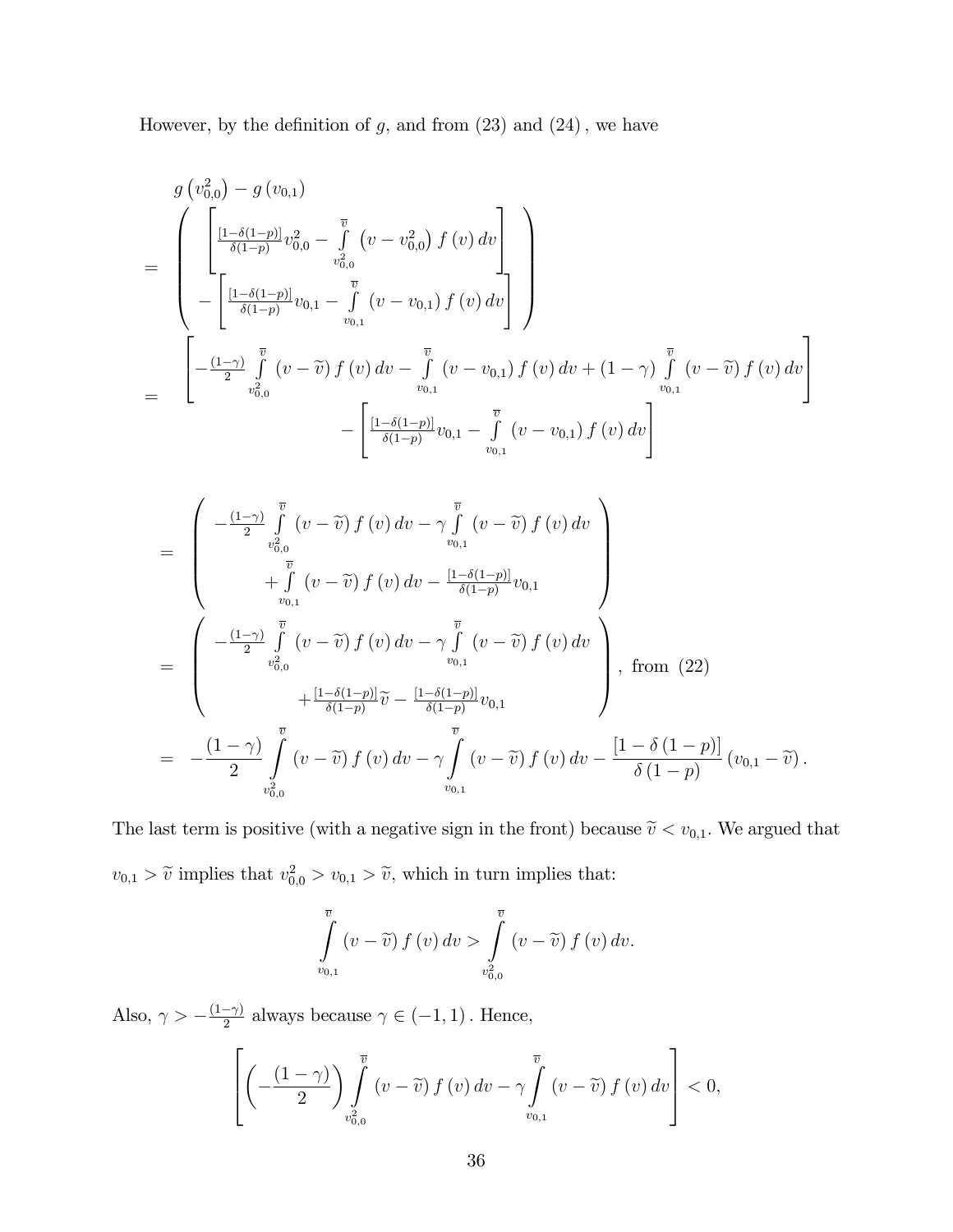which means that  $[g(v_{0,0}^2) - g(v_{0,1})] < 0$ . A contradiction! Therefore, it cannot be the case that  $v_{0,0}^2 > v_{0,1}$  and thus  $v_{0,1} > \tilde{v}$  is not possible. Therefore, for all  $p > 0$ , it has to be the case that  $\tilde{v} > v_{0,1}$ . This completes the proof of Lemma 6.

To complete the proof of Proposition 3, note that  $\tilde{v} > v_{0,1}$  holds true iff  $p > 0$  and  $v_{0,1} > v_{0,0}^2$ . To argue this, recall that  $\tilde{v}$  is the solution to  $g(\tilde{v})$  (defined in [\(18\)](#page-29-0)) which is an increasing function. Therefore,  $\tilde{v} > v_{0,1}$  if and only if  $g(v_{0,1}) < 0$  which holds true if and only if:

$$
\frac{\left[1-\delta\left(1-p\right)\right]}{\delta\left(1-p\right)}v_{0,1} < \int_{v_{0,1}}^{\overline{v}} \left(v-v_{0,1}\right)f\left(v\right)dv \Leftrightarrow
$$
\n
$$
p\left(v_{0,0}^{2}-v_{0,1}\right) < 0 \Leftrightarrow
$$
\n
$$
p > 0 \text{ and } v_{0,1} > v_{0,0}^{2}.
$$

We know from Lemma 6 that for all  $0 < p < 1$ ,  $\tilde{v} > v_{0,1}$ , and we have just shown that  $v_{0,1} > v_{0,0}^2$ , together these facts imply that  $v_{0,0}^1 = \tilde{v} > v_{0,0}^2$ .

Combining with our finding in Lemma 4 for the case  $p = 0$ , we conclude that, for all  $0 \le p < 1$ , we have  $v_{0,0}^1 = \tilde{v} \ge v_{0,1} > v_{0,0}^2$ .

**Proof of Proposition 4.** From the proof of Lemma 1, we know that  $v_0$  is the solution to  $g(v_0)=0$ , where  $g(.)$  is an increasing function defined in [\(17\)](#page-27-0).

From the proof of Proposition 3, we know that  $v_{0,0}^1 = \tilde{v} > v_{0,1}$  for all  $p \in (0,1)$  and hence we can rewrite [\(22\)](#page-30-1) as follows:

$$
\frac{\left[1-\delta\left(1-p\right)\right]}{\delta\left(1-p\right)}v_{0,0}^{1} = \int_{v_{0,1}}^{\overline{v}} \left(v-v_{0,0}^{1}\right)f\left(v\right)dv
$$
\n
$$
\text{or, } g\left(v_{0,0}^{1}\right) = -\int_{v_{0,1}}^{v_{0,0}^{1}} \left(v_{0,0}^{1}-v\right)f\left(v\right)dv < 0 = g\left(v_{0}\right).
$$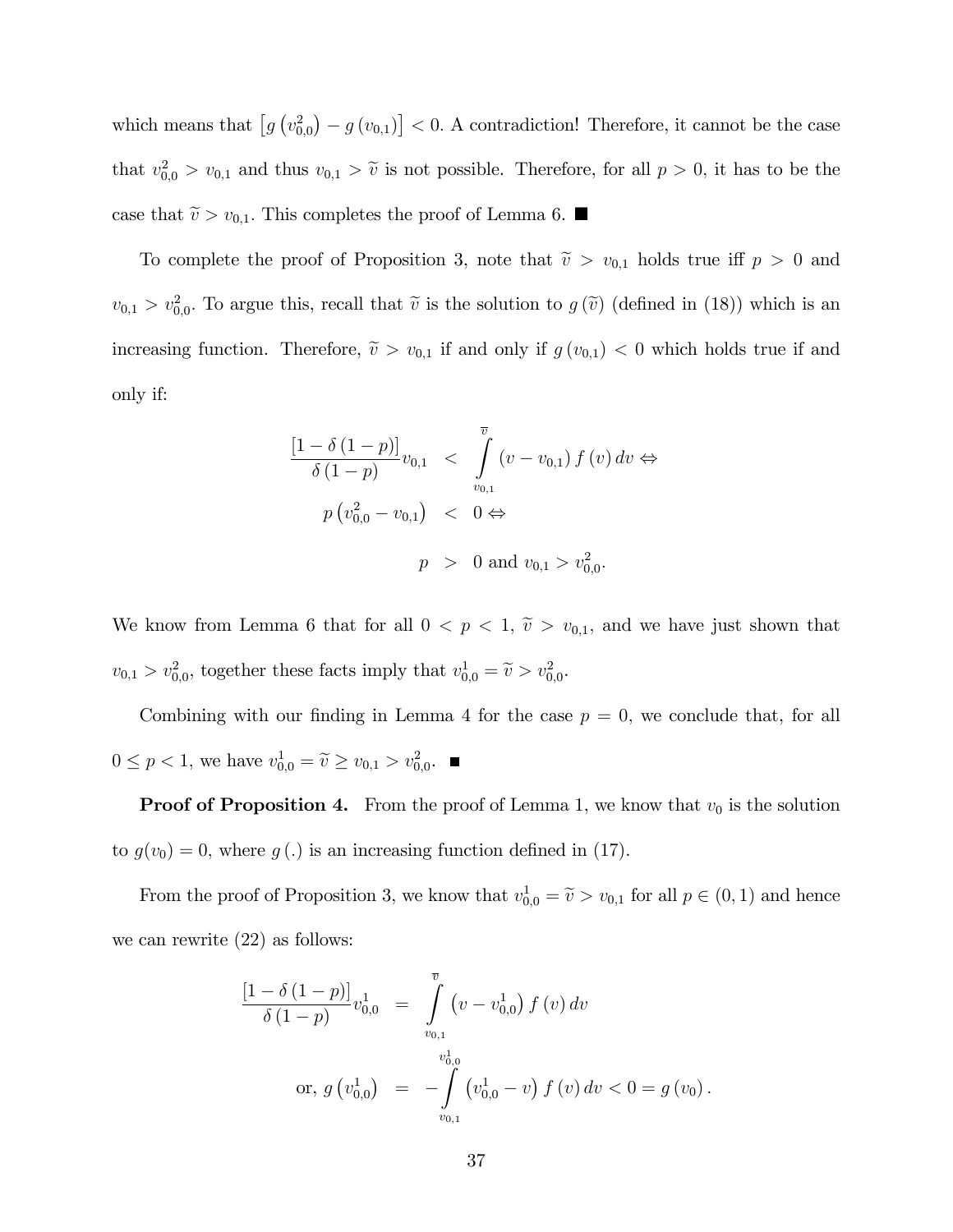This implies that  $v_{0,0}^1 < v_0$ .

**Proof of Proposition 5.** Note that when  $p = 1$ , we have  $w_1 = w_0 = 0$ .

Consider  $p < 1$ . Using  $(13)$ , we can re-write  $(14)$  as follows:

$$
W_1 = (1 + \gamma) \int_{w_1}^{\overline{v}} (v - w_1) f(v) dv + \delta (pW_0 + (1 - p) W_1).
$$
 (28)

Similarly, using  $(15)$ , we can re-write  $(16)$  as follows:

<span id="page-38-2"></span>
$$
W_0 = (1 + \gamma) \int_{w_0}^{\overline{v}} (v - w_0) f(v) dv + \delta W_0.
$$
 (29)

Substituting the two equations above into [\(15\)](#page-21-4) and re-arranging, we get:

<span id="page-38-0"></span>
$$
(1+\gamma) w_0 = \delta (1-p) \begin{bmatrix} (1+\gamma) \int_{w_0}^{\overline{v}} (v-w_0) f(v) dv \\ - (1+\gamma) \int_{w_1}^{\overline{v}} (v-w_1) f(v) dv + (1+\gamma) w_0 \end{bmatrix}
$$
  
or, 
$$
\frac{[1-\delta (1-p)]}{\delta (1-p)} w_0 = \int_{w_0}^{\overline{v}} (v-w_0) f(v) dv - \int_{w_1}^{\overline{v}} (v-w_1) f(v) dv.
$$
 (30)

Again, substituting [\(12\)](#page-21-0)*,*[\(15\)](#page-21-4) and [\(28\)](#page-33-1) into [\(13\)](#page-21-2)*,* we get:

$$
(1+\gamma) w_1 = \delta (pW_0 + (1-p) W_1) - \frac{\delta}{[1-\delta(1-p)^2]} [p^2 W_0 + 2p (1-p) W_1]
$$
  
= 
$$
\frac{\delta (1-p)^2}{[1-\delta(1-p)^2]} (1-\delta) W_0 - \left[1 - \frac{2p}{[1-\delta(1-p)^2]} \right] (1+\gamma) w_0
$$
  
= 
$$
\frac{\delta (1-p)^2}{[1-\delta(1-p)^2]} (1+\gamma) \int_{w_0}^{\overline{v}} (v-w_0) f(v) dv - \left[1 - \frac{2p}{[1-\delta(1-p)^2]} \right] (1+\gamma) w_0.
$$

Substituting [\(30\)](#page-38-0) and re-arranging, we get:

$$
w_1 = \frac{\delta (1-p)^2}{\left[1-\delta (1-p)^2\right]} \int_{w_1}^{\overline{v}} (v-w_1) f(v) dv + \frac{p}{\left[1-\delta (1-p)^2\right]} w_0
$$

or,

<span id="page-38-1"></span>
$$
\frac{\left[1-\delta\left(1-p\right)\right]}{\delta\left(1-p\right)}w_1 = \int_{w_1}^{\overline{v}} \left(v-w_1\right) f\left(v\right) dv + \frac{p}{\delta\left(1-p\right)^2} \left(w_0 - w_1\right). \tag{31}
$$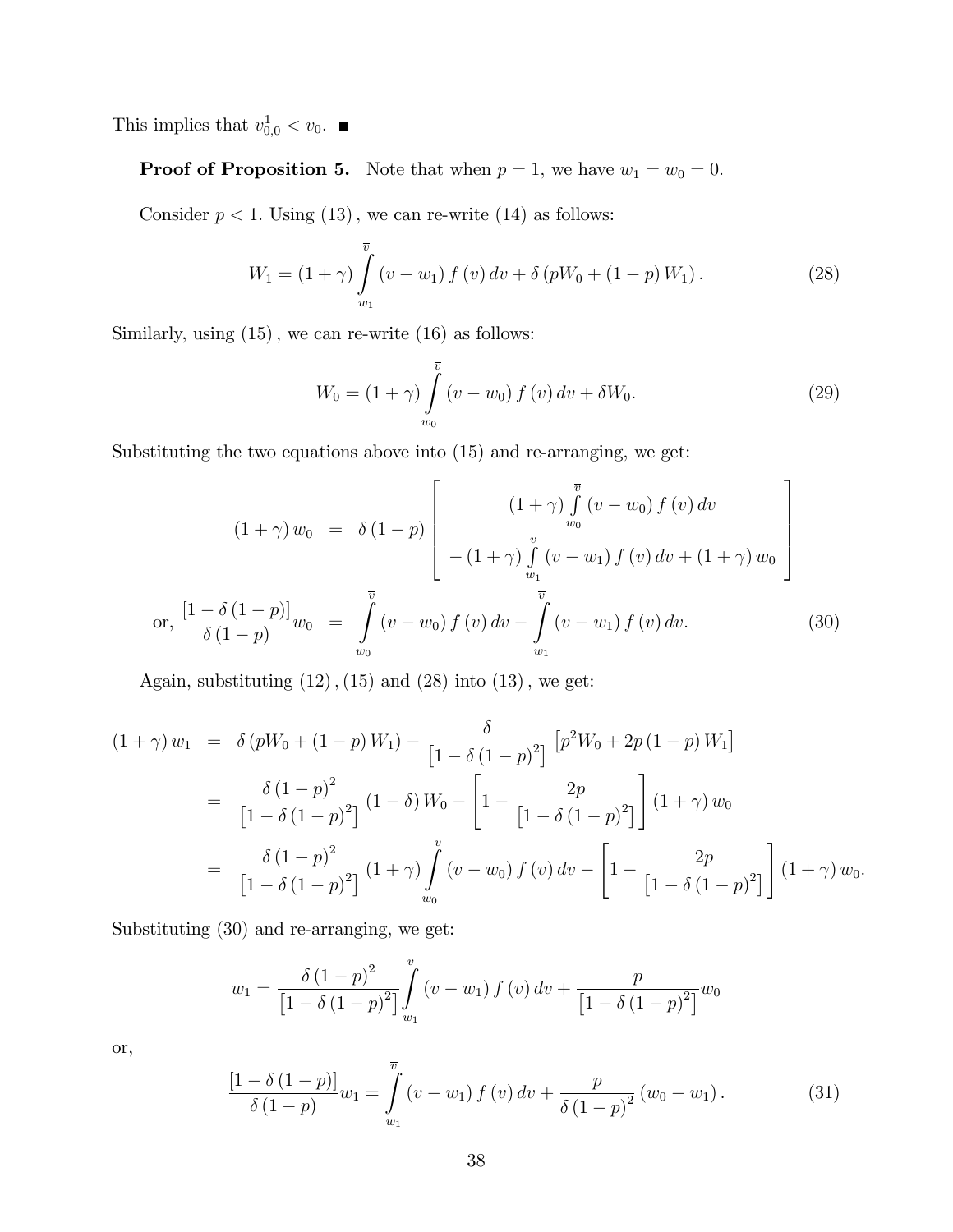As we have done in the previous proofs, we can re-write [\(30\)](#page-38-0) and [\(31\)](#page-38-1) as follows:

$$
g(w_0) = -\int_{w_1}^{\overline{v}} (v - w_1) f(v) dv,
$$
\n(32)

<span id="page-39-0"></span>
$$
g(w_1) = \frac{p}{\delta(1-p)^2}(w_0 - w_1), \qquad (33)
$$

where  $g(.)$  is an increasing function defined as in  $(17)$ .

For all  $p < 1$ , if  $w_0 \ge w_1$ , then  $g(w_1) \ge 0 > g(w_0)$  which implies  $w_1 > w_0$ , a contradiction! Hence,  $w_1 > w_0$  for all  $p < 1$ .

**Proof of Proposition 6.** Note that we assume project values are drawn from the same distribution in either the two projects or the single project capacity model. From the proof of Lemma 1, we know that  $v_0$  is the solution to a strictly increasing function  $g(v_0)=0$ . From the proof of Proposition 5, we know that  $w_1 > w_0$  for all  $p < 1$  and by [\(33\)](#page-39-0) in the proof of Proposition 5, we know that  $0 > g(w_1)$ . It follows that:

$$
g(v_0) = 0 > g(w_1) > g(w_0).
$$

This implies that  $v_0 > w_1 > w_0$ .

**Proof of Proposition 7.** We follow three steps to prove this proposition.

Step 1: We argue that the optimal project adoption strategy of the 2-projects capacity firm yields a value that is at least as large as the sum of equilibrium values of the two firms in the game,  $W_0 \ge 2V_{0,0}$ . The reason why this is true is that the 2-projects capacity decision maker can mimic the adoption behavior of the strategic firms by setting thresholds:

$$
w_0 = v_{0,0}^2
$$
 and  $w_1 = v_{0,1}$ .

Under this assumption, a project is implemented by the decision maker if and only if one of the firms would have adopted the project in the game. Under this adoption strategy, it can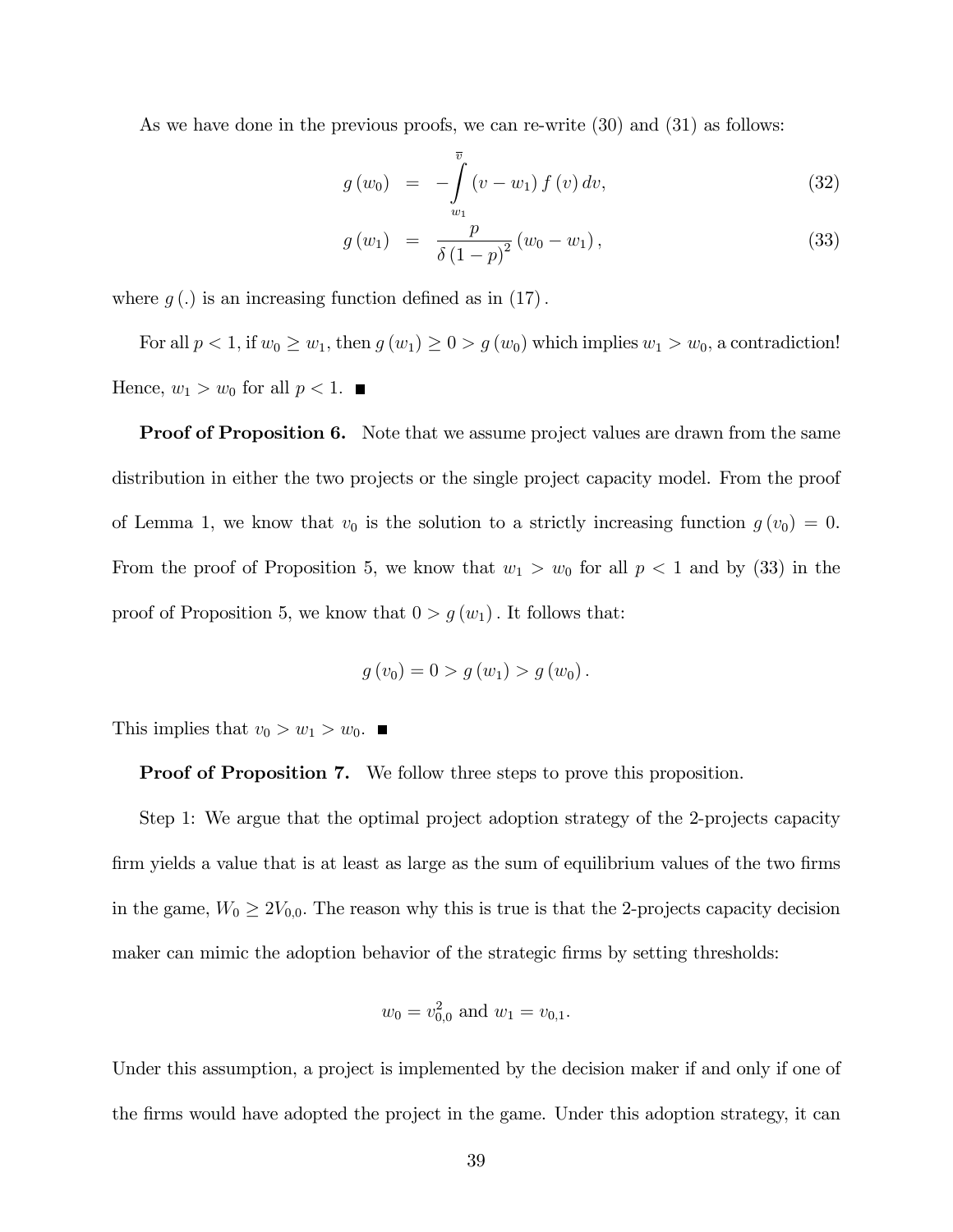be shown that:

$$
\begin{cases}\n W_1 = (V_{0,1} + V_{1,0}) \\
 W_0 = 2V_{0,0} \\
 W_2 = 2V_{1,1}\n\end{cases}
$$

solves the system of equations [\(12\)](#page-21-0), [\(14\)](#page-21-3) and [\(16\)](#page-21-1) that defines values for given thresholds in the 2-projects capacity problem. Because the 2-projects capacity decision maker can achieve at least  $2V_{0,0}$  in state 0, it must be that in the optimal strategy,  $W_0 \ge 2V_{0,0}$ .

Step 2: We have shown in Proposition 3 that  $v_{0,0}^2 < v_{0,0}^1 = \tilde{v}$ . This implies that,

$$
\int_{v_{0,0}^2}^{\overline{v}} \left(v - v_{0,0}^2\right) f\left(v\right) dv > \int_{v_{0,0}^2}^{\overline{v}} \left(v - \widetilde{v}\right) f\left(v\right) dv
$$

and hence from [\(27\)](#page-33-0)*,* we have:

$$
(1 - \delta)2V_{0,0} = 2\int_{\substack{v_{0,0}^2 \\ v_{0,0}^2}}^{\overline{v}} (v - v_{0,0}^2) f(v) dv - (1 - \gamma) \int_{\substack{v_{0,0}^2 \\ v_{0,0}^2}}^{\overline{v}} (v - \widetilde{v}) f(v) dv
$$
  

$$
> 2\int_{\substack{v_{0,0}^2 \\ v_{0,0}^2}}^{\overline{v}} (v - v_{0,0}^2) f(v) dv - (1 - \gamma) \int_{\substack{v_{0,0}^2 \\ v_{0,0}^2}}^{\overline{v}} (v - v_{0,0}^2) f(v) dv
$$
  

$$
= (1 + \gamma) \int_{\substack{v_{0,0}^2 \\ v_{0,0}^2}}^{\overline{v}} (v - v_{0,0}^2) f(v) dv.
$$

Suppose, by contradiction, that  $w_0 \ge v_{0,0}^2$ . Then,

$$
(1-\delta)2V_{0,0} > (1+\gamma)\int\limits_{v_{0,0}^2}^{\overline{v}} \left(v - v_{0,0}^2\right) f\left(v\right) dv \ge (1+\gamma)\int\limits_{w_0}^{\overline{v}} \left(v - w_0\right) f\left(v\right) dv = (1-\delta) W_0, \text{ by (29)}.
$$

But we argued that  $W_0 \ge 2V_{0,0}$ , a contradiction! Hence, it must be that  $w_0 < v_{0,0}^2$ .

Step 3: We argue that because  $v_{0,0}^2 > w_0$ , it must follow that  $v_{0,1} > w_1$ . By contradiction, if it was the case that  $v_{0,1} \leq w_1$ , then, using the definition of  $g(.)$  in [\(17\)](#page-27-0) in the proof of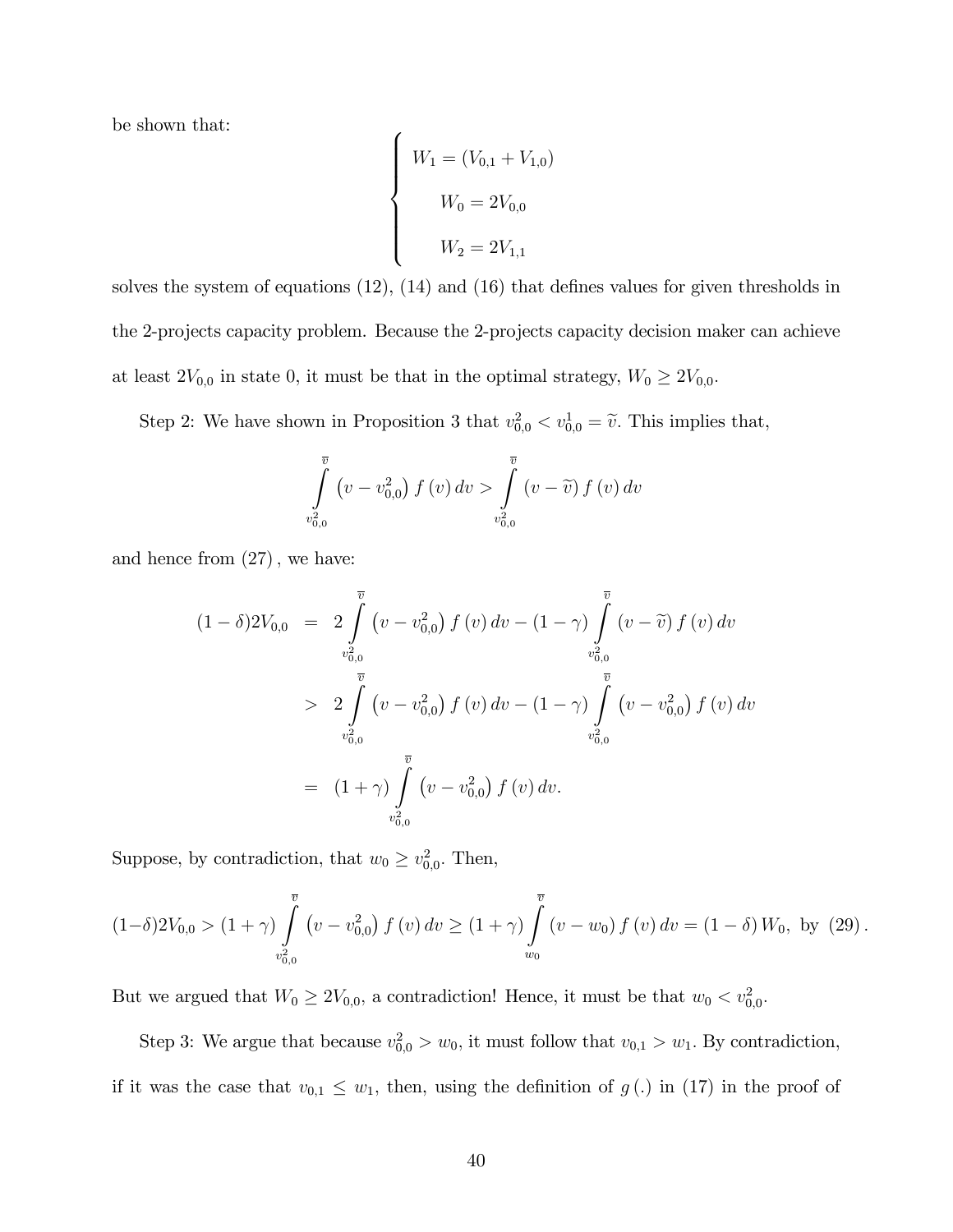Lemma 1, we have:

$$
g(v_{0,1}) \leq g(w_1) \text{ because } g(.) \text{ is increasing}
$$
  
\n
$$
\Rightarrow \frac{p(v_{0,0}^2 - v_{0,1})}{\delta(1-p)^2} \leq \frac{p(w_0 - w_1)}{\delta(1-p)^2} \text{ by (23) and (33)}
$$
  
\n
$$
\Rightarrow (v_{0,0}^2 - v_{0,1}) \leq (w_0 - w_1)
$$
  
\n
$$
\Rightarrow (v_{0,0}^2 - w_0) \leq (v_{0,1} - w_1) \leq 0
$$
  
\n
$$
\Rightarrow v_{0,0}^2 \leq w_0, \text{ a contradiction!}
$$

Hence, it must be that  $v_{0,1} > w_1$ .

## References

- [1] Bloch F. and N. Houy. "Optimal Assignment of Durable Objects to Successive Agents." *Economic Theory,* vol. 51(1) (2012), pp. 13-33.
- [2] Burdett, Kenneth, and Dale Mortensen. "Wage Differentials, Employer Size, and Unemployment," *International Economic Review*, 39(2) (1998), pp. 257—273.
- [3] Daughety A. F. and J. F. Reinganum. "On the Economics of Trials: Adversarial Process, Evidence, and Equilibrium Bias." *Journal of Law, Economics, & Organization*, Vol. 16, No. 2 (2000) pp. 365-394.
- [4] Hall, B. H. and Lerner, J. "The Financing of R&D and Innovation." Hall, B. H. and N. Rosenberg (eds.), *Handbook of the Economics of Innovation*, Elsevier-North Holland, 2010.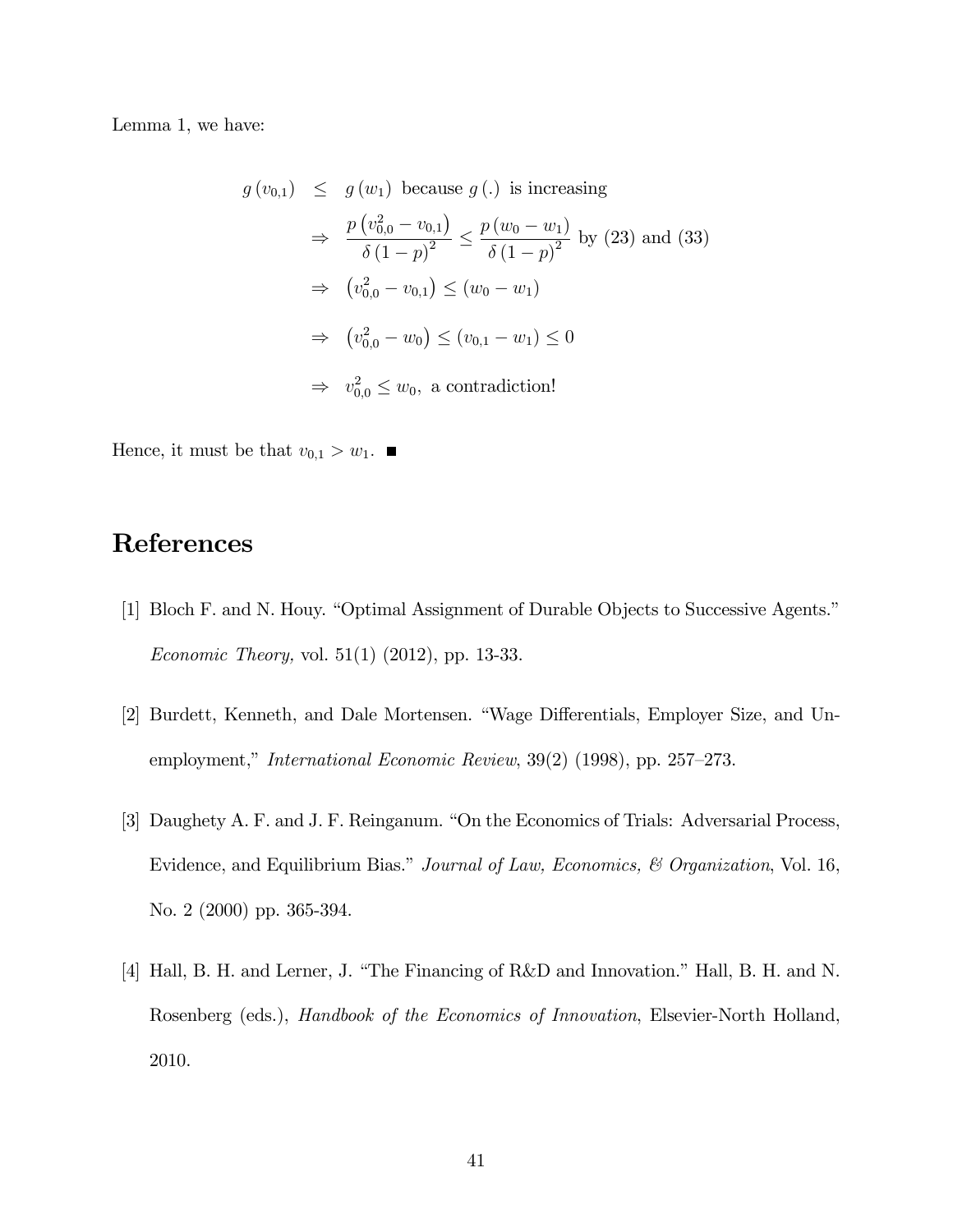- [5] Harris, M. and Raviv,A. "The Capital Budgeting Process: Incentives and Information." *The Journal of Finance*, Vol. 51, No. 4 (1996), pp. 1139-1174.
- [6] Hoppe H. "A Strategic Search Model of Technology Adoption and Policy." Advances in Applied Microeconomics, Volume 9: Industrial Organization, Michael R. Baye, ed., Greenwich, Conn.: JAI Press. (2000) pp. 197-214.
- [7] Lee T. and Wilde L. "Market Structure and Innovation: A Reformulation." *The Quarterly Journal of Economics*, Vol. 94, No. 2 (1980), pp. 429-436.
- [8] Lippman S. and J. Mamer. "Preemptive Innovation." *Journal of Economic Theory*, vol. 61 (1993), pp. 104-119.
- [9] Loury G. C. "Market Structure and Innovation." *The Quarterly Journal of Economics*, Vol. 93, No. 3. (Aug., 1979), pp. 395-410.
- [10] McCall, J. J. "Economics of Information and Job Search." *Quarterly Journal of Economics,* 84(1) (1970), pp. 113—26.
- [11] Mortensen, D. T. "A Theory of Wage and Employment Dynamics," in Microeconomic Foundations of Employment and Inflation Theory, E. S. Phelps et al., eds. New York: W. W. Norton, (1970) pp. 124—66.
- [12] Mortensen, D. T. and Pissarides, C. A. "New Developments in Models of Search in the Labour Market." Centre for Economic Policy Research, London, 1999.
- [13] Nicholas, N. "Scientific Management at Merck: An interview with CFO Judy Lewent." *Harvard Business review,* 72(1) (1994), pp. 89-99.